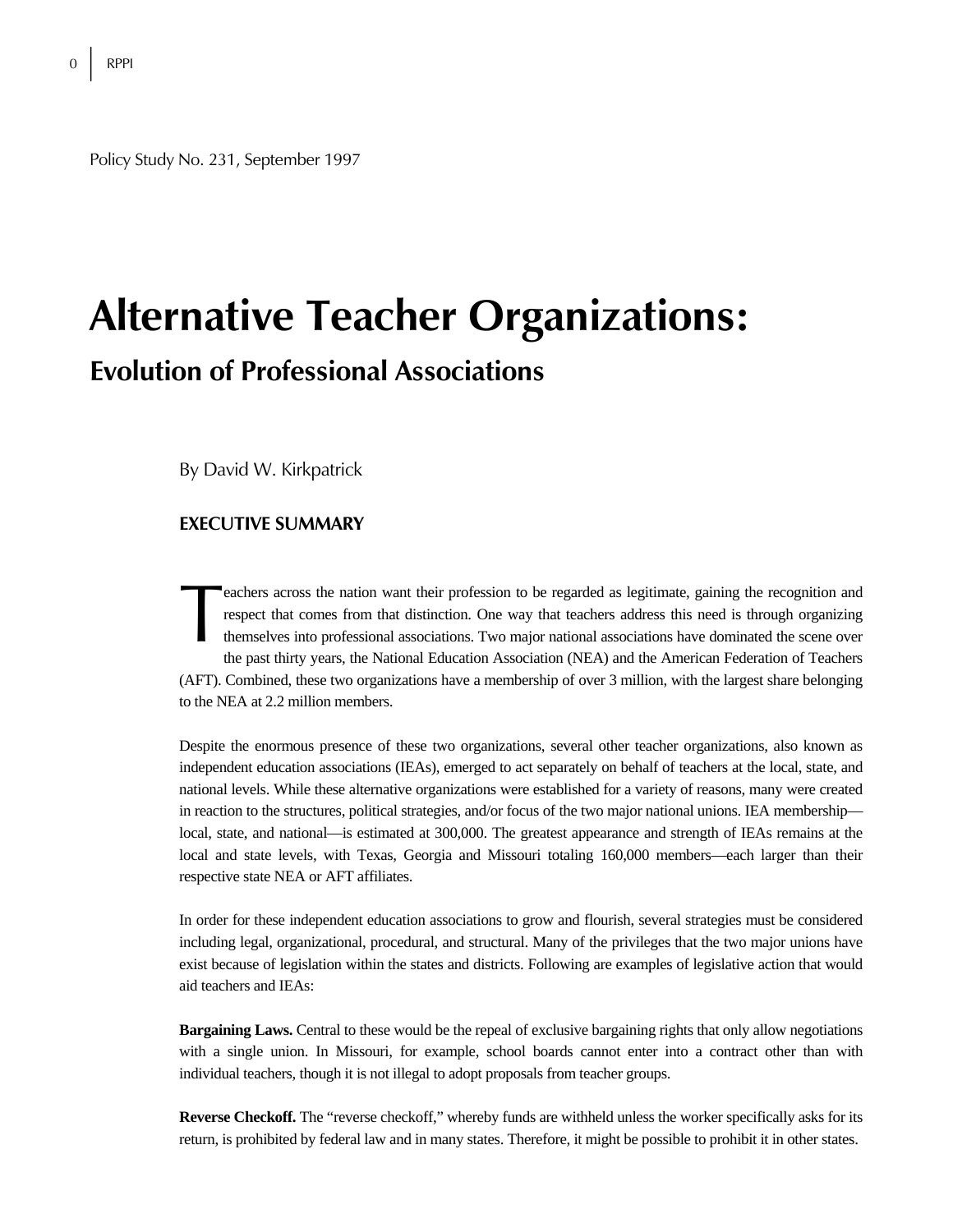**PAC Contributions.** In 1995, Michigan, which has historically had one of the strongest state education associations in the nation, banned both unions and corporations from collecting political contributions through automatic payroll deductions. The Michigan Education Association took the law to court, but it was upheld.

**Membership Resignation.** The ruling in *Pattern Makers League of North America v. NLRB*, 473, U.S. 95 (1985) that union members in the private sector have the right to resign their membership at any time, if extended to members of all public unions as well, could improve teacher options.

By removing these and other legal and procedural barriers, IEAs would be better able to compete with the NEA and AFT. More importantly, teachers will benefit by having a greater choice of representation, enjoying many of the benefits of belonging to a professional organization (e.g. liability insurance, knowledge sharing), often with lower membership dues.

This report gives a brief history of teacher organizations in the Unites States, along with a profile of several local, state, and national independent education organizations and the services that they offer for teachers along with their strengths and weaknesses. The report concludes with specific recommendations that would increase the ability of these alternative organizations to better represent their members and provide teachers with a diverse arena of professional organizations from which to choose.

**Part 1** 

# **Introduction**

mong teacher membership organizations, two groups—the National Education Association (NEA) and the American Federation of Teachers (AFT)—have dominated over the past thirty years. However, numerous other independent teacher membership associations exist. Many emerged in the 1970s or later to provide alternatives to the two major national unions. While these alternatives were established for a variety of reasons, many were created as a reaction against the structures, political strategies, and focus of the NEA and AFT. A

For teachers, these alternatives offer potential benefits and challenges. On the one hand, they provide an array of options regarding organizational purpose and membership representation. On the other hand, the small size of many of these alternatives—whether due to legal barriers or other causes—can limit their ability to provide teachers with the professional support services and voice in education policy that they desire. None has yet developed a substantial national presence that serves as a counterweight to the NEA and AFT, though in some instances the maintenance of a local or state focus by these alternative organizations is deliberate.

At least some of the organizations do, however, possess potential to become effective at the local, state, and national levels. Some already play a substantial role at least at the local level and in particular states. However, external and internal organization barriers still limit their overall effectiveness, especially as alternatives to the NEA and AFT.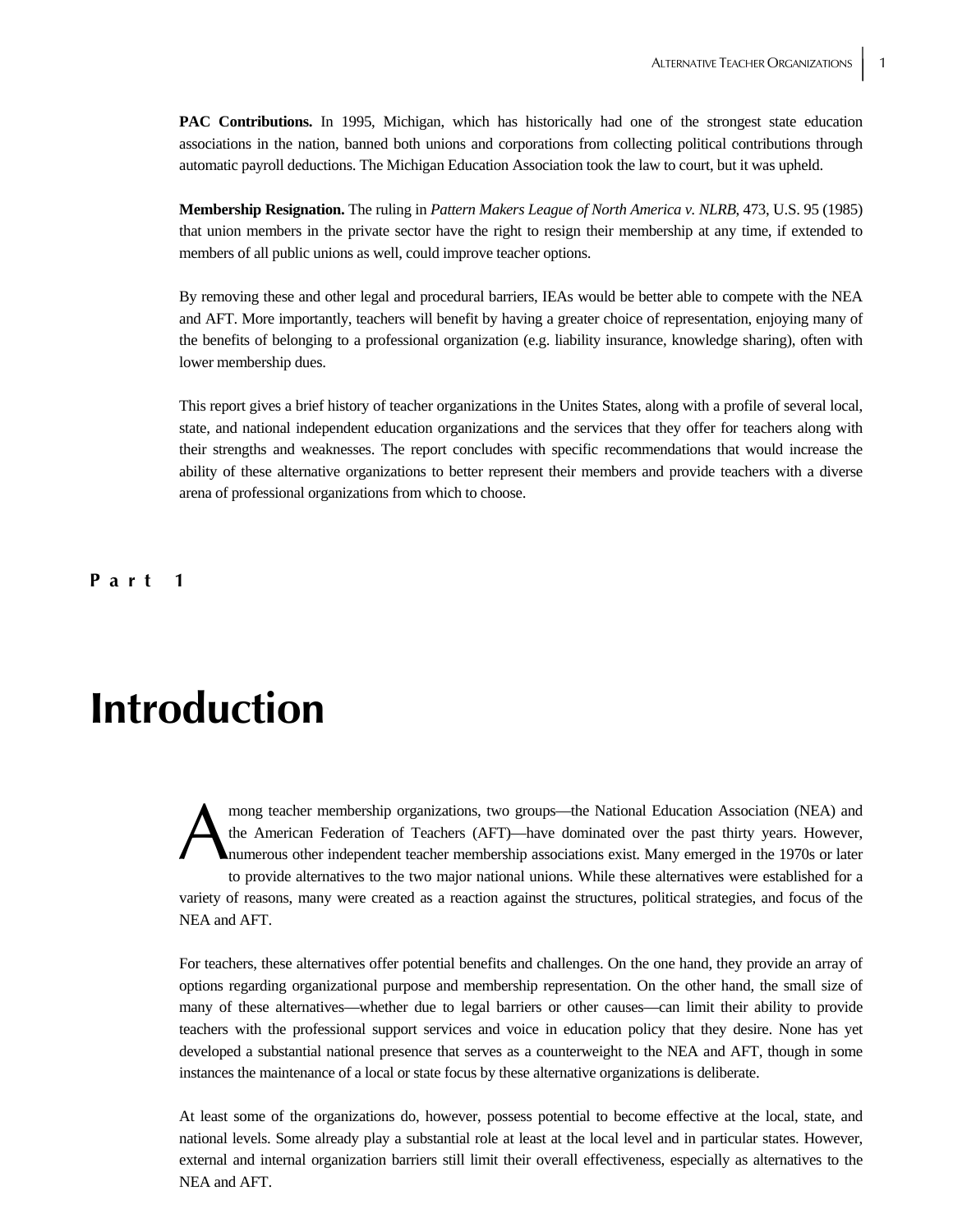This report examines the history and policies of the NEA and AFT, and then presents brief descriptions of the capabilities, motivations, and limitations of an array of other teacher membership organizations. The report concludes with a series of recommendations that would enhance the ability of these alternatives to effectively serve their membership and create robust competition and diversity among teachers' organizations.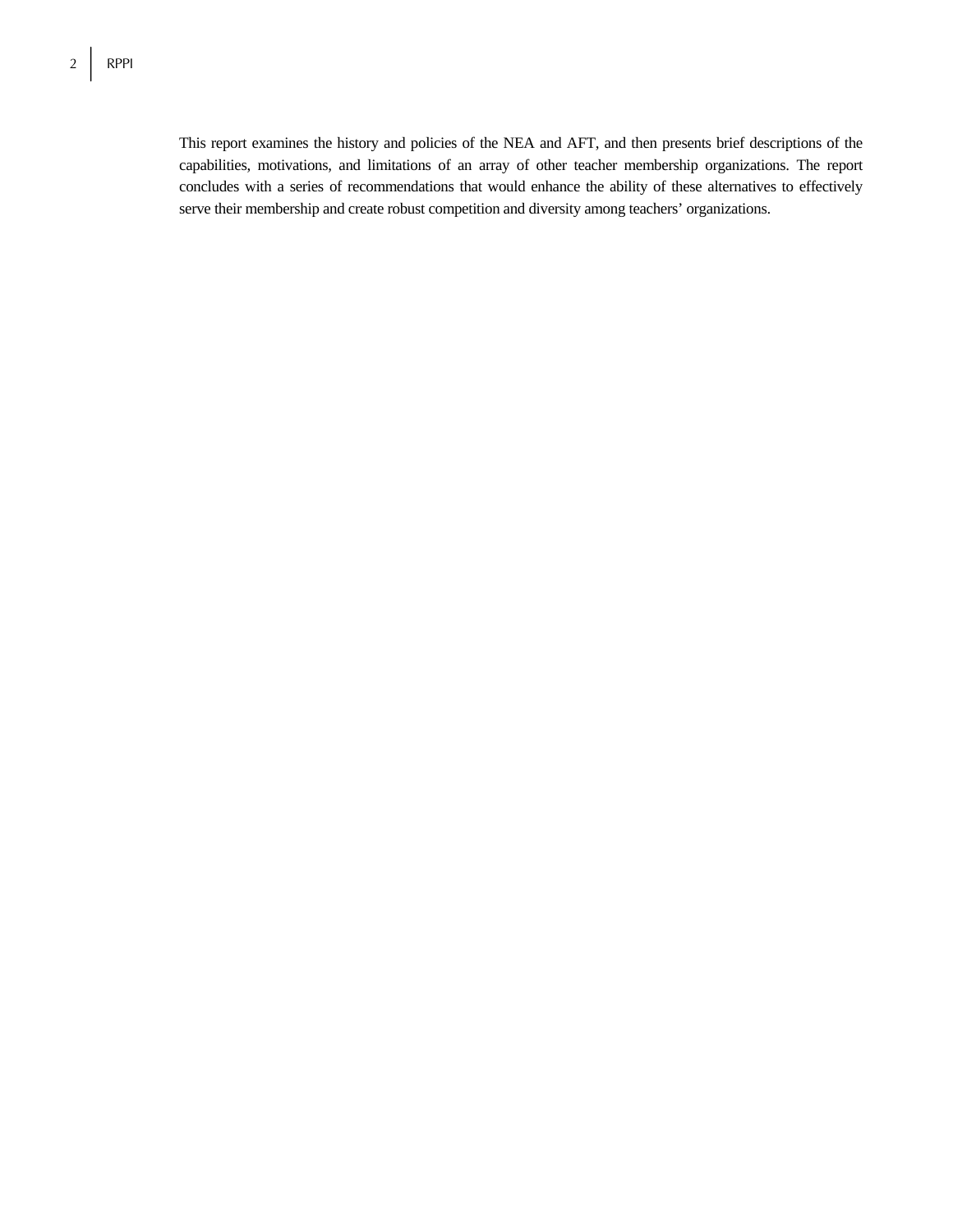# **The National Education Association**

## **A. Background and Membership**

A public system of education began to emerge with the establishment of a school district in Philadelphia in 1818, the passage of The Free School Act in Pennsylvania in 1834,<sup>1</sup> and the efforts of Horace Mann as Secretary to the State Board of Education in Massachusetts, 1837–1848.<sup>2</sup> The first compulsory school was a reform school, begun in Westboro, MA in 1848.<sup>3</sup> By this time, the first state education association had been created in Alabama in 1840.4 What is now the National Education Association (NEA) was organized as the National Teachers' Association in Philadelphia, August 26, 1857, "to elevate the character and advance the interests of the profession of teaching and to promote the cause of popular education in the United States." The word 'popular' was dropped in 1907. $5$ 

For much of its history the NEA remained a small organization, with only 2,332 members in 1900 and 6,909 in 1910.<sup>6</sup> Its direct influence on teachers and schools was minimal, although its recommendations sometimes had some impact, as in 1889 when one of its commissions suggested simplified spelling of common words, such as "tho, altho, thru...program, catalog, pedagog...."<sup>7</sup> Much of its growth occurred because administrators commonly insisted "candidates for teaching positions agree to join their local and state associations as well as the NEA as a condition of employment."<sup>8</sup> Its membership was not particularly committed to the organization, both because of the pressure to join and the fact that NEA was, at that time, still dominated by the administrators in its ranks.

Membership figures show some fluctuations just prior to NEA's explosive growth. One commentator says it "had over 560,000 administrator and teacher members" in 1954.<sup>9</sup> However, NEA's president in 1995, Keith Geiger,

 $\overline{\phantom{0}1}$  Robert L. Leight, *The first 150 years of Education in Pennsylvania* (Harrisburg, PA: Pennsylvania School Boards Association, 1984), p. 24.

<sup>2</sup> Joseph G.E. Hopkins, ed., *Concise Dictionary of American Biography*, 1964, p. 635.

<sup>3</sup> Michael B. Katz, *Reconstructing American Education* (Cambridge, MA: Harvard University Press, 1987), p. 51.

<sup>4</sup> Charlene K. Haar, Myron Lieberman, and Leo Troy, *The NEA and AFT, Teacher Unions in Power and Politics* (Rockport, MA: Pro-Active Publications, 1994).

<sup>5</sup> NEA Charter & Bylaws, distributed at the Representative Assembly in Kansas City, July 1990.

<sup>6</sup> Lawrence A. Cremin, *American Education: The Metropolitan Experience, 1876–1980* (N.Y.: Harper & Row, 1988), p. 238.

<sup>7</sup> H. L. Mencken, *The American Language*, Supplement II (N.Y.: Alfred A. Knopf, 1962, 1948), p. 311.

<sup>8</sup> *The NEA and AFT, Teacher Unions in Power and Politics*, p. 16.

<sup>9</sup> Charlene K. Haar, "'PTA': It's Not 'Parents Taking Action,'" *Privatization Trends*, November 1994, p. 4.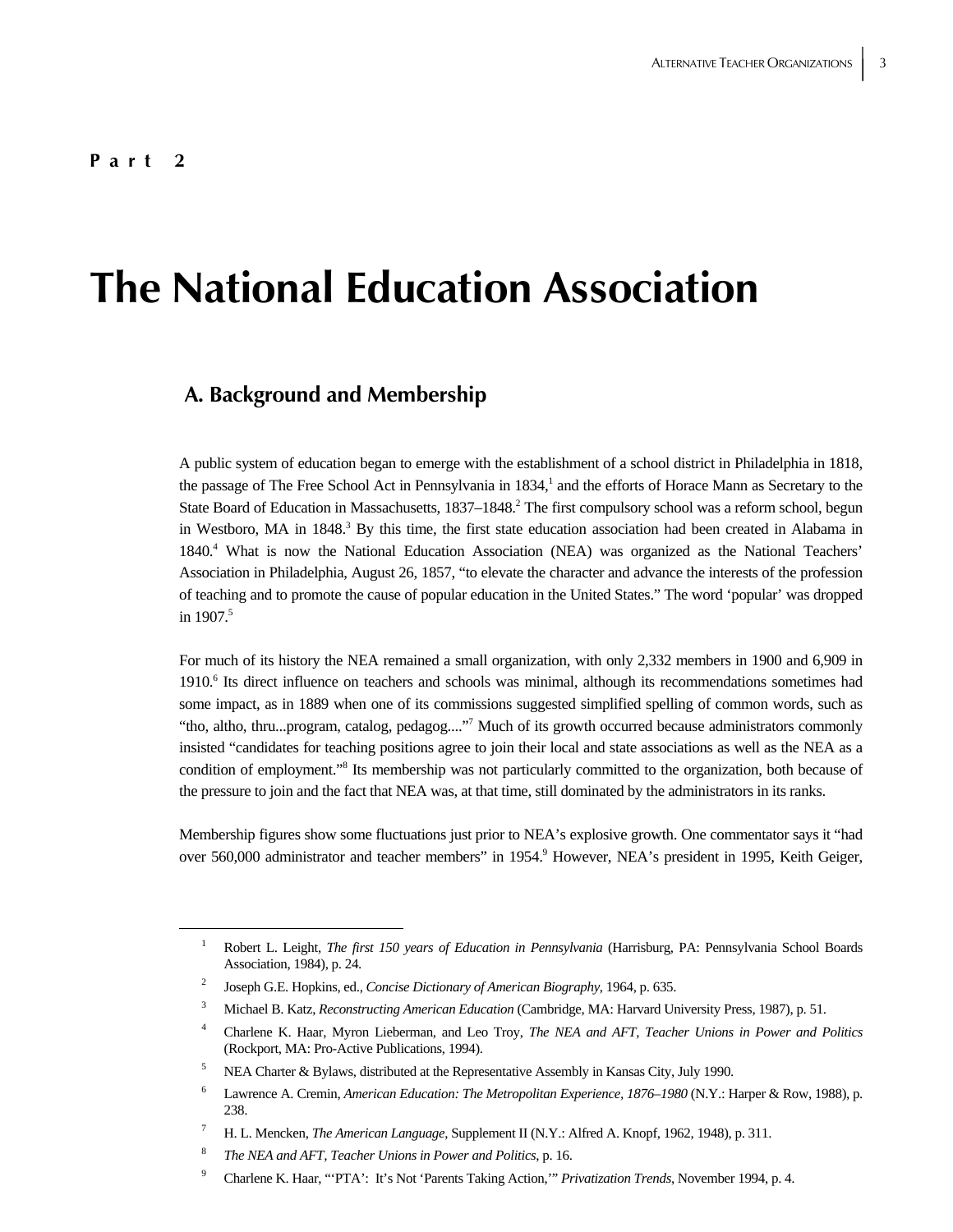states that the NEA had only 330,000 members in 1964, which, by 1995, had increased to 2.2 million.<sup>10</sup> Practically all administrators and many others, such as subject-matter specialists, dropped out of the NEA when it changed from an association to a union. However, most of that change happened after 1964, so it doesn't account for what would appear to be a loss of 230,000 members, over 40 percent, in the ten-year period between 1954 and 1964. In any event, the NEA was proportionally a much smaller organization in membership in both 1954 and 1964 than it is today. Likewise, it is dramatically larger today in terms of total budget, staff, and influence.

### **B. Sources of Member Dissent**

### *1. Collective Bargaining*

In 1961, the United Federation of Teachers (UFT), New York's local affiliate of the AFT, won an election and succeeded in uniting 106 teacher groups in New York city.<sup>11</sup> The effect upon the NEA was almost instantaneous.

In 1960 the NEA assembly had rejected a resolution that "representative negotiations are compatible with the ethics and dignity of the teaching profession."12 By 1961 it was advocating collective bargaining.13 The change did not come easily and was far from complete that year. In the 1960s, contract discussions were generally referred to as "professional negotiations" rather than "collective bargaining." The latter term, as well as direct reference to NEA as a "union," were anathema to many of the NEA's members at the time.

Nonetheless, the new attitude was adopted much quicker in some regions than in others. The first collectivebargaining law came in Wisconsin, in 1962.14 It was followed quickly by others, primarily across the northern half of the nation. Elsewhere, many states, especially in the south, still do not require collective bargaining, and they often have "right-to-work" laws, frequently supported by local teachers both individually and as members of independent education associations (IEAs).

Despite objections to collective bargaining that continue to this day, the overall impact on NEA membership was positive. From the 330,000 figure cited for 1964, NEA membership shot up to 1.1 million by the 1969-70 school year. The gain in that latter year alone was 85,880, the greatest annual growth in NEA history, with the largest single increase, 33,318 or 61 percent of total growth, occurring in Pennsylvania.

### *2. Unified Membership*

Until 1975 teachers in many states could still join one, two, or all three levels of the association—local, state, and national—or, of course, not join at all.15 NEA then adopted a unified membership requirement, which required teachers to become members of the state and national NEA organizations as well as the local affiliate. This requirement caused large numbers of educators to drop out, or not join originally. This NEA policy, according to

<sup>&</sup>lt;sup>10</sup> President's address, *Proceedings of the National Education Association 1995 Representative Assembly*, Washington, D.C.: NEA, 1996, p. 10.

<sup>11</sup> David Hill, "The Education of Al Shanker," *TEACHER Magazine*, February 1996, pp. 22–29.

<sup>&</sup>lt;sup>12</sup> William R. Grant, "School Desegregation and Teacher Bargaining: Forces for Change in American Schools," Stuart Sandow & Wesley Apker, Editors, *The Politics of Education: Challenges to State Board Leadership* (Bloomington, IN: Phi Delta Kappa, 1975), p. 27.

<sup>&</sup>lt;sup>13</sup> "PTA': It's Not 'Parents Taking Action," p. 4.

<sup>&</sup>lt;sup>14</sup> "PTA': It's Not 'Parents Taking Action," p. 5.

<sup>15</sup> Charlene K. Haar, "Teacher Union Revenues and Political Action," *Government Union Review*, Spring 1994, pp. 1– 32.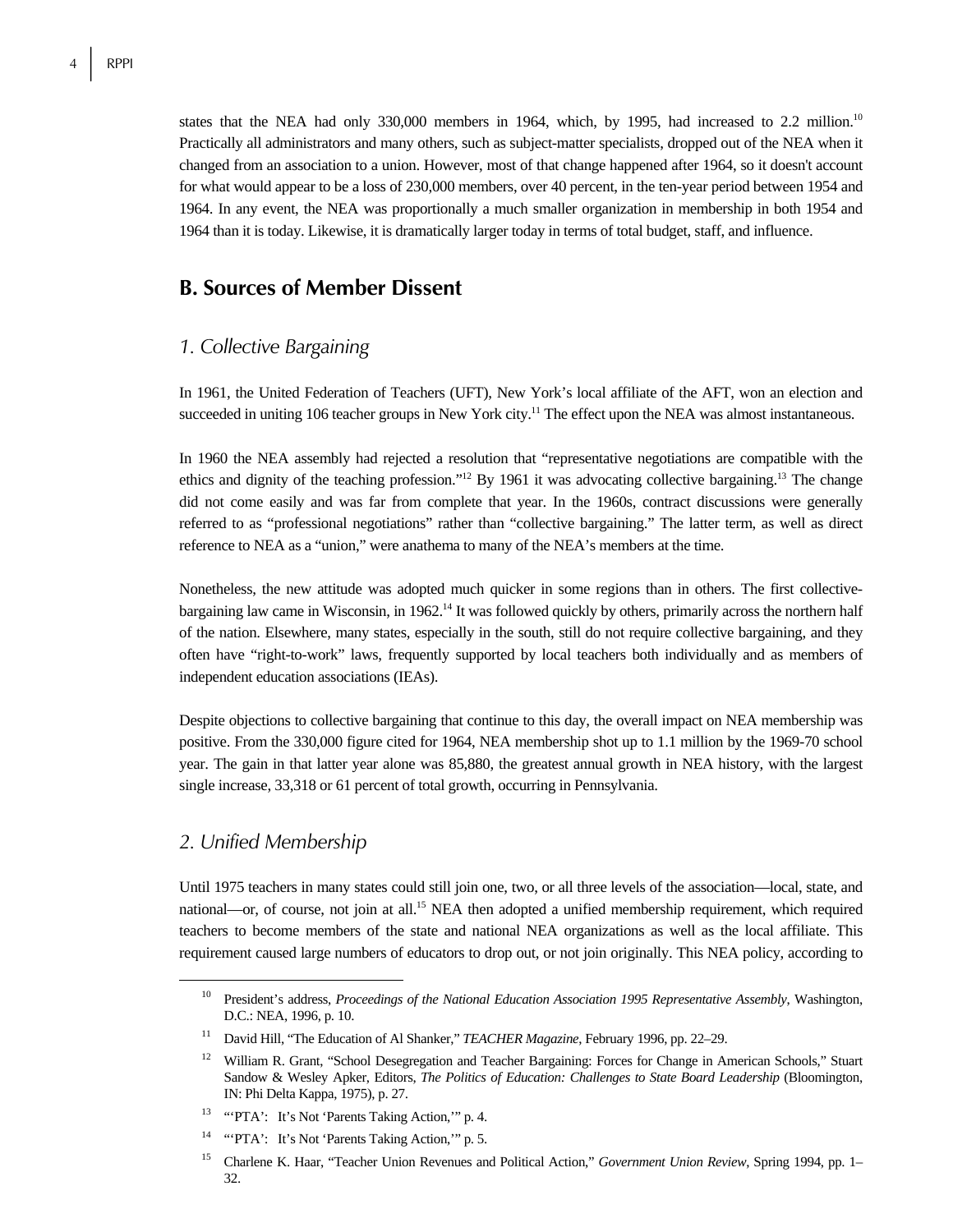some critics, "is its Achilles' heel, as it is one of the most despised features or requirements."<sup>16</sup> Yet despite controversy over the unified membership requirement, NEA membership increased from 1.1 million in 1970 to 2.2 million in 1995, an average growth of more than 44,000 a year for a quarter of a century.

Membership became larger and more varied. On the one hand, nearly all administrators "withdrew or were in effect expelled from the associations." The American Association of School Administrators, comprised of the nation's school district superintendents, hung on until December 21, 1972, when it voted to end its relationship with the NEA.<sup>17</sup> Curriculum and instruction organizations also became independent.<sup>18</sup> Losses also included many classroom teachers.

On the other hand, these losses were more than made up by the growth of the public teacher base in the 1960s and early 1970s, an upward trend that has reappeared in recent years, and by the decision to organize support personnel such as secretaries and bus drivers who had heretofore not been included in the associations. Membership totals also included retired teachers, "life" members (a form of membership no longer available) and students, among others. In some instances, membership goes beyond the education professions. For example, the Pennsylvania State Education Association has organized some hospital nurses, even when it meant "raiding" another union, the Pennsylvania Nurses Association (PNA).

The NEA has been the biggest obstacle to educational reform in this country. *Billy Boyton and John Lloyd, former executive directors of the NEA.*

### *3. Political Activism*

Roughly 25 percent of NEA's members were not full-time teachers in 1993–94, and 25–30 percent of public school teachers do not belong to a union, nor do many private school teachers.<sup>19</sup> Nevertheless, the NEA became a strong political force. Only 12 percent of private workers belong to a union, and 38 percent of public employees, compared to more than 70 percent of public school teachers belonging to a union. NEA members have been the largest single group of delegates at every Democratic national convention since 1980, even larger than California's delegation.<sup>20</sup>

Educators are the only group distributed roughly proportionally throughout the nation, with teachers constituting about one percent of the population, from the most rural to the most urban areas. With 2.2 million members, the NEA averages more than 5,000 members per district. Organized effectively, as they have been in recent years, their impact can be substantial. They "are everything the school boards and school reformers are not. They are structured, well financed, highly focused, organized, coherent, coordinated, and overall, highly effective

<sup>&</sup>lt;sup>16</sup> Milton Chappell, Esq., "Seeking a New Foundation: Legislative and Practical Alternatives to the Current Monopoly Bargaining Model that Will Enhance the Viability of Independent Teacher Groups," *Government Union Review*, Summer 1995, p. 18.

<sup>&</sup>lt;sup>17</sup> John D. Kennedy, "When Collective Bargaining First Came to Education: A Superintendent's Viewpoint," *Government Union Review,* Winter 1984, p. 24.

<sup>18</sup> *The NEA and the AFT, Teacher Unions in Power and Politics*, p. 19.

<sup>19</sup> Carl F. Horowitz, "Do Unions Represent Teachers," *Investor's Business Daily*, Sept. 17, 1996, pp. A1-2.

<sup>&</sup>lt;sup>20</sup> "Teacher Union Revenues and Political Action," p. 5.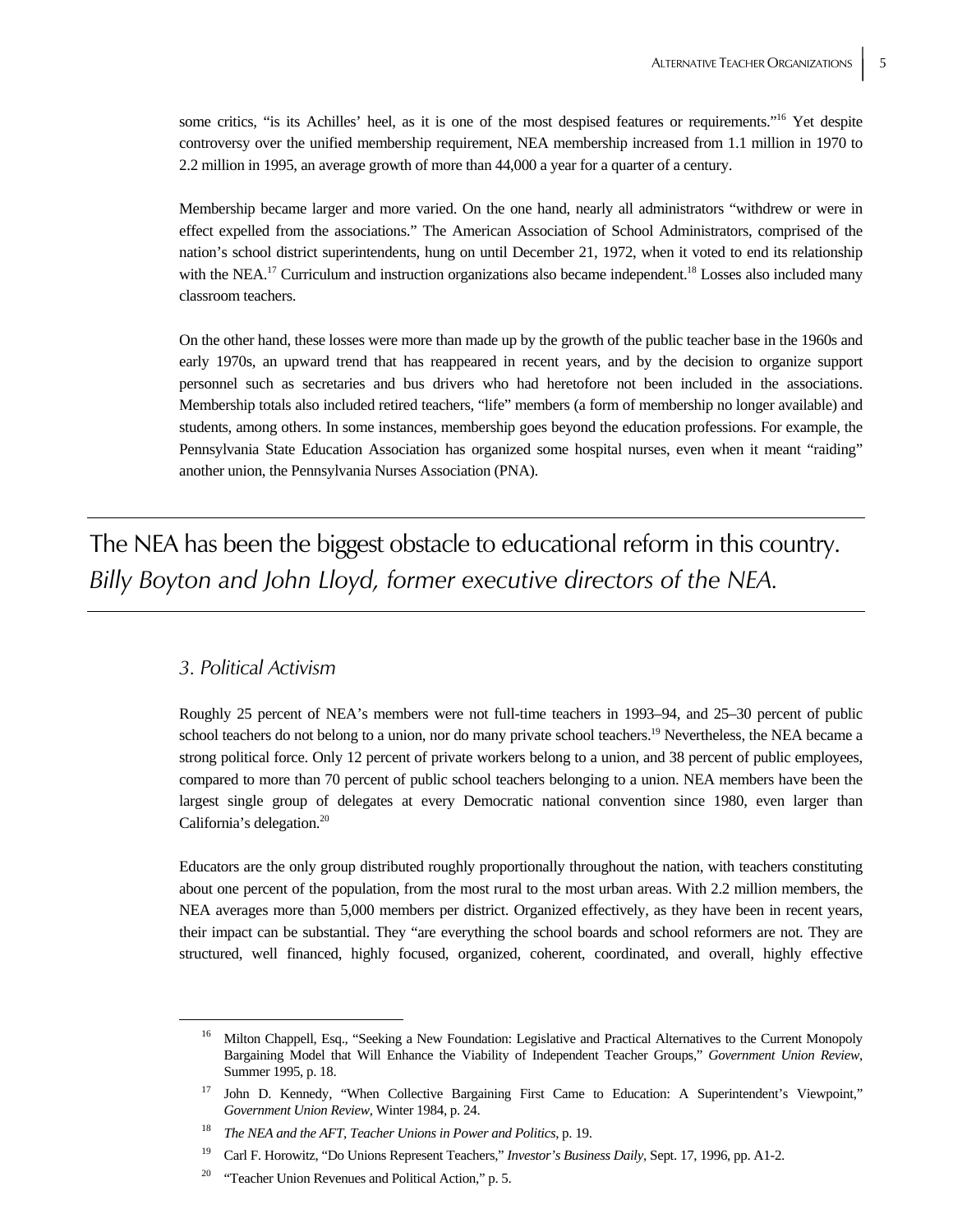organizations."21 In 1972, the NEA became the first education association to create a national political action committee, NEA-PAC.<sup>22</sup>

#### **a. Blocking Education Reform**

Billy Boyton, former Executive Director of the Nebraska NEA, and John Lloyd, former Executive Director of the Kansas NEA, were quoted in 1994 as saying, "The NEA has been the biggest obstacle to educational reform in this country."23

Current NEA President Bob Chase expressed similar thoughts in a 1996 address to the National Press Club. Chase said, "we have used our power to block uncomfortable changes...too often, NEA has sat on the sidelines of change...quick to say what won't work and slow to say what will."24

In 1994, his predecessor, Keith Geiger, said the NEA faces formidable challenges: "There is," he said, "no question in my mind that we are either going to change as an organization or we probably will and should go out of business."25 Geiger distanced himself from those who say the public schools are better than ever and that any criticism is the result of a conspiracy to destroy them.26

Despite interest in school reform by some NEA leaders, the organization has generally opposed reform. That opposition has driven some teachers to seek alternative professional organizations that are either neutral or supportive of reform efforts.

We are either going to change as an organization or we probably will and should go out of business. *Keith Geiger, former president of the NEA*

#### **b. Adopting Controversial Political Resolutions**

A second feature of NEA activity—its adoption of resolutions on controversial social issues such as gun control or abortion—has also created discontent among some members. The NEA has the right to adopt these resolutions, but these issues often have no direct connection with education. The NEA focus on these issues distracts from what many members think NEA should be about—the direct interests of its members and concern for the interests of students.

An example at the local level involved teacher Randy Hoffman from conservative central Pennsylvania. Elected as a delegate to a convention of the state association, he surveyed the membership in his relatively small local union on the abortion issue and found that the majority opposed it. When he tried to get convention delegates to at

<sup>&</sup>lt;sup>21</sup> Anthony Krinsky, "The Failure of School Reform in America,"[unpublished senior thesis], Harvard University, May 1995, p. 46.

<sup>&</sup>lt;sup>22</sup> "Teacher Union Revenues and Political Action," p. 5.

<sup>23</sup> *Educational Freedom*, Spring-Summer 1994, quoted, p. 53.

<sup>&</sup>lt;sup>24</sup> Bob Chase, "The New NEA: Reinventing Teachers Unions for a New Era," Speech at National Press Club, February 5, 1997.

<sup>25</sup> Peter Applebome, "G.O.P. Efforts Put Teachers on the Defensive," *New York Times*, September 4, 1995, p. A-1.

<sup>26</sup> Ann Bradley, "Risk-Taking Key to Preserving Public Education, Geiger Says," *Education Week*, June 19, 1996, p. 6.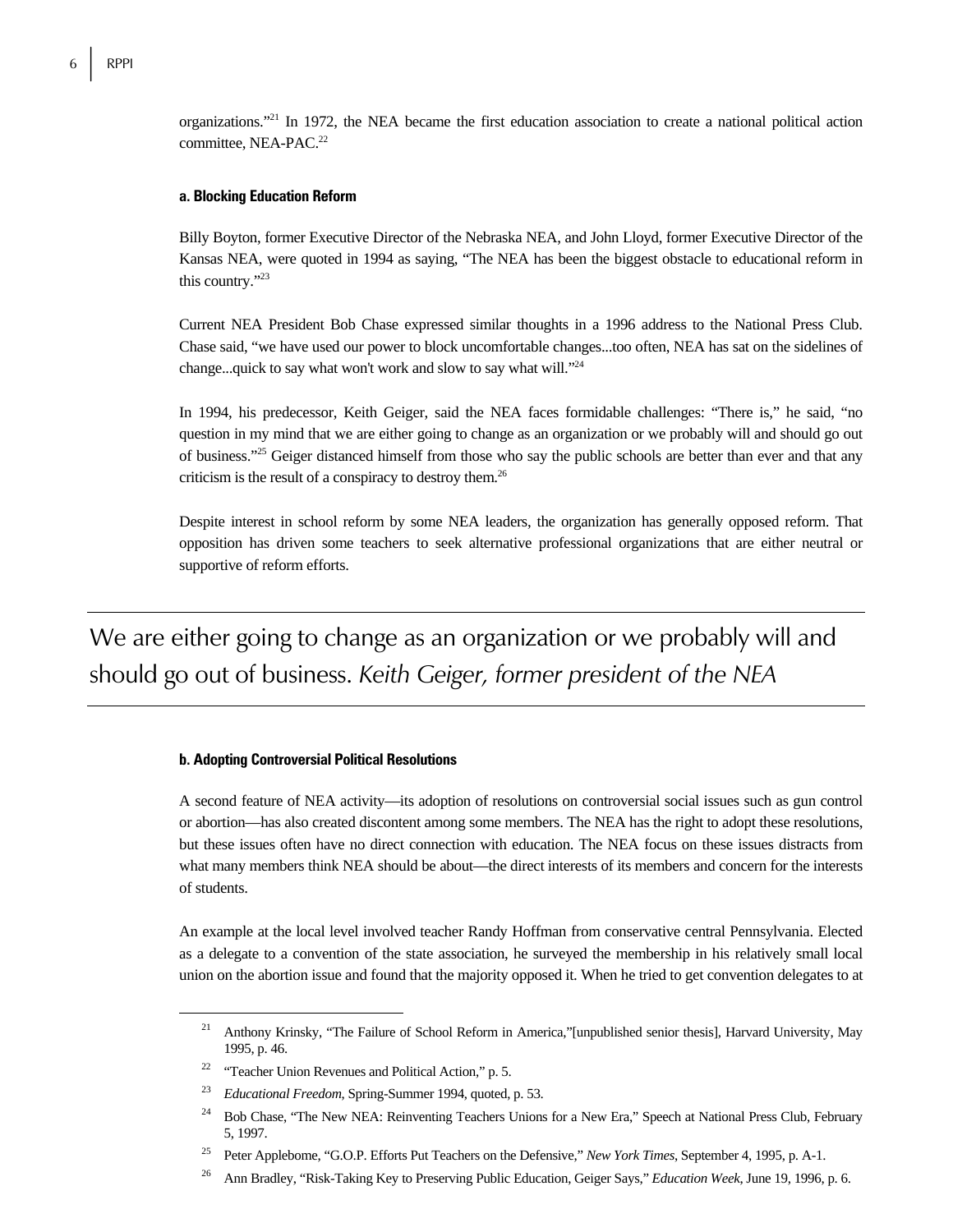least stay neutral on the issue, however, he was booed and shouted down. As a result, he has joined with a few other teachers and formed the Keystone Teachers Association.<sup>27</sup>

In addition, because the issues are controversial, the views expressed in the resolutions are not always shared by a substantial percentage of members. For example, in 1980 and 1984 most NEA members who voted did so for Ronald Reagan over Jimmy Carter and Walter Mondale. The NEA itself polled its members in 1985–86 and learned that two-thirds of them identified themselves as conservatives or leaning in that direction.28 As recently as late 1996 one poll found that teachers identified themselves as 42 percent Democrat, 30 percent Republican and 28 percent independent. Only 25 percent said they were liberal, 35 percent were conservative, and 39 percent moderate.29 Despite this profile, in the 1996 general elections the NEA backed more than 250 congressional candidates, not one a Republican.<sup>30</sup>

The money that teachers contributed to NEA-PAC followed the same pattern. Just prior to the November 1996 election, 99.1 percent of these funds in 1995–96 had gone to Democrats.<sup>31</sup> Teachers who made contributions to union PACs often found themselves fighting their own dollars.

#### **c. Union-member Restrictions**

The leading teacher unions face a third problem resulting from a failure to recognize and defend the rights of individuals who may disagree with accepted union policy. In one example that went to the U.S. Supreme Court, Albert M. Holmquist, a Madison, Wisconsin teacher, attended a school board meeting in 1971 and asked that the board not agree to a proposal compelling teachers to pay an agency fee to the union. The local teachers union said this action violated their exclusive bargaining rights, although Holmquist was clearly not "bargaining," nor seeking to have the board sign an agreement with him. On December 10, 1976 an unanimous U.S. Supreme Court ruled that "when the school board conducts public meetings the First Amendment prohibited it from discriminating between speakers 'on the basis of their employment or the contents of their speech.'"<sup>32</sup>

The *Hudson* decision of 1986 directed that those who might object to union fees be given the source of the figure used as the agency fee.33 Then, in 1988, in *Communications Workers of America v. Beck*, the U.S. Supreme Court ruled that unions may only charge members "those fees and dues necessary to 'performing the duties of an exclusive representative of the employees in dealing with the employer on labor-management issues.<sup>"34</sup>

The NEA has objected to these court decisions and often ignores them. The NEA has become embroiled in cases across the nation seeking to avoid any reduction in its fees. In at least one instance, "the NEA and its state and local affiliates were only able to prove that less than 10 percent of the general treasury funds went to chargeable activities (like collective bargaining)."35

Personal conversations with Randy Hoffman.

<sup>28</sup> William J. Bennett, *The De-Valuing of America* (N.Y.: Summit Books, 1992), p. 49.

<sup>&</sup>lt;sup>29</sup> "Union Leaders' Campaign Spending Claims Hollow," Sun-Gazette (Williamsport, PA), Dec. 5, 1996.

<sup>&</sup>lt;sup>30</sup> "Do Unions Represent Teachers," p. A1.

<sup>31 &</sup>quot;E Pluribus Union," editorial, *The Detroit News*, September 1, 1996.

<sup>32</sup> E.G. West, "The Perils of Public Education," *The Freeman*, November 1977, p. 690.

<sup>33</sup> Edwin Vieira, Jr., "*Communications Workers of America v. Beck:* A Victory for Nonunion Employees Already Under Attack," *Government Union Review*, Spring 1990, p. 11.

<sup>34 &</sup>quot;*Communications Workers of America v. Beck*, p. 1.

<sup>35</sup> Raymond LaJeunesse, cited, *WEA Challenger Network News* (Olympia, WA, February 1996), p. 4.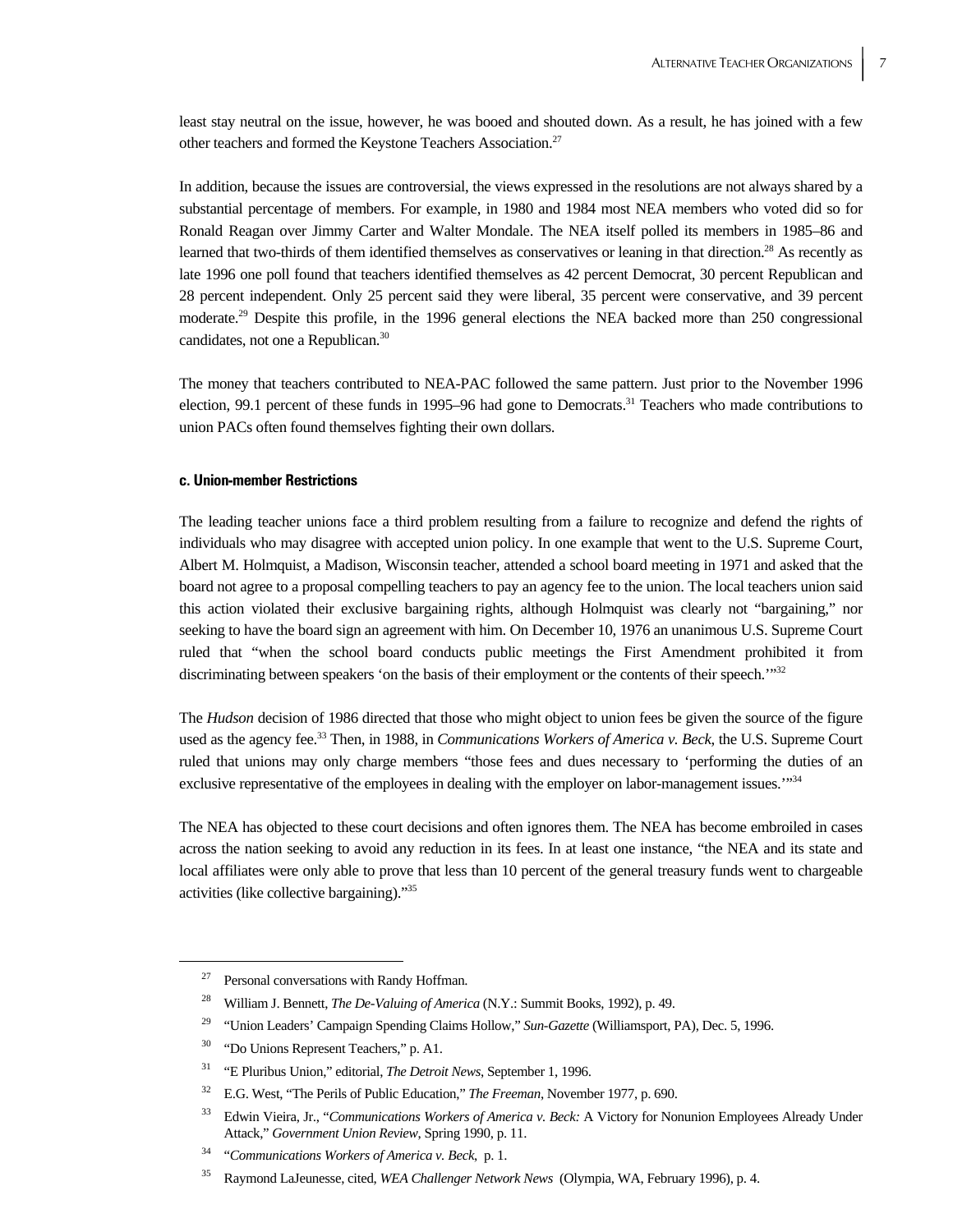The unions have also been aggressive enforcing the dismissal of teachers who refuse to pay fees, however competent they may be, while continuing to accept as members other teachers, however incompetent, as long as they pay their money. This same practice may have reduced support from some teachers.

In 1985, in *League of North America v. NLRB*, the U.S. Supreme Court ruled that private-sector union members have the right to resign their union membership at any time,<sup>36</sup> a right still denied to many public teachers where "maintenance of membership," or similar restrictions within the contract or the union's bylaws, make resignation difficult. With maintenance of membership requirements, for example, a teacher may resign only within the last 30 or 60 days of a contract. However, some bargaining agreements last for five years.

#### **d. Public Opinion**

When NEA's longtime Executive Secretary William Carr retired in 1968, his "last considered opinion and advice" to the members proved to be a look into the future. While he was speaking most directly about the increasing willingness to call strikes, his comment has more general application. He said that the use of such tactics "for the economic advantage of teachers...will impair and ultimately destroy the confidence of the public in the teacher."37

A public opinion poll in the 1970s found that the NEA and the United Farm Workers were the most highly regarded major unions in the nation. Those interviewed favored them by almost a two to one margin.<sup>38</sup> However, recent polls show a decline in regard for the NEA, a trend also associated with growing interest in alternative teacher organizations.

 <sup>36</sup> PMLNA v. NLRB, 473, U.S. 95 (1985).

<sup>&</sup>lt;sup>37</sup> "School Desegregation and Teacher Bargaining," p. 27.

<sup>38</sup> *Today's Education*, May 1978, p. 8.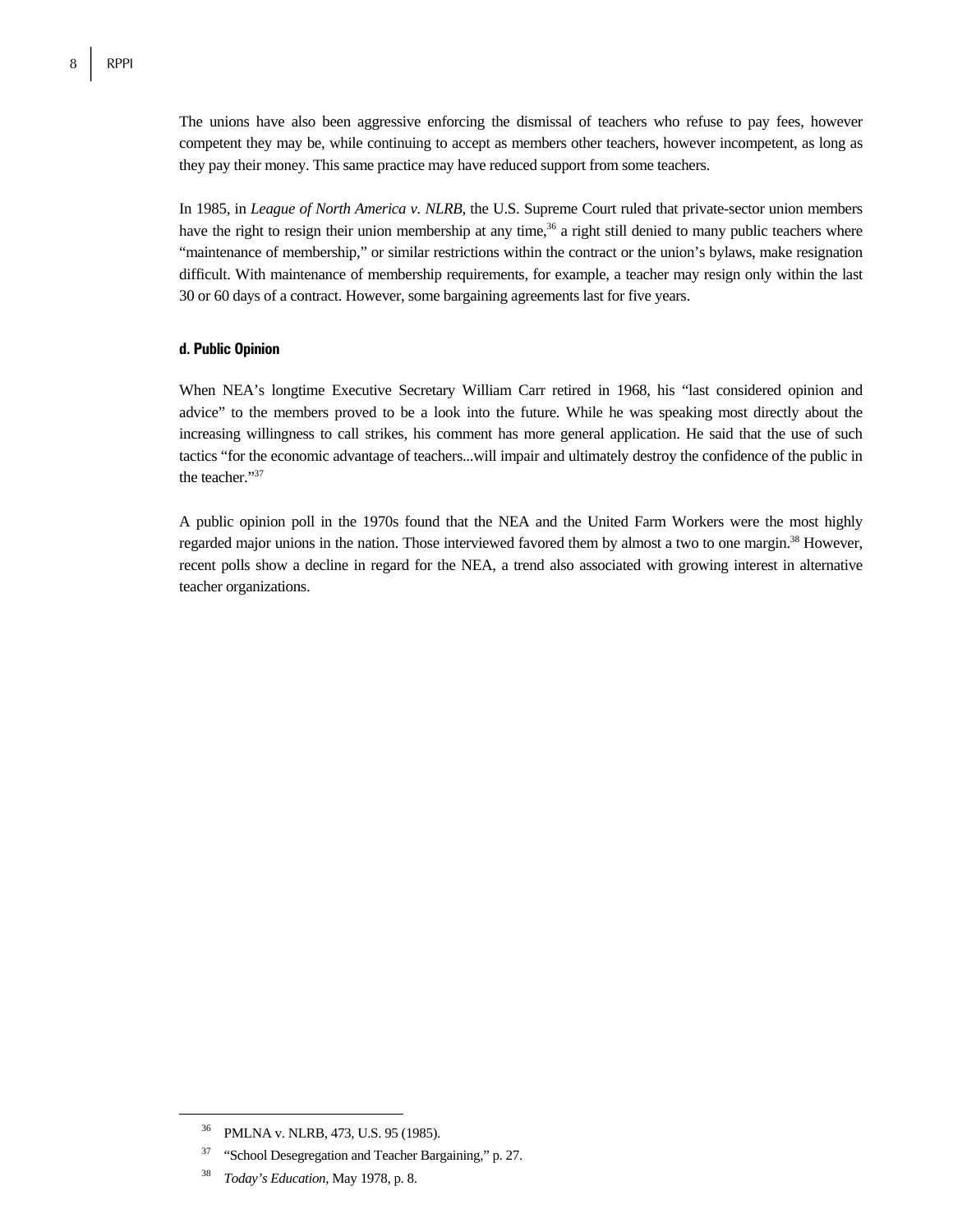#### **Part 3**

# **The American Federation of Teachers**

## **A. Background and Membership**

The AFT and the NEA differ little on educational issues. Their differences are largely procedural. For example, the NEA votes by secret ballot, adopts positions on a wide variety of noneducational issues, limits the term of office for officers at the national level, and has prescriptive quotas and goals for minority, ethnic, and other groups. The AFT differs from or objects to all of these practices.

The AFT is affiliated with the American Federation of Labor-Congress of Industrial Organizations (AFL-CIO). It commonly uses a caucus system and open voting permits officers to serve indefinitely and, in the case of the late Al Shanker, permitted them to hold key offices simultaneously. Shanker was president of the United Federation of Teachers in New York City from 1964-1986 and president of the AFT from 1974 until his death in February 1997, thus serving as president of both from 1974-1986. NEA members objected to these policies and strongly opposed the possibility of Shanker heading a merged union.

Teacher unions like the AFT began to emerge 100 years ago when the Chicago Teachers Federation organized in 1897 and affiliated with the Chicago Federation of Labor, and, in 1900, when a San Antonio chapter became the first to affiliate with the AFL. Several local organizations banded together for a meeting in Chicago in April 1916 and soon became affiliated with the AFL.<sup>39</sup>

At one point, shortly after World War I, the membership of the AFT briefly exceeded that of the NEA.<sup>40</sup> However, fewer than 20 percent of the first AFT locals still existed in 1927.<sup>41</sup> In the 1930s, 1940s and 1950s both organizations experienced some growth, but the representative election in New York City in 1961 galvanized both groups into action and rapid expansion. The NEA tripled in size from 1964 to 1970; the AFT proportionally did even better, soaring from 60,000 in 1961 to 300,000 in 1970.<sup>42</sup> The AFT has tripled again since then, to nearly 900,000 members,<sup>43</sup> continuing its relative gain on the NEA but also increasing the gap in absolute membership numbers between the two organizations.

Other than structure and numbers, these two major teacher unions have a number of similarities. Both overwhelmingly support Democratic political activities. For example, at the Democratic national conventions,

 <sup>39</sup> *The NEA and AFT, Teacher Unions in Power and Politics*, p. 23.

<sup>40</sup> *The NEA and AFT, Teacher Unions in Power and Politics*, p. 23.

<sup>41</sup> *The NEA and AFT, Teacher Unions in Power and Politics*, p. 23

<sup>42</sup> *The NEA and AFT, Teacher Unions in Power and Politics*, p. 12.

<sup>&</sup>lt;sup>43</sup> Haar, during the education reform panel presentation in Washington, D.C., December 6, 1996.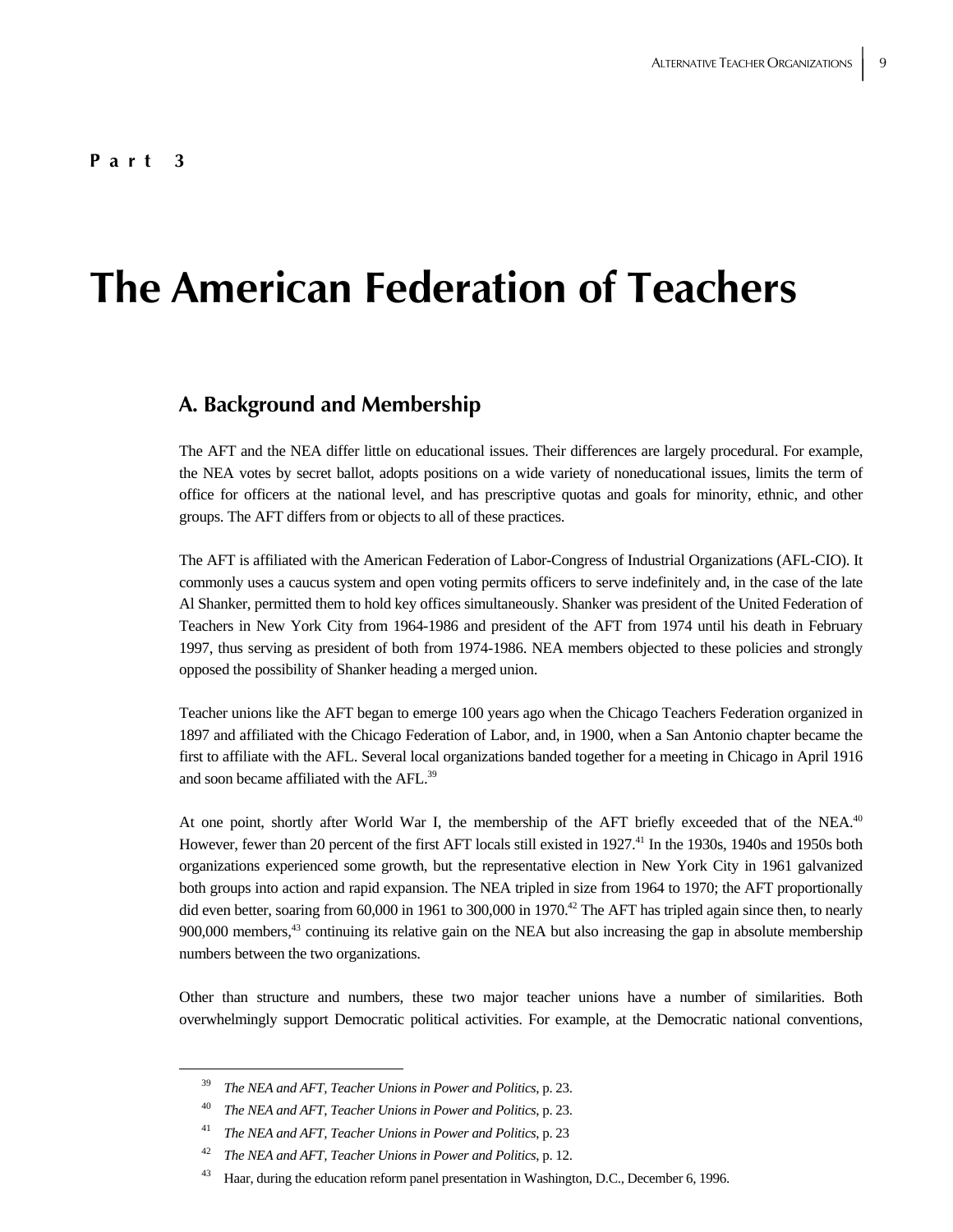where NEA members have been the largest single block since 1980, the NEA had 363 delegates in 1996, and the AFT had another 117. Collectively, more than 10 percent of the delegates were teachers.<sup>44</sup>

At one time, both the NEA and the AFT believed that teachers should not have the right to strike.<sup>45</sup> Today, both interpret very broadly what is negotiable, including matters that, directly or indirectly, affect virtually everything schools do.<sup>46</sup>

The AFT, concentrated in urban centers, sometimes adopted tactics that upset those who perceived themselves as public-oriented "professionals." At times, "A.F.T. strikes have been accompanied by harassment, intimidation, and even violence."<sup>47</sup>

When schoolchildren start paying union dues, that's when I'll start representing the interests of schoolchildren. *Albert Shanker, former president of the AFT.* 

## **B. Sources of Member Dissent**

### *1. Collective Bargaining*

In 1996, former AFT President Albert Shanker said, "It's very clear to us that we're about to lose public education," adding the observation that "collective bargaining has been a good mechanism... But now we must ask whether collective bargaining will get us where we want to go."48

On the matter of collective bargaining, education analyst Myron Lieberman estimated that the process itself costs about \$2 billion annually, which "includes both teacher and school board costs, as well as the costs to our judicial system and of administrative agencies, such as the state employment relations boards."<sup>49</sup>

Yet Myron Lieberman, a former long-time union activist, believes "any effort to change NEA/AFT probargaining policies will meet with overwhelming and probably insuperable resistance from the union bureaucracy" because many of these policies "are dictated by union, not educational needs,"50 nor those of their teacher members. Illustrative of this attitude, Shanker also stated, in a remark included in the August 1985 Congressional Record, that "when schoolchildren start paying union dues, that's when I'll start representing the interests of schoolchildren."51

 <sup>44</sup> Warren P. Strobel and Brian Blomquist, "'Angry' teachers target Dole," *The Washington Times*, August 29, 1996.

<sup>45</sup> Myron Lieberman, "Alternatives to Teacher Unions, *Government Union Review*, Winter 1989, p. 18.

<sup>46</sup> Pat E. Crisci, "Collective Bargaining and Evaluation: A Mismarriage," *Government Union Review*, Winter 1984, p. 83.

<sup>47</sup> Robert J. Braun, *Teachers and Power, The Story of The American Federation of Teachers* (N.Y.: Simon & Schuster, 1972), p. 246.

<sup>48</sup> David Hill, "The Education of Al Shanker," *TEACHER Magazine*, February 1996, p. 28.

<sup>&</sup>lt;sup>49</sup> "Alternatives to Teacher Unions," p. 20.

<sup>&</sup>lt;sup>50</sup> "Alternatives to Teacher Unions," p. 16.

<sup>51</sup> Walter Williams, "Rip-offs in the schools?," *The Washington Times*, Sept. 5, 1992.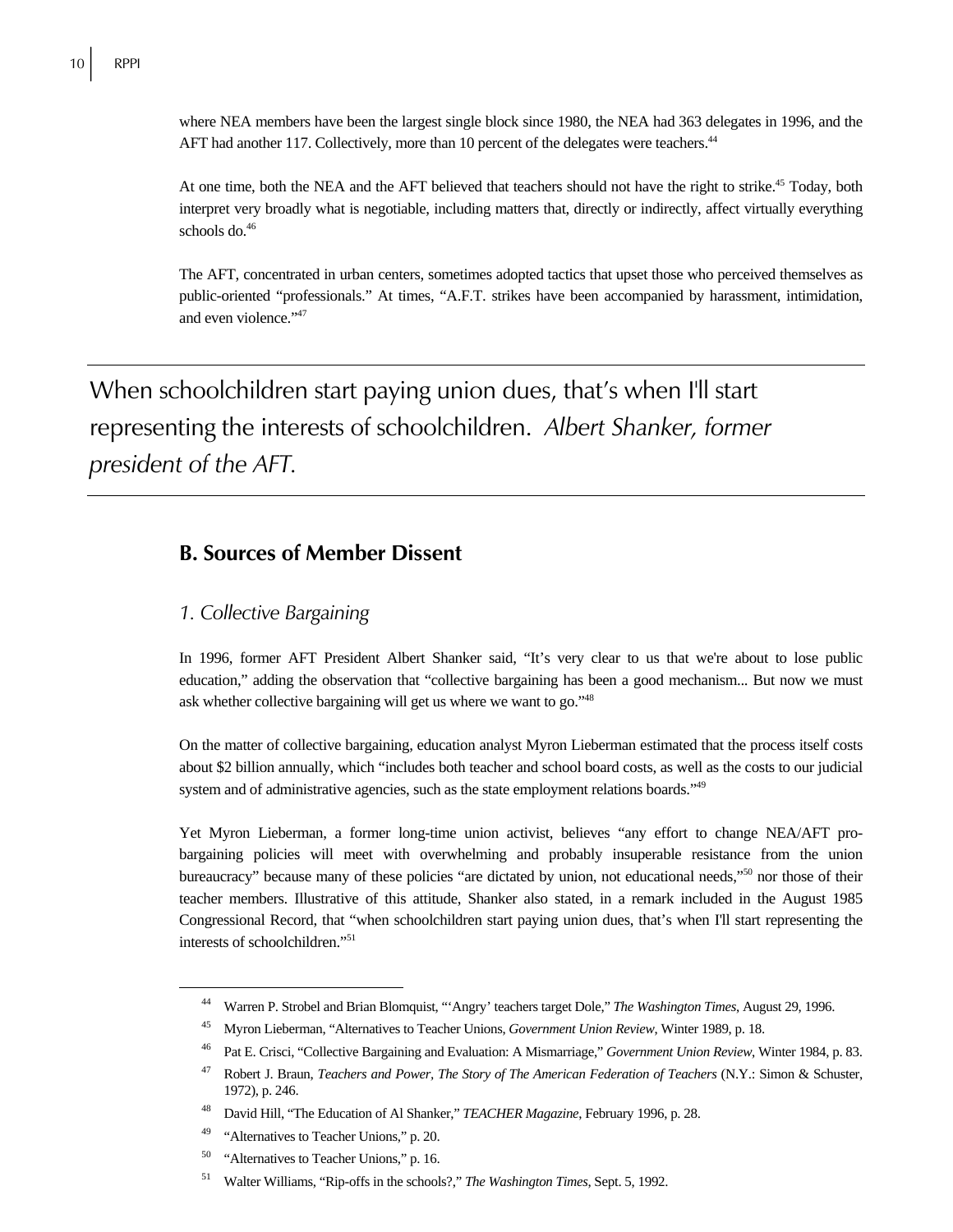As Lieberman has noted, sometimes this tension is unavoidable. When a district has to reduce the number of teaching positions, for example, the usual union position is for it to be done by seniority. Some newer teachers have begun to question why they should join the union and pay dues if the union will usually decide they must be the first to go, regardless of teaching ability or any other factor.

Lieberman also cites the example of math and science teachers, who are often in short supply. Many districts would pay higher salaries to attract and keep these teachers—a frequent argument of unions themselves when it comes to negotiating salary schedules—but are prevented from doing so because of union opposition to a variation from the single-salary schedule. To pay union dues, or even an agency shop "fair share," is contrary to the direct interest of these teachers, who could often do much better on their own.<sup>52</sup> These concerns lie behind some teacher initiatives to seek alternative organizations to represent them.

While there have been few other defectors from the AFT, there are signs that the AFT does face some dissension in its own ranks over the lack of concern and activity on educational issues and on its resistance to reform, especially to reforms such as the introduction of charter schools.

It's very clear to us that we're about to lose public education. *Albert Shanker, former president of the AFT*

### *2. Blocking Reform*

In a study of the New York City school system, David Rogers concluded, "It is unfortunate but true that the union has moved from being a potentially reformist force to a largely protectionist one."<sup>53</sup>

Former AFT President Albert Shanker acknowledged a need for school reforms. He noted, for example, that "There is absolutely no question that American education as it exists today will not be tolerated by the American people, by the business community, by our policy leaders for more than another few years."54 Despite this recognition, the AFT, like the NEA, has been perceived as an obstacle to reform by some teachers, spurring their search for alternative teacher associations. By 1978, growing numbers of members, overwhelmingly public school teachers, were opposing tuition tax credits, vouchers, or practically any other form of aid to nonpublic, especially religious, schools or students. Dues paid by members of the Association of Catholic Teachers (ACT), affiliated with the AFT, were being used to battle against these policies. In early 1978, ACT, the first to affiliate with the AFT, was the first to sever that relationship. Others followed, and a National Association of Catholic School Teachers (NACST) was formed.<sup>55</sup>

 <sup>52</sup> Myron Lieberman, "Teacher Unions: Is the End Near?" Briefings, (Sacramento: CA: The Claremont Institute, paper 1994-37, December 15, 1994), p. 9.

<sup>53</sup> Rogers, *110 Livingston Street* (N.Y.: Random House, 1968), pp 198–199.

<sup>54</sup> Linda Morrison, "Why Conventional Education Reform Fails: The Case for Market-Based Restructuring," Harrisburg, PA: The Commonwealth Foundation, March 1991, p. 2.

<sup>55</sup> Correspondence from NACST President Rita C. Schwartz, January 27, 1997.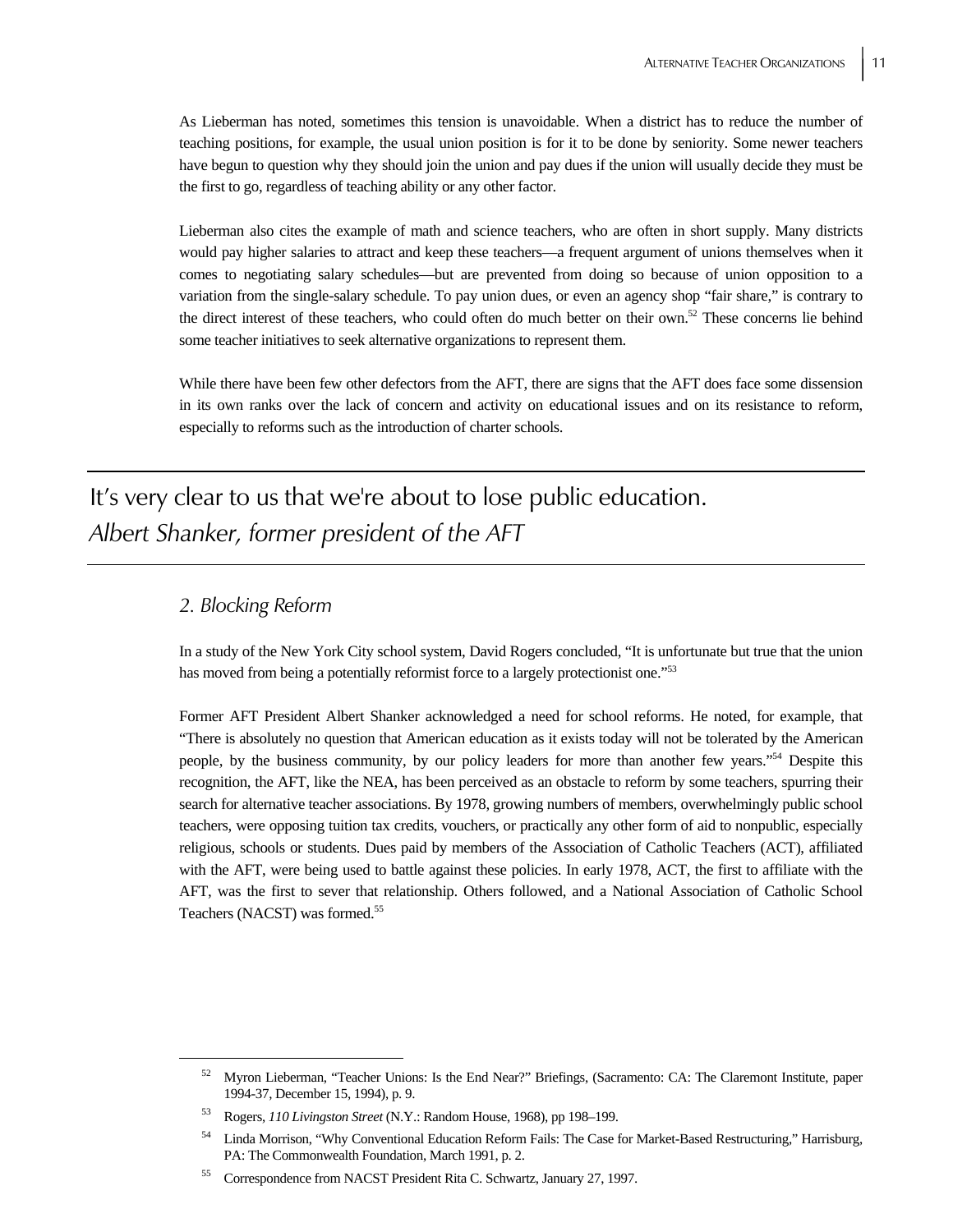# **National Independent Education Organizations**

he perceived shortcomings of the NEA and AFT have contributed to the rise of some alternative education organizations. These alternative organizations range from national professional associations to those that serve specific states or specific teachers (such as teachers in Christian or Catholic schools). Their purposes vary but include goals of providing teachers with professional services and benefits (such as insurance, for example) to more political goals of advancing school reform. The post of the post of the post of the post of the post of the post of the post of the post of the post of the post of the post of the post of the post of the post of the post of the post of the post of the post of the po

The Independent Education Associations (IEAs) represent an estimated 300,000 members, and that may be conservative, since three states—Texas, Georgia and Missouri—total 160,000 members. Probably at least 500,000 public school teachers belong either to IEAs or belong to no state or national group at all.

There is a further membership potential among the estimated 355,000 private school teachers in the nation, some of whom are organized in their own groups.56 This brings the total potential membership to close to 900,000. And, while the IEAs may not be interested in reaching beyond the professional ranks, like the two giants do, there are as many as 1,000,000 support personnel in the public schools who do not have representation.<sup>57</sup>

To understand the role these organizations play and their potential as alternatives to the NEA and the AFT, we offer a brief review of their membership size, mission, and activities.

Most independent education associations have one thing in common—they emerged in the 1970s or later, largely in response to the requirement that all teachers who joined the local NEA affiliate would thereafter be required to join their state association and the NEA as well.

Most teachers join their union for the same reason that most other workers join theirs— the persuasion of their colleagues at the local level to "join the team," to be one of the group. While most new teachers are not necessarily antagonistic to the state and national associations, they generally are not attracted to them either. Prior to unified membership, most teachers belonged to their local association, a smaller percentage belonged to their state associations, and fewer still belonged to the NEA.

While NEA membership was growing rapidly in the 1960s, as was the AFT's, it was still far short of the combined totals of the locals, although the exact figures are unknown since each kept its own records, and there was no overall tabulation of the membership in the thousands of local associations.

 <sup>56</sup> *The NEA and AFT, Teacher Unions in Power and Politics*, p. 146.

<sup>57 &</sup>quot;Teacher Union Revenues and Political Action," p. 21.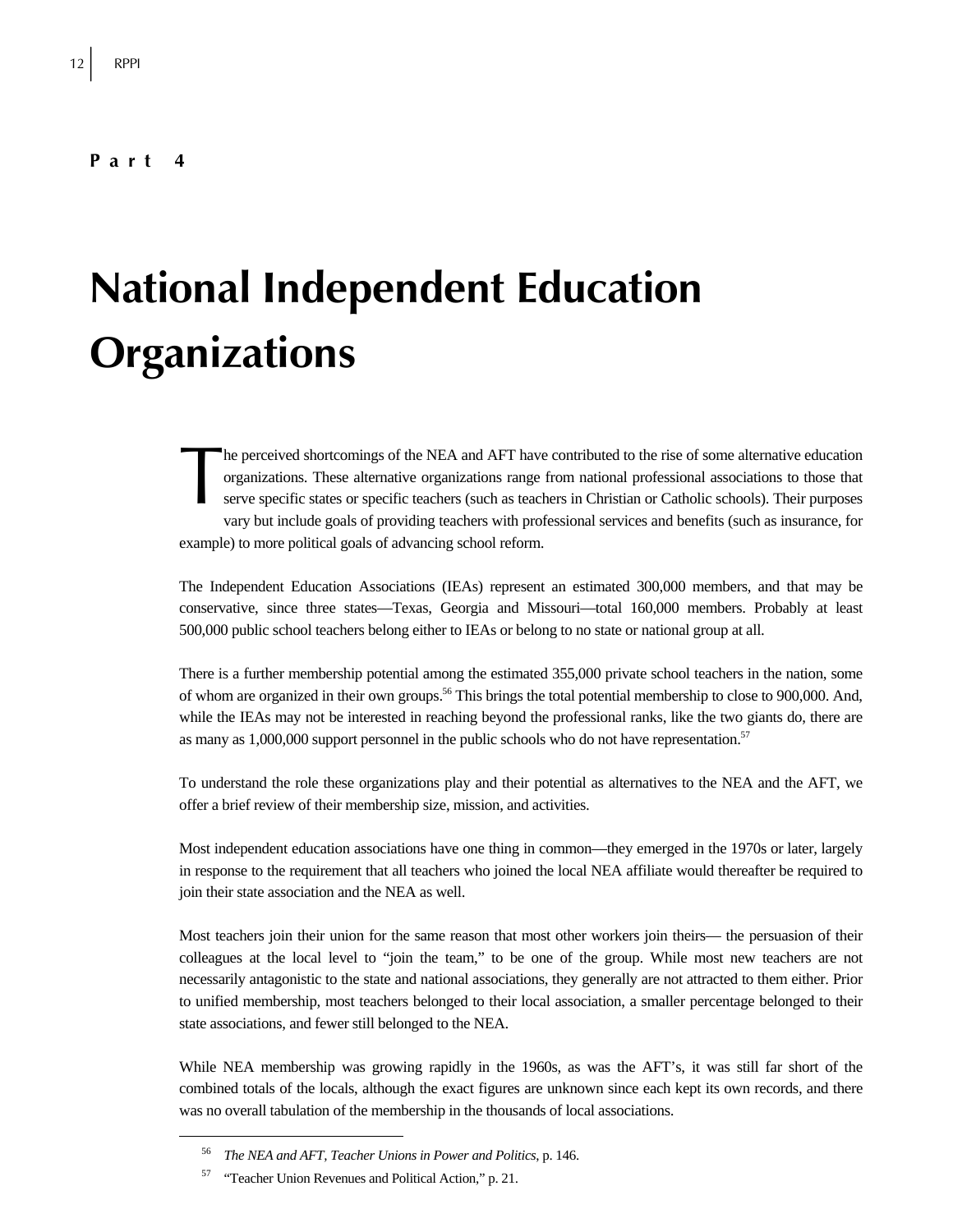# **A. The National Association of Professional Educators**

The first of the national alternatives to the NEA and AFT was the National Association of Professional Educators (NAPE), organized in 1972 prior to mandatory unified membership, but after many states had already established it voluntarily. The trend towards unionism and the adoption of partisan political positions by the NEA played a role in fostering the establishment of NAPE.

A generation later the same motivations still form the basis of NAPE membership. As NAPE Executive Secretary Philip Strittmatter has written, "We were organized in 1972 when it became apparent that the NEA had decided to become another teacher union. We do not criticize teachers for joining the unions if they want to do that. We just want to be free to represent those educators who prefer a professional organization that does not get involved with radical social political issues not related to the education of children."58

### *1. Background*

The immediate impetus for organizing what became NAPE was a teacher strike in Los Angeles in 1970. NAPE's 1992 report still reiterated the dismay this strike caused for many teachers in the district. The 1992 report stated that they "saw the organization to which they belonged suddenly change from a professional organization to a Laborer's union. They saw the welfare of children abandoned...They saw some of their colleagues transformed into characters they could scarcely recognize—from honorable professionals to a howling mob."59

A group of local educators formed the Professional Educators of Los Angeles and publicly announced that their platform included opposition to teacher strikes. Led by Richard Mason, the group expanded membership in California and then to the national level, with NAPE becoming chartered in Washington, D.C. Mason was the first president, serving from 1972 to 1978. Strittmatter, the current Executive Secretary, was president from 1978 to 1984. The current president, William Crockett, was elected in 1994 and was a Texas school teacher for 33 years.

### *2. Membership, Organization Characteristics, and Benefits*

NAPE's 1992 report claims that within 18 months of inception they had local chapters in Arizona, California, Florida, Hawaii, Indiana and Texas and held their first meeting in Denver.

The NAPE's basic principles, in addition to opposing strikes, are:

- Final decision-making authority must remain with all the people through their duly elected representatives.
- Students must have the right to an uninterrupted education.
- Educators must have free access to their employer and never be required to pay fees to any organization as a condition of employment.

 <sup>58</sup> Personal correspondence from NAPE Executive Secretary Philip Strittmatter, January 21, 1997.

<sup>&</sup>lt;sup>59</sup> Personal correspondence from Mr. Strittmatter, January 21, 1997. As one who was present in Los Angeles for a week of involvement during that strike I do not recall any "howling mobs," but it was and is the perception of NAPE members.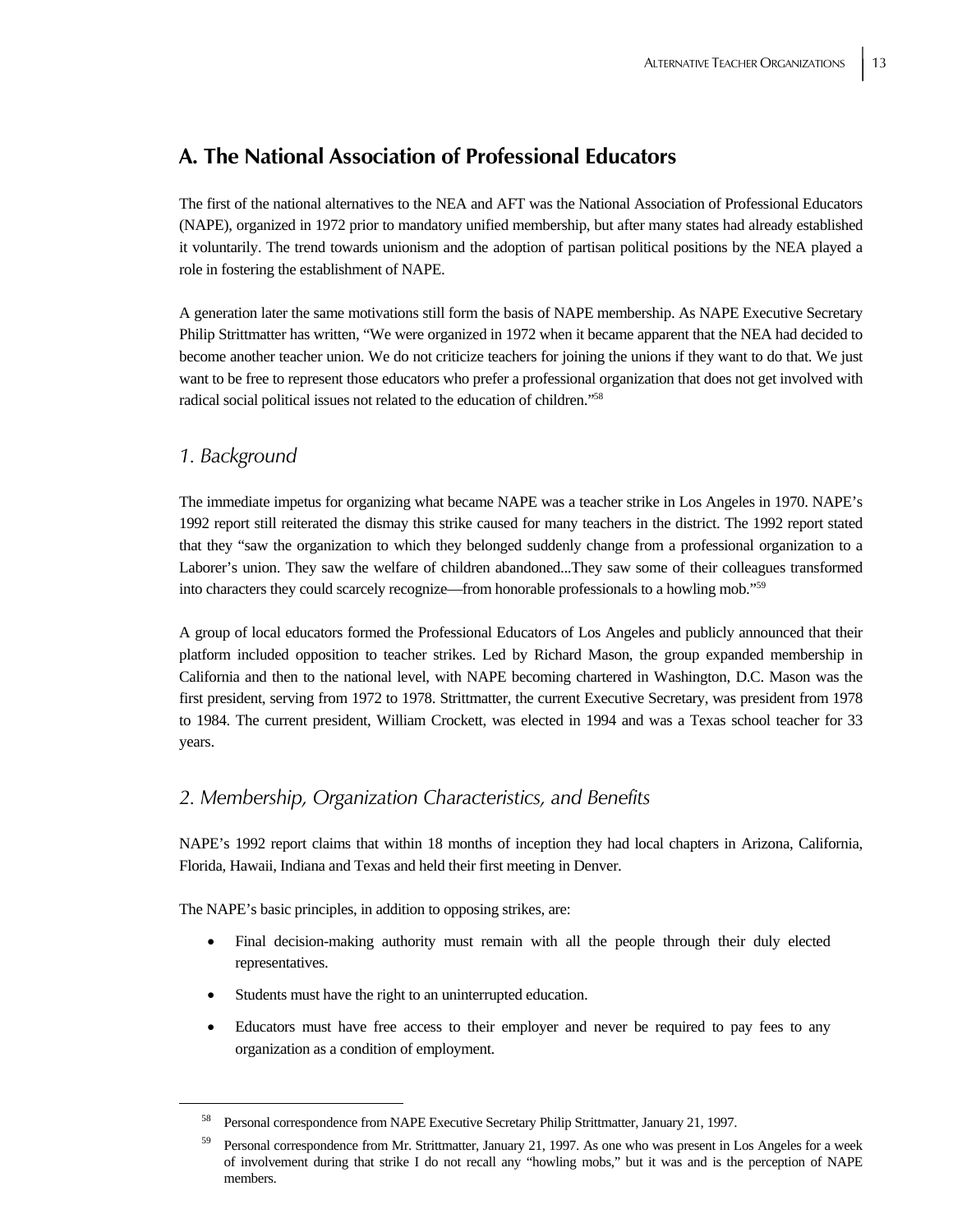In line with these principles, NAPE is more willing than most educational groups, even some of the other independent associations, to accept whatever changes the public may wish to support, saying:

*Our policies relate strictly to educational issues and demonstrate our commitment to professionalism and quality education. We do not take sides on issues which the public has a right to decide about their schools...If they want to experiment with different school structures and are willing to pay for the experiments, we feel they have the right to do so.* 

In a separate statement on restructuring, they add, "We have not opposed the current ideas being endorsed by governors and legislatures such as those which would offer parental choice of schools or vouchers or local school responsibility. We cannot endorse those ideas as panaceas for education, nor can we oppose them....We believe that the citizens own the schools, not the employees, and the citizens have the right to decide the structure of these schools. We have been urging them to proceed slowly and with adequate preparation."<sup>60</sup>

In their journal last year they restated their positions on many issues, including support for a National Right to Work Act or, at least, the maintenance of the clause in present federal labor law that permits states to forbid compulsory union dues, as 21 states have done. In 1975, they adopted a policy favoring neighborhood schools and rejecting "busing children for long distances for any reason." They objected to a federal provision that 96 percent of bilingual funds be spent for instruction in languages other than English, supported the deletion of that mandate, and believe such decisions should be made at the local level. They also continue to refrain from involvement in politics as an organization but encourage their members to vote and, if they do personally assist a candidate, that they identify themselves as a NAPE member.<sup>61</sup>

These policies are unusual, perhaps unique, for an educational group.

NAPE, however, is not well known and seems to have hit its peak many years ago. A Hollywood Palladium meeting 25 years ago had a "capacity crowd." It's doubtful if that could occur today. No membership figures are included in the information supplied by them, though the executive secretary claimed that they "represented" 90,000 members through their cooperation with other organizations.<sup>62</sup> But these organizations were not named, and those who are members of other groups probably look more directly to those immediate groups for representation. An unofficial estimate is that their actual paying membership may be around 2,000.

Like other independent groups, both national and state, they have no office of their own in the Washington D.C. area, nor do they have a regularly staffed office. NAPE has for years retained a lobbyist in Washington, Roger Zion, a former member of Congress from Indiana.63 Their executive secretary, current president, and at least several of the other ten officers and directors, while having had lengthy careers in the public schools, are retirees.64 The other alternative associations, on the other hand, are predominantly, if not exclusively, composed of active teachers. While retirees may have more time and flexible use of it, they may not have the appeal to active teachers that current colleagues would have, and they are at a disadvantage in terms of regular contact with teachers within schools and districts to get their message across.

There is some possibility that NAPE might join forces with its younger and more-aggressive competitor, the Association of American Educators, the other national group seeking to attract individual educators as members.

 $60$  The preceding quotes are all drawn from material in the January 21, 1997 correspondence.

<sup>61</sup> *The National Professional Educator*, Issue No. 4, 1996.

 $62$  Telephone conversation with Executive Secretary Strittmatter, March 21, 1997.

<sup>63 1992</sup> report, plus March 21, 1997 telephone conversation update.

<sup>64</sup> *The National Professional Educator Newsletter*, February 1996, p. 3.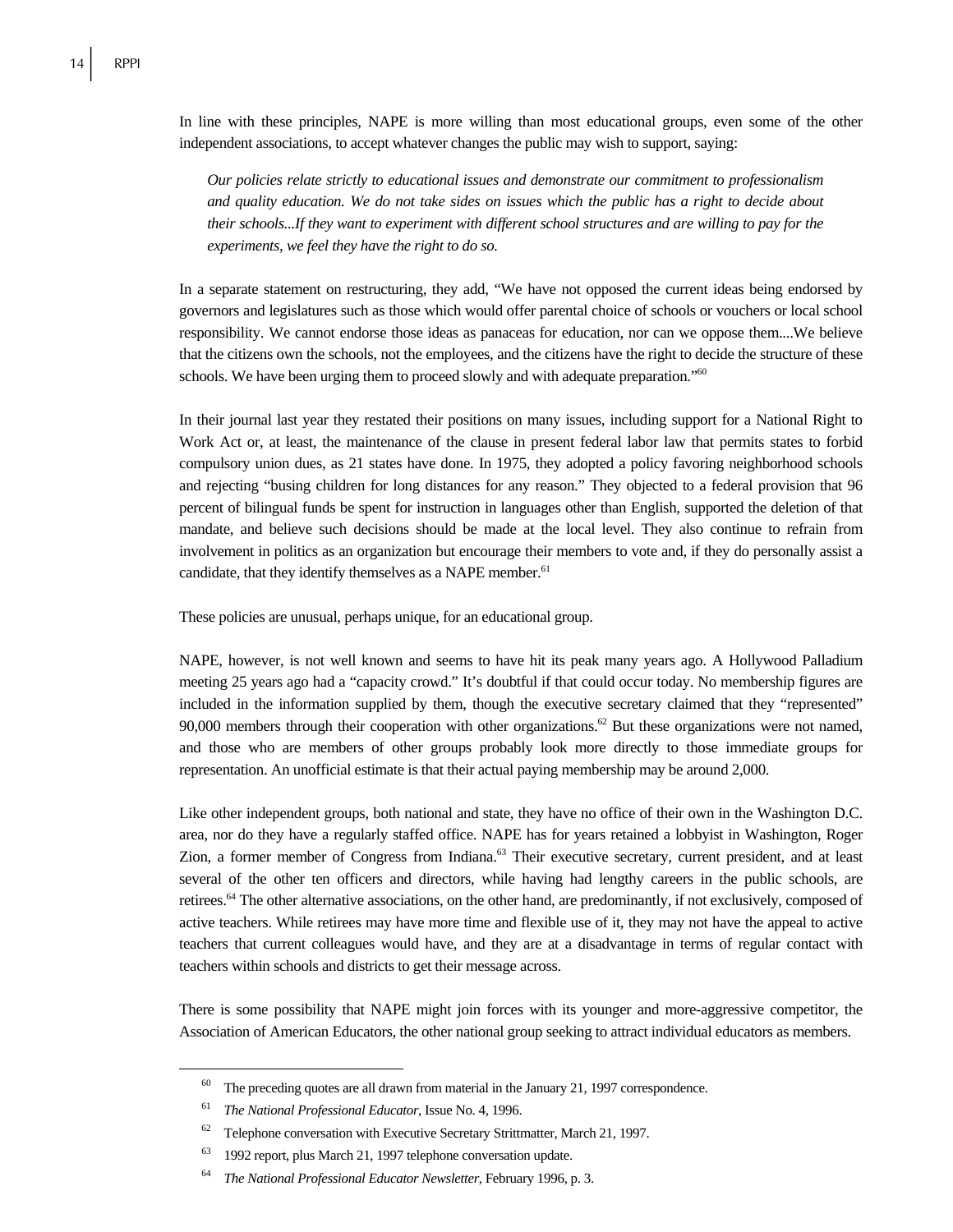# **B. The Association of American Educators**

### *1. Background*

The Association of American Educators (AAE) is the young upstart among national teacher membership organizations, incorporated in July 1994 by Gary Beckner, who serves as the executive director, and says he "personally provided start-up capital and the first two years operating expenses until dues flow began to cover costs."65

Beckner has been attacked because of his background in the insurance field. He has a B.S. in marketing from Florida State University, began a career in business, and has been a part owner of insurance companies. But he also is a lifetime credentialed instructor with the community colleges in California, has taught courses in business ethics, conducted seminars, and is the author of a college textbook. His advisory board includes such classroom teachers as Guy Rice Doud, Thomas A. Fleming and Tracey Bailey, National Teachers of the Year in 1987, 1992, and 1993, respectively. 66

### *2. Membership, Organization Characteristics, and Benefits*

About 10 percent of AAE's membership is in Oklahoma (with 618); California membership ranks second (with 460 members). Other states with significant memberships are Nebraska (428) and Tennessee (401). Smallmember states include Rhode Island with two members, and Vermont and Connecticut with four. There are also eight foreign members.

AAE's membership dues were \$99 per year in 1997, which included a \$1 million professional liability policy such as many other teacher groups have. They also have a fee for students, retired educators, and associate members, set at \$25 in 1997 including insurance.

While membership growth has been largely from teacher-to-teacher contact, "a small test mailer," and press coverage, AAE gained 2,000 members in its first school year, 1994-95. Membership doubled to nearly 4,000 in 1995-96 and grew to 6,200 by December 31, 1996. Beckner says they believe they are "the fastest-growing national professional educators group in America." Beckner's claim may be accurate on a percentage basis. However, on an absolute basis its growth is a fraction that of the NEA at 44,000 per year. This figure is seven times AAE's total and appears to be greater than the current membership growth of all of the individual independent associations combined, so these independent groups still face an uphill battle in both membership and structure before they have a national presence.

AAE has formally affiliated with a number of state groups in Oklahoma, Pennsylvania, and Texas, and, by 1997, the organization had met with Kentucky and Tennessee, and had discussions underway with Iowa, Florida and

 <sup>65</sup> Personal correspondence from Mr. Beckner, January 16, 1997.

<sup>&</sup>lt;sup>66</sup> Others include Patricia Ann Baltz, California's Teacher of the Year and Disney Outstanding Teacher, both in 1993; Gene Bedley, 1986 PTA National Educator of the Year and 1994 Milken Foundation National Educator; Dr. Barbara Christmas, the Executive Vice President of the Professional Association of Georgia Educators (PAGE); Polly Broussard, former Executive Director of the Associated Professional Educators of Louisiana (APEL); Dr. Lewis Hodge, Professor of Education, University of Tennessee; Dr. William Kilpatrick, Professor of Education, Boston College; Dr. Kevin Ryan, Director, Center for the Advancement of Ethics and Character; and Eric Buehrer, President, Gateways to Better Education.<sup>66</sup> That's a lineup perhaps unmatched by any other educational group, particularly one attempting to be broad-based in membership and national in scope.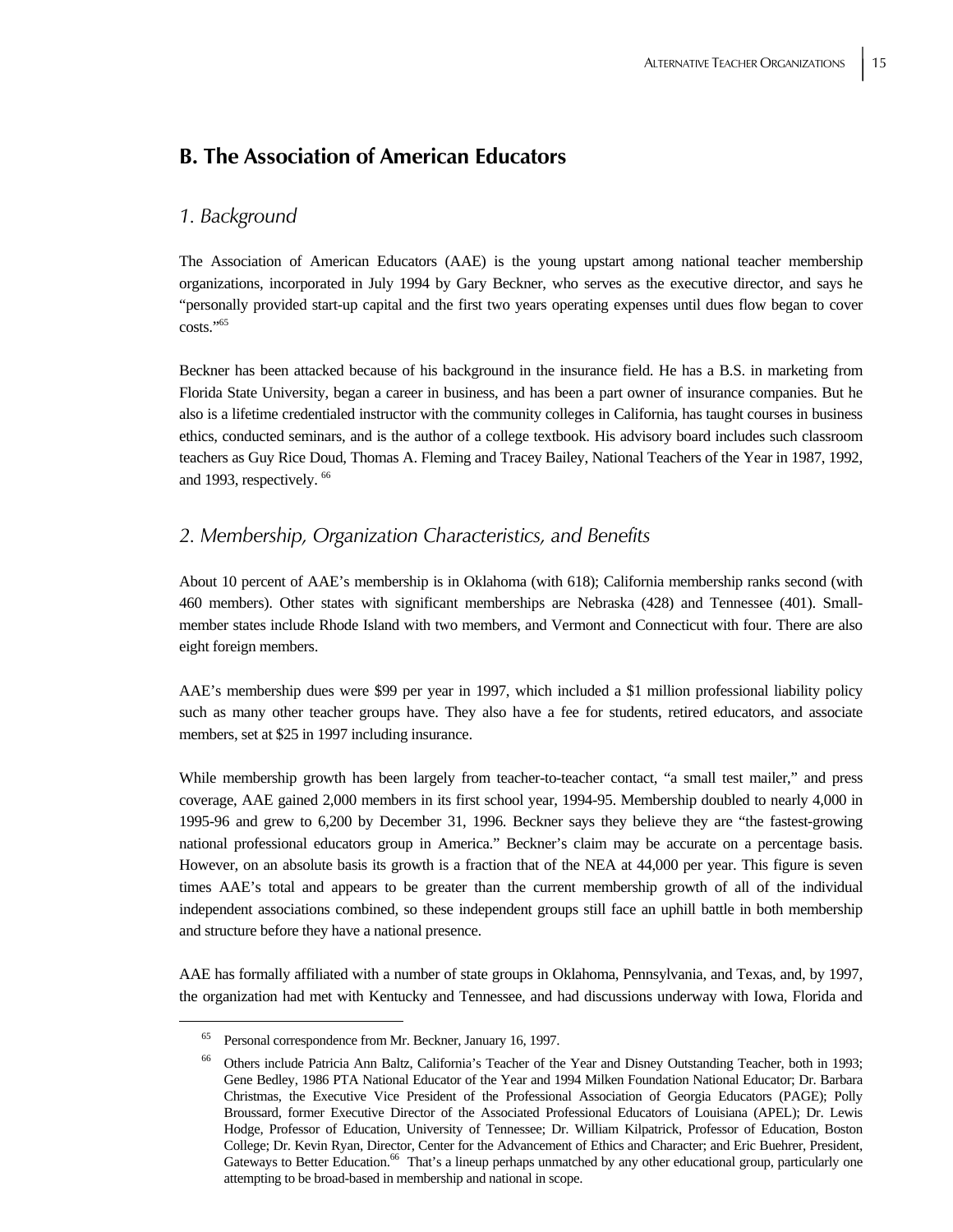Louisiana.<sup>67</sup> By mid-1997, it was in the process of incorporating a state affiliate in Kansas and expected to have another in Colorado by summer 1997.

AAE's literature mentions NAPE and the Christian Educators Association International (CEAI), the respective memberships of which, Beckner says, have never exceeded 5,000. By 1997 AAE had invited each of them to enter into merger talks, for which they expressed an interest. Other merger possibilities include the National Association of Catholic School Teachers (NACST).<sup>68</sup>

Beckner alerts teachers about independent state organizations, a practice that has resulted in his actually losing members in some states, such as Georgia, Iowa, and Texas, although they could ultimately be recouped, either individually or on a much larger scale, if major independents in these states should affiliate with AAE.

Some of these mergers are unlikely, at least in the near future. Beckner says, "Many teachers who contact us are aware of some of the independent groups...but express dissatisfaction that these groups sometimes don't seem much different than the NEA—especially regarding reform issues such as school choice, tenure, standards, or competency testing. They also express concern that these organizations shy away from taking stands on controversial issues such as multiculturalism, Goals 2000 funding, OBE [outcome-based education], etc."69

AAE has not formally endorsed or opposed these policies. A majority of Beckner's members apparently favor many school reforms. For example, a 1996 poll of his membership received 2,066 responses from all 50 states, a number that would have approached perhaps 50 percent of his membership at the time, a high response rate. Some of the findings in regard to NEA positions were:

- 60 percent disagreed with NEA's opposition to using standardized testing to compare one school district to another; 29 percent agreed; and 11 percent were undecided.
- 71 percent disagreed with the NEA that private (for profit) school management programs are, in NEA's word, "deleterious" programs; 12 percent agreed; and 17 percent were undecided.
- 74 percent disagreed with NEA's opposition to teacher competency testing as a condition for employment; 22 percent agreed; and only 4 percent were undecided.
- 76 percent of members disagreed with NEA's opposition to parental choice that allow tax money to follow a student to a school of their choice; 14 percent agree; 10 percent are undecided.<sup>70</sup>

An AAE promotional piece, "A Very Special Invitation for Professional Educators," says: *Our stated purpose is to encourage and empower teachers who embrace similar views on education in America—who subscribe to the idea that education should aim to improve a young person's character as well as his or her intellect."* (Italics in the original) Further, "we want to be clear that we are not trying to 'bust up the union.' We believe in the right of 'collective' bargaining. However, we also believe that a student's education should not be hindered by employee/employer disputes. Therefore, we cannot support teacher strikes as a means of resolving disputes."<sup>71</sup> Opposition to strikes is a common, almost universal, characteristic of IEAs.

 <sup>67</sup> Telephone conversation with Gary Beckner, March 24, 1997.

<sup>68</sup> Telephone conversation with Gary Beckner, March 21, 1997.

<sup>69</sup> January 16, 1997 correspondence.

<sup>70</sup> *Newsletter of The Association of American Educators*, February 1996. (This was the subtitle of the publication. For some time its official title was *The American Educator*, AAE not realizing that this is the name of an AFT publication. AAE has recently run issues with a blank masthead, asking members to suggest a title for future use.)

 $71$  January 16, 1997 correspondence.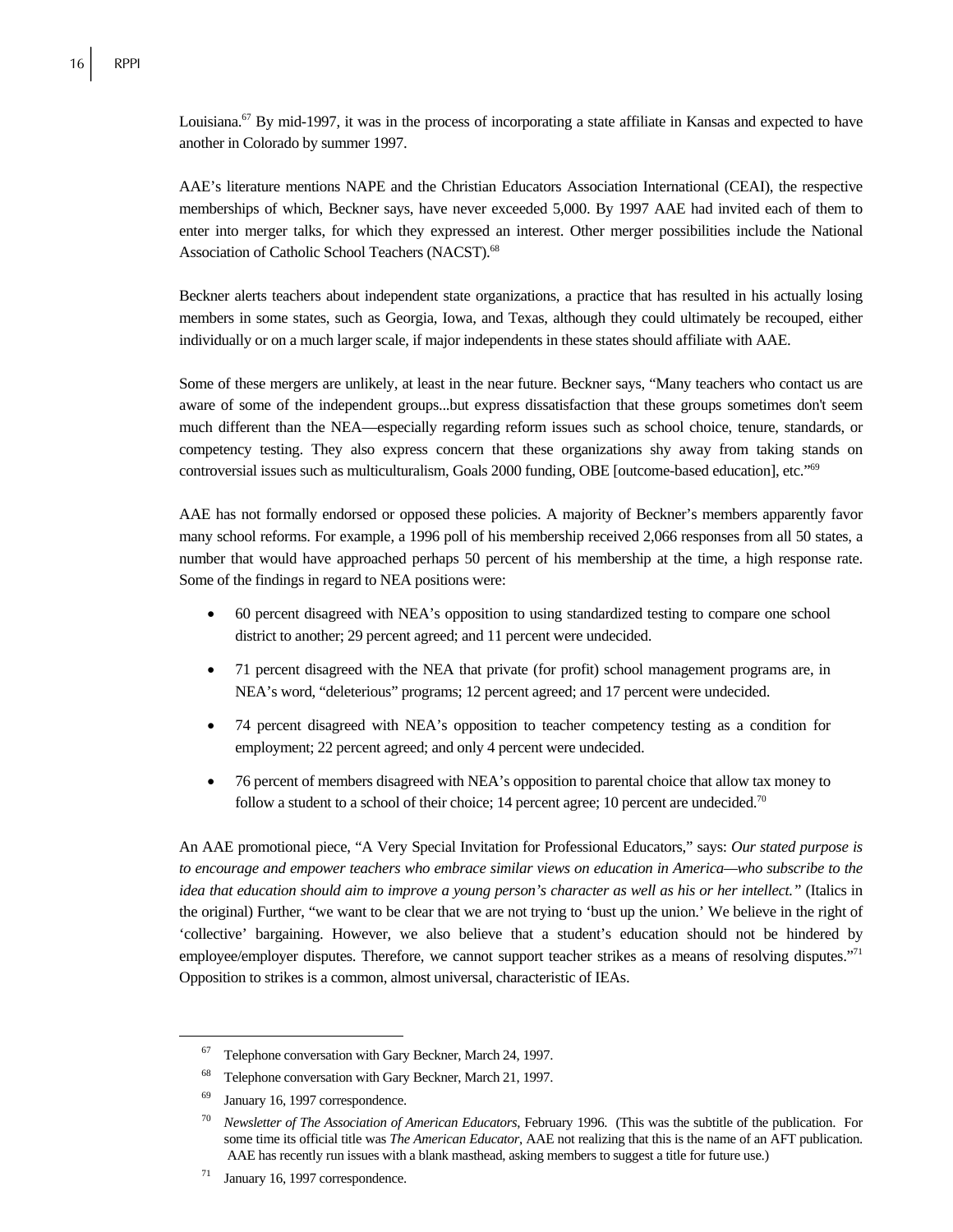The association also noted that, "The cost of providing services through an association, which contracts out for most services, is far less than through unions, which maintain a large paid staff to service membership."72 The NEA, AFT, and their affiliates oppose school districts contracting out for services. School districts do this regularly for such things as transportation and cafeterias, and even for some professional services. Most school boards contract for legal counsel. Both the NEA and AFT contract out some services. By moving in this direction early and openly, AAE may save money and alleviate the tendency to grow into another large and expensive bureaucracy.

In response to the controversial political activities of the two major unions, especially the NEA, AAE states that it neither makes campaign contributions nor uses dues for political lobbying.

AAE's goal is to double its membership each year. At the same time, Beckner has said he would like to have 200,000 members by the year 2000, growing to about one-tenth the size of the NEA. Even at 100,000 members, however, AAE would be a visible force.

Despite its recent growth, AAE faces challenges. Percentage growths are much easier on a small base than a large one, and it is uncertain whether AAE can keep up the pace. The present growth, like that of independent state associations in general, is coming largely in right-to-work states, or at least in areas without a strong NEA or AFT presence. And AAE is still little known because it is headquartered in California, but Beckner says they plan to move to, or establish a national office in Washington, D.C. within two years.

At present, NAPE and AAE are the principal existing options for teachers looking for national alternatives to the NEA and AFT, but several other national entities deserve a brief look.

## **C. Other National Alternative Education Organizations**

### *1. The Coalition of Independent Education Associations*

The Coalition of Independent Education Associations (CIEA) is a close relative to NAPE and AAE as it seeks to represent teachers. Essentially, it is a cooperative of associations rather than having individual teacher memberships. Even as a coalition, it is loosely structured. It lacks an independently staffed office, operates on a very low budget, and has no presence at the national level. It faces internal questions such as whether each group should have one vote regardless of how many members it represents, and whether dues for member organizations should be at a flat rate or on a per capita basis.<sup>73</sup>

The CIEA's most recent meetings occurred in July 1996 in Arlington, VA and again in March 1997 in Nashville, TN.74 CIEA lists seven independent state groups as members, including Arizona, Iowa, North Carolina, South Carolina, Tennessee, Texas, and West Virginia.75 The Texas group (ATPE) reports that it is the largest teacher organization in the state, approaching 80,000 members and growing at the rate of about 5,000 a year. This is well ahead of the NEA state affiliate that, according to ATPE, claims to have 90,000 members, but has used this unchanged figure for several years. ATPE notes that the NEA affiliate actually reports about 60,000 members to NEA.76

 <sup>72</sup> January 16, 1997 correspondence.

<sup>73</sup> Conversations with representatives at the July 26, 1966 meeting in Arlington, VA.

 $74$  I attended as an observer at the July 1996 event and as a speaker at the March event.

<sup>75</sup> CIEA ad, *TEACHER Magazine*, April, 1997, p. 16.

<sup>76</sup> Conversation with ATPE Executive Director Doug Rogers, in Nashville, TN, March 1, 1997.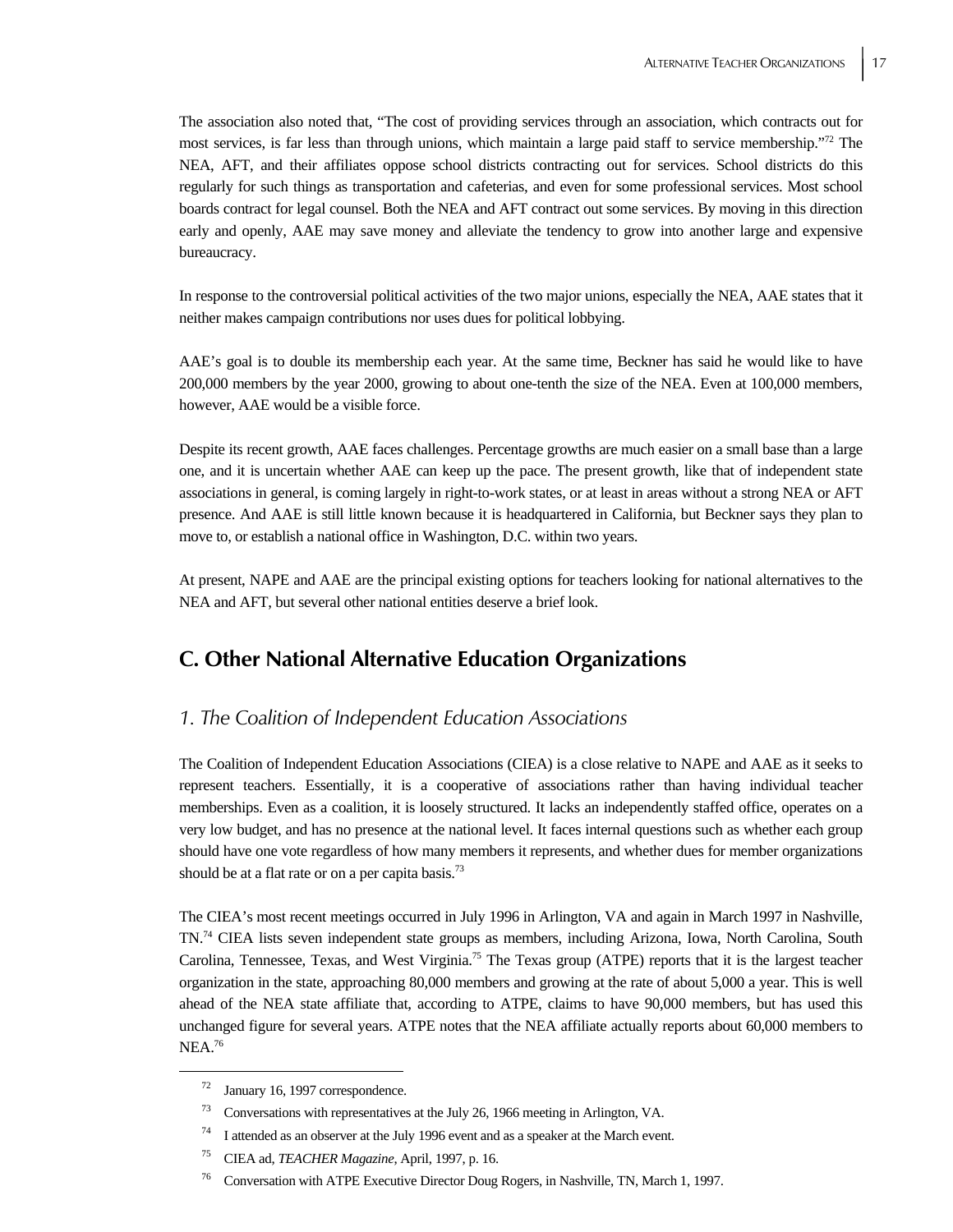In its *Guide*, CIEA says one of its purposes is "to develop and maintain high standards of professional ethics among all professional educators in public and private schools." In practice this is to a large degree similar to the NEA's objectives regarding all students, educators, and so on. CIEA's membership ranks show considerable opposition to tuition tax credits, vouchers, or other aid to nonpublic schools, which probably negates any chance of meaningful cooperation with educators in private schools.<sup>77</sup>

There is also opposition to forming a national group. At the July 1996 meeting, those present agreed to drop a reference to establishing an office in or near Washington, D.C., shielding NEA/AFT from the existence of a competing national group. "Especially in the South, many teachers are unwilling to join any national teacher organization as a result of their experiences with the NEA or AFT. This experience might have led to efforts to change these organizations or establish a new one; instead, it has often led to an antipathy toward support for any national organization."78

On the one hand, this reluctance to form a national group reflects members' desires for greater localism. On the other hand, this same reluctance may limit the role these alternative associations can play as a counterweight to the major unions.

CIEA wants to assist like-minded groups or individuals in creating an alternative to the NEA and AFT. However, they have no structure, funds, outreach, or visibility at a national level.

The remaining national groups serve special teacher populations, or are unusual in character. They present teachers with some additional options.

### *2. The Christian Educators Association International*

The Christian Educators Association International (CEAI), not to be confused with CIEA, has the longest history of these national groups, with the purpose, in its words, of "Serving our Nation's youth through Christian teachers in public and private schools since 1953." Earlier known as the National Educators Fellowship, from 1953 until 1991 its membership ranged from 1,100 to 2,000. Growth to its present 6,500 occurred since 1991 when it began to provide professional liability insurance.

Despite its name, 95 percent of its members are public school educators. One member of its "Board of Reference" is Dr. Kevin Ryan, who is on the Advisory Board of the  $AAE^{79}$  The board is largely composed of individuals with religious affiliations and from higher education, with a few exceptions such as Beverly LaHaye of Concerned Women for America, and Robert Skolrood of the National Legal Foundation. Few teachers have direct involvement in its operation.

The organization is active, with professional publications, an annual convention, and local chapter, regional and special event sessions. Its flyer, "You Can...Organize a C.E.A.I. Chapter," says that at these meetings "members share creative ideas for becoming more Christ-like in the classroom," which, while consistent with their purpose, would necessitate conducting themselves in this manner rather than actually incorporating Christian theology in the instruction process, which would raise constitutional questions and other problems.

 <sup>77 &</sup>quot;Alternatives to Teacher Unions," p. 22.

<sup>&</sup>quot;Alternatives to Teacher Unions," p. 25.

<sup>79</sup> Letter from CEAI Executive Director Forrest L. Turpen, January 17, 1997.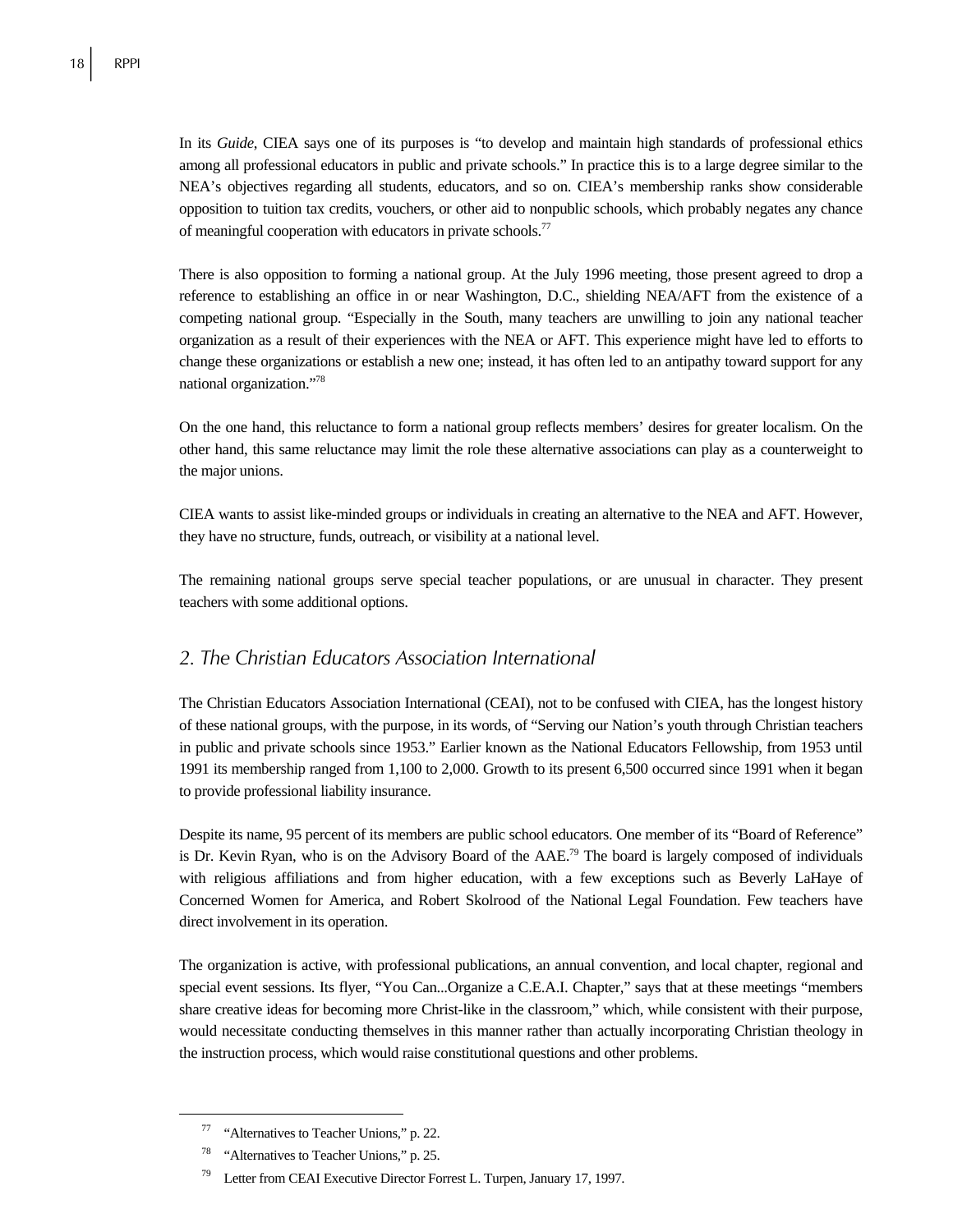Its purposes preclude a broad-based membership, and it is not involved in collective bargaining, but it does provide fellowship for like-minded educators across the nation. Specific benefits include up to \$2 million in liability insurance and a subscription to CEAI's monthly newsletter, T*eachers in Focus*, which offers news and teaching tips. Members also receive convention and seminar discounts and access to legislative information affecting teachers through press releases and other CEAI publications.

### *3. National Association of Catholic School Teachers*

The National Association of Catholic School Teachers (NACST) bargains with the parochial schools in which its members work and, as its former AFT affiliation demonstrates, is willing to join with public school teachers in a common organization, given the condition that public teachers accept reciprocal support of NACST interests.

Catholic teacher groups began appearing in the mid-1960s, as the AFT and NEA were becoming stronger, and the NEA was in its transition to a union. Catholic teacher locals withdrew from the AFT in the late 1970s because of the AFT's opposition to aid to nonpublic schools or their students.

Initially, dues began at a very low \$0.10 a month, or \$1.20 a year. In 1979 they moved to \$3 monthly, and are currently \$60 a year, still modest compared to the public teacher giants. The original membership at the time of NACST's founding in 1978 was just under 200, but it now approaches 5,000, represented in about 20 groups, primarily in the Northeast, although there are units in Kentucky, Missouri, and Oregon. Much of its membership is in five Pennsylvania chapters, including Pittsburgh and Philadelphia, the latter being the national headquarters.

A problem unique to NACST members is that, since they teach in religious schools, they have no negotiation rights under general government laws. In the NACST president's words, they do "have over 100 years of Catholic social justice teachings," and they believe teachers have been fired for attempting to organize, but their only recourse is to appeal to Rome.

President Schwartz concludes by saying NACST is the only teacher union she knows of that is specifically designed for Catholic elementary and secondary lay teachers, but "with over 120,000 lay teachers across the country, we've only scratched the surface."80

They did get some national attention in October 1996 as the result of an attempt to start a union in St. Louis. There are about 25 locals, and nearly 150,000 teachers working in the more than 8,000 Catholic schools in the nation.<sup>81</sup> In the 1950s about 10 percent of the teachers were nonclergy; now 90 percent of teachers are non-clergy.

How the NACST grows, whether it can gain bargaining rights in many places and whether it can once again find common cause with a public teachers group remains to be seen.

### *4. The Association of Educators in Private Practice*

In some ways the most unique of the national teacher groups, the Association of Educators in Private Practice (AEPP) was founded in Milwaukee in 1990<sup>82</sup> with 16 members and no startup funds other than \$35 per member dues. Its motivating force was Chris Yelich, a science teacher who is privately employed by working on specific

 <sup>80</sup> Personal correspondence from NACST President Rita C. Schwartz, January 27, 1997.

<sup>81</sup> Jeff Archer, "Catholic Teachers Start Union in St. Louis," *Education Week*, October 9, 1996.

<sup>82</sup> Mike Dorsher, "School reform urged private educators practice alternatives," *Wisconsin State Journal*, August 14, 1993.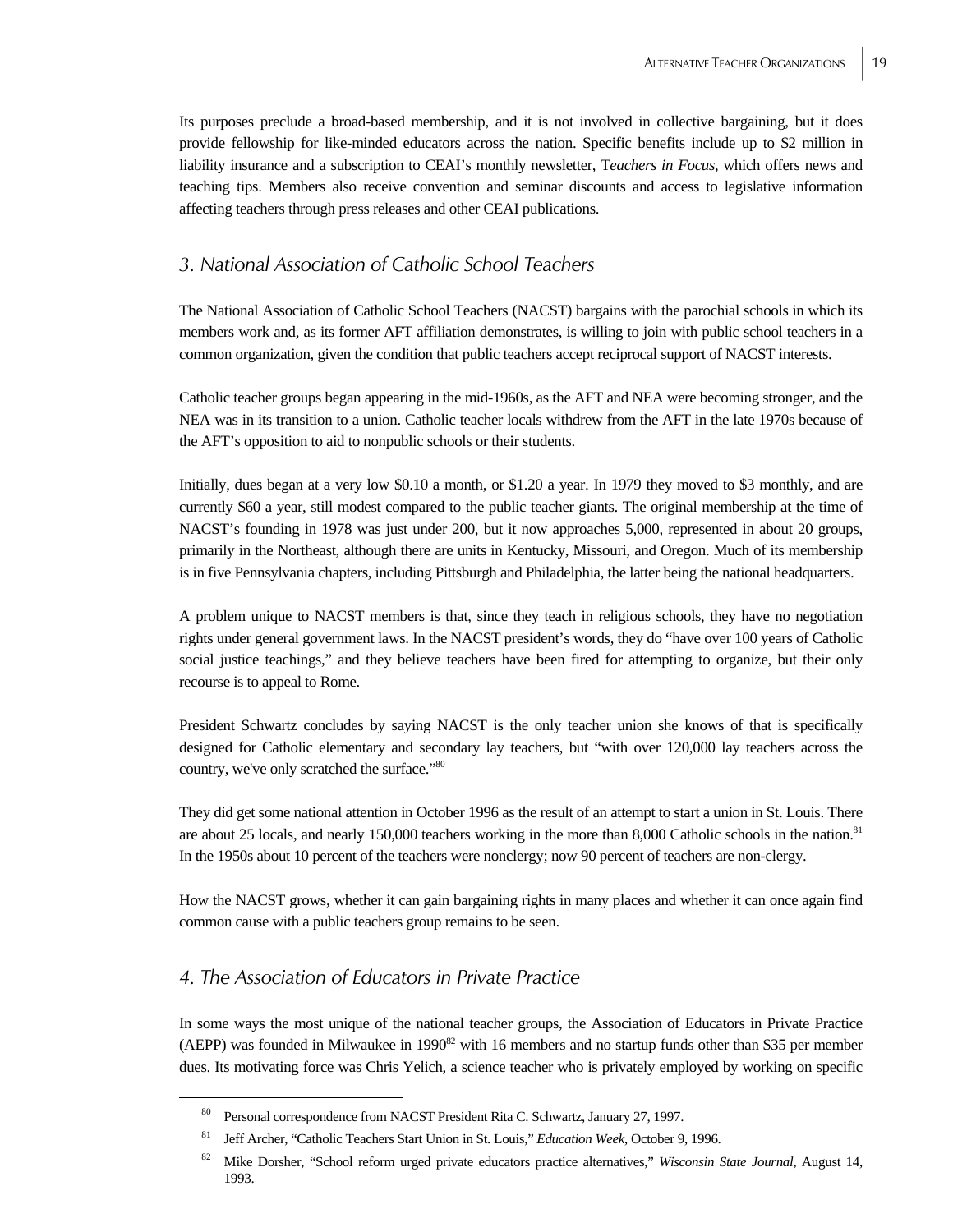contracts with those wishing to use her services. She questioned why teachers are the only professionals who think they must work for a public agency or be an employee. Nonetheless, she estimates that as few as 15 percent of teachers would be interested in thinking of themselves as "sole proprietors" of a small business, as she does.<sup>83</sup> Still, 15 percent would be nearly half a million teachers, a fairly large number. Yelich, AEPP's original president, now serves as the association's executive director.

By 1997 AEPP had 550 members,<sup>84</sup> including, as it has from the beginning, groups as well as individuals. Until 1996 it was known as the American Association of Educators in Private Practice (AAEPP) but at its annual conference that year, in Milwaukee, it dropped "American" from the title because it has attracted members from other nations. Even at its conference in Madison, Wisconsin in 1992 there was one attendee from Russia.

For the most part the private practitioners, individual or group, have not had major difficulties with teacher unions. One reason for their acceptance is that so many of them work primarily, or even exclusively with at-risk students for whom a school and its teachers are willing to try various options. An exception, Alternative Public Schools Inc., of Nashville, TN, is managing an elementary school in Wilkinsburg, PA, near Pittsburgh and has been in a struggle with the teachers association from the start.

One of AEPP's members is Ombudsman Educational Services of Illinois, started in 1975 by Jim Boyle, an experienced public school teacher and administrator who decided that he could work more successfully with atrisk kids if he could contract with districts and do it free of the usual government regulations and constraints. Boyle continues to offer programs for at-risk students, achieving an 85 percent success rate and providing education at a lower cost than the districts would otherwise spend. Other AEPP members include the Sylvan and Hunterdon commercial educational companies, Encyclopedia Britannica, and, more recently, the Edison Project, which is participating in the growing charter school movement.

AEPP includes a diversity of views and approaches, and no option or educational idea is beyond the parameters of possible consideration. Specific member benefits include up to \$2 million in liability insurance, a subscription to AEPP's newsletter, *Enterprising Educators*, and access to an 800 telephone number, with knowledgeable staff available to answer questions about legal, marketing, insurance, and other start-up concerns for private-practice teachers. AEPP also provides its members with unique opportunities in the growing education industry. Members receive discounts to AEPP's annual conference, EDVentures, which is a valuable resource for networking the \$600 billion education industry. Members also receive free advertising in AEPP's annual *Index of Opportunities,*  a guide to the private education industry, and members are also listed on AEPP's Internet web site.

### *5. Concerned Educators Against Forced Unionism*

Not typical of these national groups is the Concerned Educators Against Forced Unionism (CEAFU). As CEAFU Coordinator Cathy Jones wrote, "we are not really an alternative teacher organization in the sense that we provide any benefits....Our sole charter is compulsory unionism, and....we take no public stands on anything but forced dues, and the spending of forced dues for political and non-educational gains."85

The organization deserves mention, however, because it represents teachers and is having some impact. Although disliked by the NEA and AFT, its goals are supported by some other groups. NAPE, for instance, opposes forced

 <sup>83</sup> Keith Henderson, "Free-Lance Teachers Sell Talents To Schools With Special Needs," *The Christian Science Monitor*, September 26, 1994.

<sup>84</sup> Correspondence from Chris Yelich, February 2, 1997.

<sup>85</sup> Personal correspondence, January 2, 1997.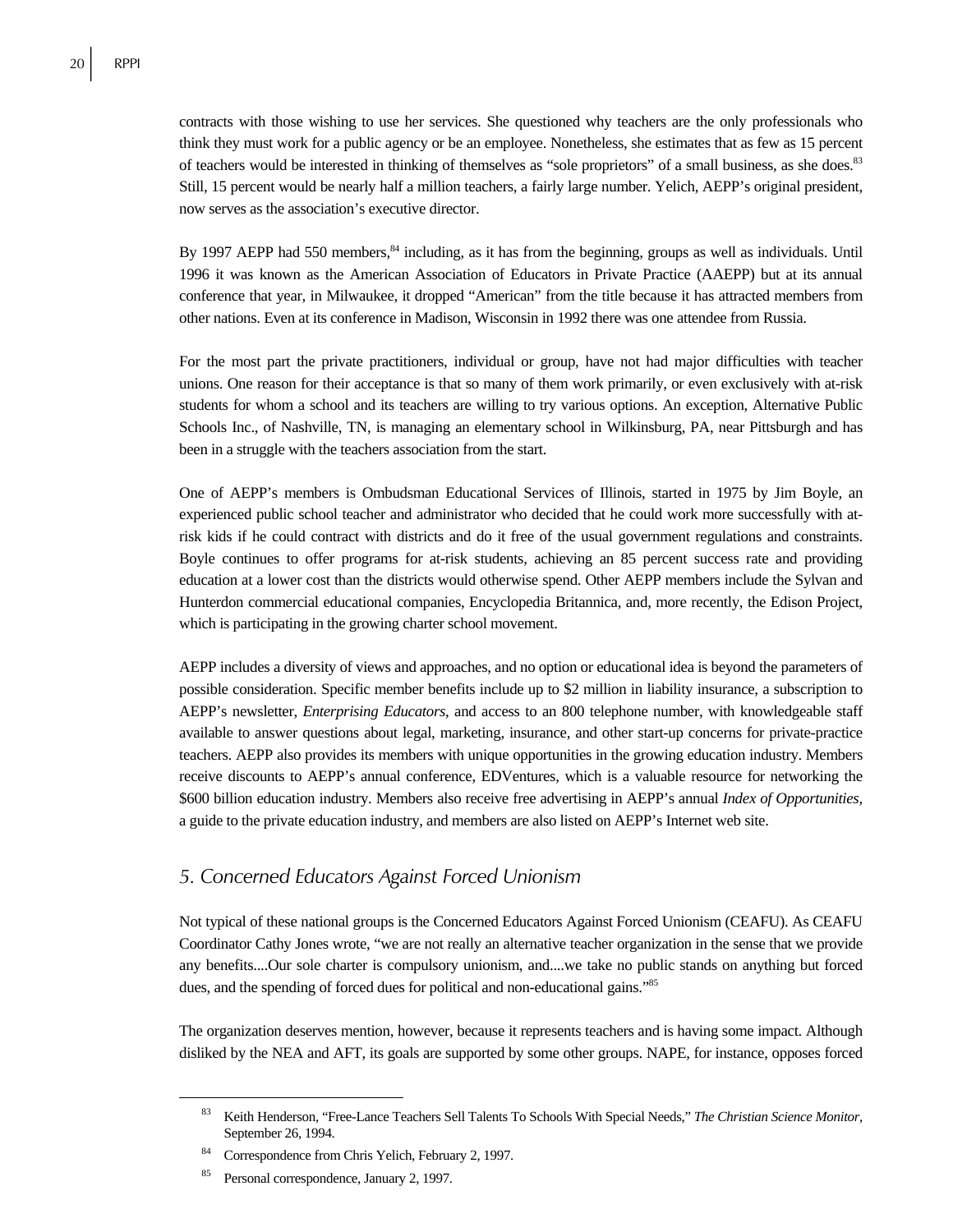dues and had its own legal defense fund until others such as CEAFU, a Division of the National Right to Work Committee (NRWC), appeared.

The July 1996 one-day CIEA meeting was back-to-back with a one-day CEAFU meeting, in the same hotel, and many educators participated in both meetings.

The parent group, NRWC, claims to be a "coalition of 1.8 million Americans united by one belief: No one should be forced to pay union dues to get or keep a job." It has business people among its leadership, but it also includes Carol Applegate, a 20-year-teacher who was fired because she refused to pay dues to the NEA and only won her job back after a two-and-a-half year legal battle. A second is Franklin A. Severance, a proofreader who lost his job in 1972 because of refusal to join a union. Unlike Applegate, he lost his appeal. Another is Howard Brown, a retired railway clerk who, while employed, was a long-time member of the Brotherhood of Railway Clerks but objected to compulsory dues.<sup>86</sup>

CEAFU/NRWC say they are not anti-union per se but only against compulsory membership or dues. As the positions of NAPE and CIEA indicate, other teacher groups and individual teachers often share their perspective.

 <sup>86</sup> All identified in the "coalition" brochure, 1993 edition.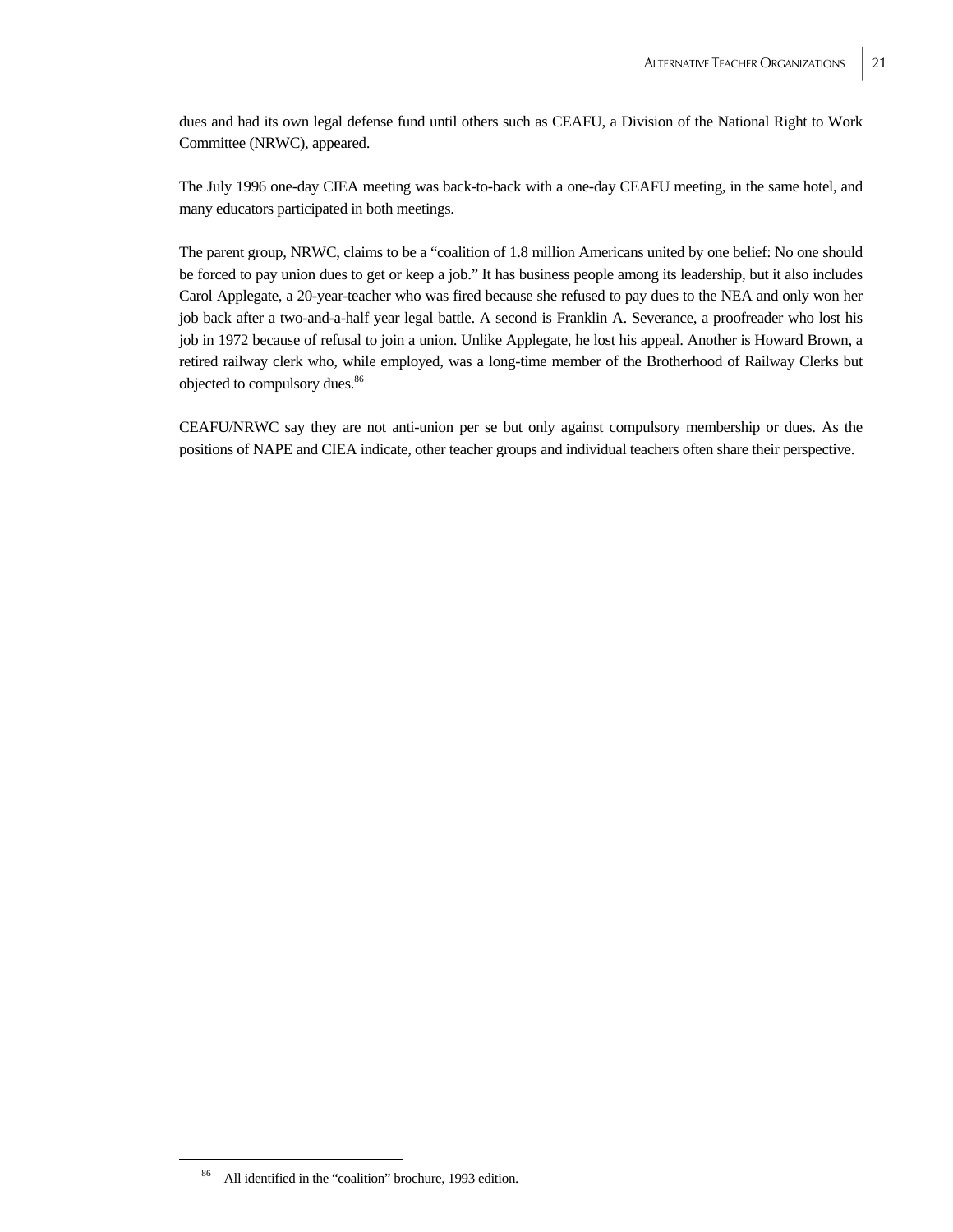#### **Part 5**

# **State Independent Education Associations**

lthough only a few state associations belong to CIEA and a few more to AAE, there are at least two dozen independent state associations, and more may be appearing. Some are quite small and will not be detailed here, although they are listed (see appendix A). Again, a feature common to almost all of these associations is that they were created, or became independent, during or since the 1970s in reaction to the NEA's unified membership requirement, its acceptance of teacher strikes, and/or the social policies it has been adopting. A

### **A. Texas**

### *1. Association of Texas Professional Educators.*

By far the largest of the independents, in its own state and the nation, and much larger than most NEA or AFT state affiliates, is the Association of Texas Professional Educators (ATPE).<sup>87</sup> Founded in 1980 by "a handful of Texas educators who were concerned that the apparent direction of national education unions was not in the best interest of the schoolchildren of Texas," it attracted 18,000 members the first year and has been growing consistently since that time. An upward trend in membership began in 1991 increasing by about 5,000 members a year, and with nearly 80,000 members as of early 1997.

The "four pillars of ATPE's philosophy" include: (1) opposition to compulsory membership; (2) opposition to strikes, boycotts or other stoppages; (3) support for continued public control of public schools; and, (4) ATPE autonomy.

The first position is typical of new teacher organizations, but ATPE maintains this position even though it is now the dominant teacher association in Texas. It asserts that "fundamental to ATPE is the conviction that public education is better served if Texas remains a right-to-work state," while also maintaining that "collective bargaining and educators strikes, do not benefit educators, students or the public."

Its membership size and \$95 dues—there are lower rates for categories such as students and retirees—allow ATPE to have a fully operational program, including a quarterly journal that has a strong emphasis on educational

<sup>&</sup>lt;sup>87</sup> Comments on ATPE are based upon information in a January 15, 1997 mailing from ATPE Executive Director Doug Rogers, conversations during attendance at the CIEA meetings in Arlington, VA, July 26, 1996 and in Nashville, March 1, 1997, and telephone conversations during this period of time.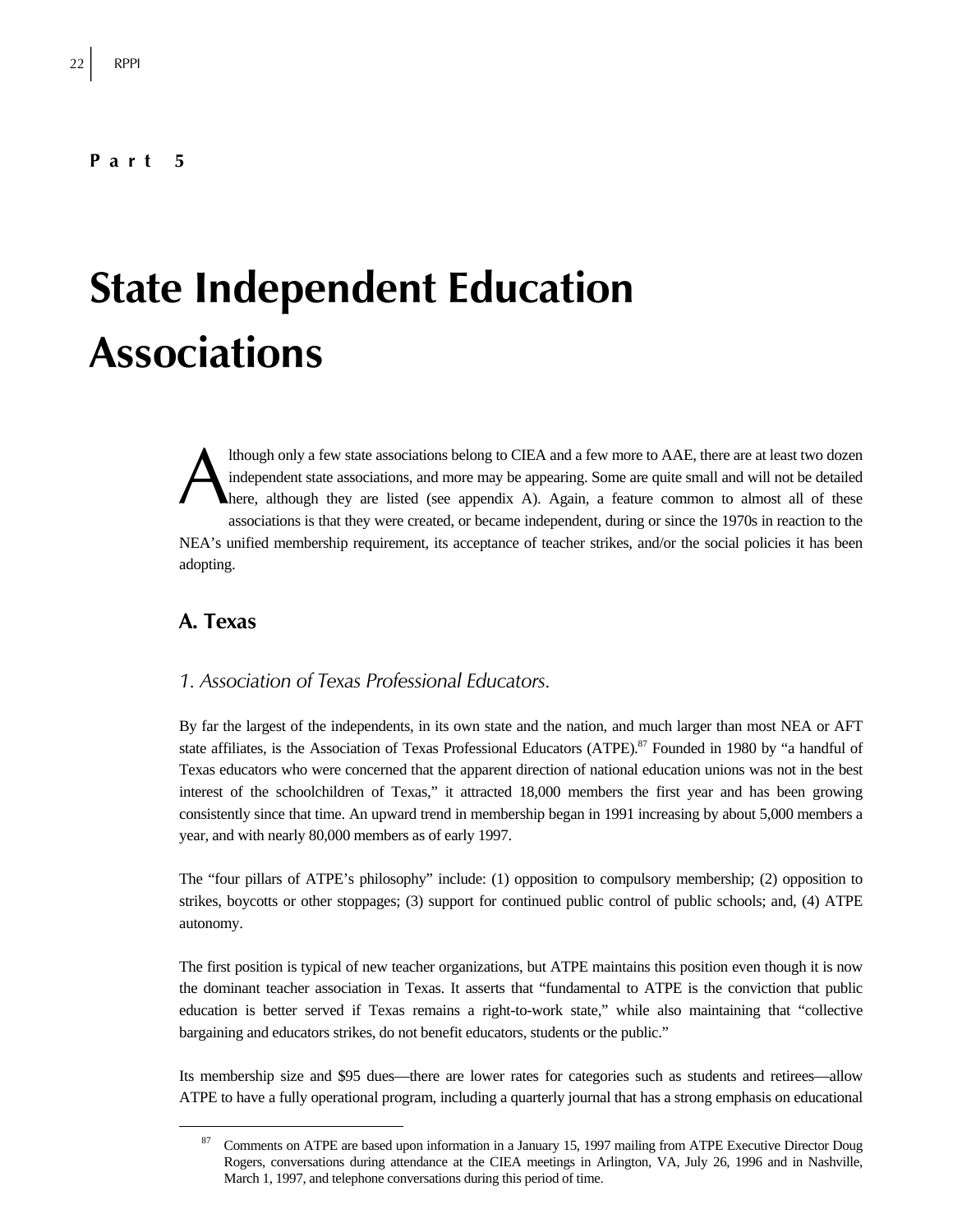concerns. For example, both the Winter 1996 and Spring 1997 issues of *ATPE News* ran detailed reports on two charter schools in Texas. The editor has stated, "as much as ATPE is devoted to supporting public education and showing its many wonderful attributes, we are also committed to presenting our members with factual reporting and will not close our eyes to those aspects of education that are negative."

ATPE member benefits include up to \$2 million in professional liability insurance and payment of attorney fees up to \$5,000 per claim (up to \$20,000 per year), a subscription to *ATPE News* and *Straight Talk,* designed to keep members fully informed about Texas education issues, and premium professional development through training sessions including topics such as: "How to Behave so that Your Kids Will Behave," and "Dyslexia: How Does it Feel." ATPE offers members a wide variety of other services, including: Group auto insurance, prescription drug discounts, credit card service—with ATPE MasterCard, long-distance service, and numerous discounts on products and services such as hotels, car rentals, and other recreation activities.

### *2. Texas Citizens' Academic Network.*

A second Texas group, the Texas Citizens' Academic Network (TxCAN), grew out of a June 20, 1995 education conference in Austin when some individuals wondered how they could affect education policy. Six months later, on January 8, 1996 the organization opened an Austin headquarters as a nonprofit 501(c) (3) corporation—which means it is prohibited from lobbying, except incidentally. Its first education forum was April 20, 1996. By 1997 it had affiliated with the Association of American Educators.

Listing itself as "a professional organization for educators" and as "a source of information and training for parents and concerned citizens," its membership is not limited to educators. Its 28-member board includes parents, school trustees, college professors, business leaders, community leaders and even state legislators, in addition to public school educators. This makes its potential membership large. Organization representatives say their members "share a conservative philosophy of education" and "encourage the best practices of educational conservatism as opposed to the theories and fads which have moved us away from explicit foundational skills."<sup>88</sup>

Regarding the controversial issue of vouchers for use at private or religious schools, TxCAN members have diverse views. As an organization, it neither promotes nor opposes vouchers.

Only a year old, TxCAN is still in the process of increasing awareness of is existence and attracting new members.

## **B. Georgia and Missouri**

The other two most successful state IEAs are the Professional Association of Georgia Educators (PAGE) and the Missouri State Teachers Association (MSTA). Each is now its state's largest teacher association, at 41,000 and 37,000 members respectively; both are also continuing to grow. PAGE membership increased by almost 5,000 this past year.89 Founded in 1975 by a group of 70 educators, PAGE believes in voluntary membership and opposes strikes or, in its phrasing, "militant or adversarial actions."

 <sup>88</sup> All the information regarding TxCAN is based on January 6, 1997 correspondence from its President Donna Muldrew, including the first issue of its newsletter, *TxCAN Courier.*

<sup>89</sup> Remarks made by PAGE Director of Public Relations Tim Callahan as part of his presentation at an Alexis de Tocqueville seminar in the Rayburn House Office Building in Washington, D.C., February 4, 1997. Other information is from printed material supplied by PAGE.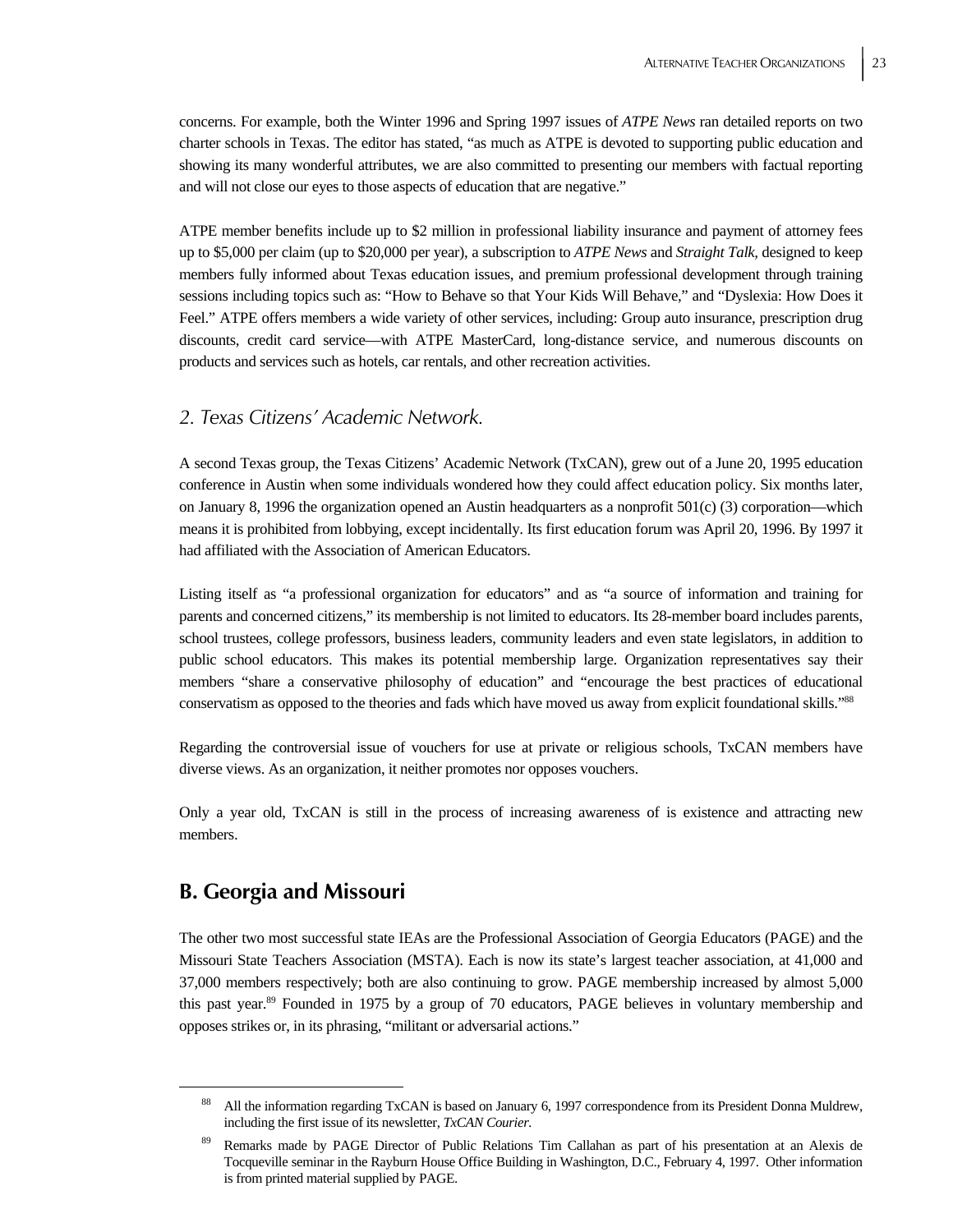24 RPPI

At first glance, MSTA would seem to be the exception to the rule as to its founding, since it is older than the NEA, established in 1856. Moreover, the organization was involved in the call for the 1857 meeting in Philadelphia that marked the NEA's beginning. It was an affiliate of the NEA from the beginning until 1972 when, like other groups, the unified membership requirement of the NEA convinced the MSTA it was time to part. The difference is that MSTA was an established group, already the dominant association in Missouri. While not all members went with MSTA, the group was already an ongoing successful operation.<sup>90</sup>

### **C. Additional States**

Many of the other state IEAs are still relatively new and small. In Oregon and Wisconsin, both bargaining states, attempts to get new groups underway have been unsuccessful by 1997, and efforts in both states were at least temporarily inactive by mid-1997. As a result, neither of these two are included in the Appendix.

### *1. Arizona*

The Arizona State Professional Educators was started in 1972 by a group of Scottsdale teachers with voluntary membership, right to work, and opposition to strikes as part of their basic platform. The membership is mainly classroom teachers, with 1500 members statewide, and the local in Mesa having grown from six about a decade ago to 500 today. $91$ 

### *2. California*

California demonstrates problems caused by exclusive representation laws, especially when school boards grant "maintenance of membership" powers to the local bargaining union. The Professional Educators Group (PEG) in California was formed after a 1970 strike and grew over the next few years to have thousands of members. The appearance of agency shop in 1974 reversed that trend and saw PEG go into a state of decline. While still in existence, its membership is described as "quite small compared to the population of teachers in California," its leaders are volunteers receiving no salary, and its president, Dianne Foster, remains a full-time teacher.<sup>92</sup>

Agency shop lawsuits in California may be in the process of widening options for teachers. Seven hundred teachers won such a suit in 1996, each receiving a refund of about \$300. Several thousand more may be making the attempt in 1997, and additional thousands have decided to drop their union membership.<sup>93</sup>

### *3. Florida*

Florida has two independent groups, the newest of which, the Professional Educators Network of Florida (PEN), began seeking members only in January 1996. By February 1997 it had 288 members, 93 percent of whom were classroom teachers. In 1997 it was in 27 of the state's 67 counties and in 192 schools. Modeled after, and assisted by PAGE, PEN plans to employ about 20 part-time regional coordinators to recruit membership and, as of February 1997, did not expect to affiliate with a national organization.

Telephone conversation with Kent King, MSTA Executive Secretary, who was also present at the March 1, 1997 CIEA meeting in Nashville.

Correspondence from ASPE President David Smith, January 27, 1997.

<sup>92</sup> Letter from Dianne Foster, January 8, 1997.

<sup>&</sup>lt;sup>93</sup> Membership recruitment letter, Center for the Study of Popular Culture, Los Angeles, December 5, 1996, p. 2.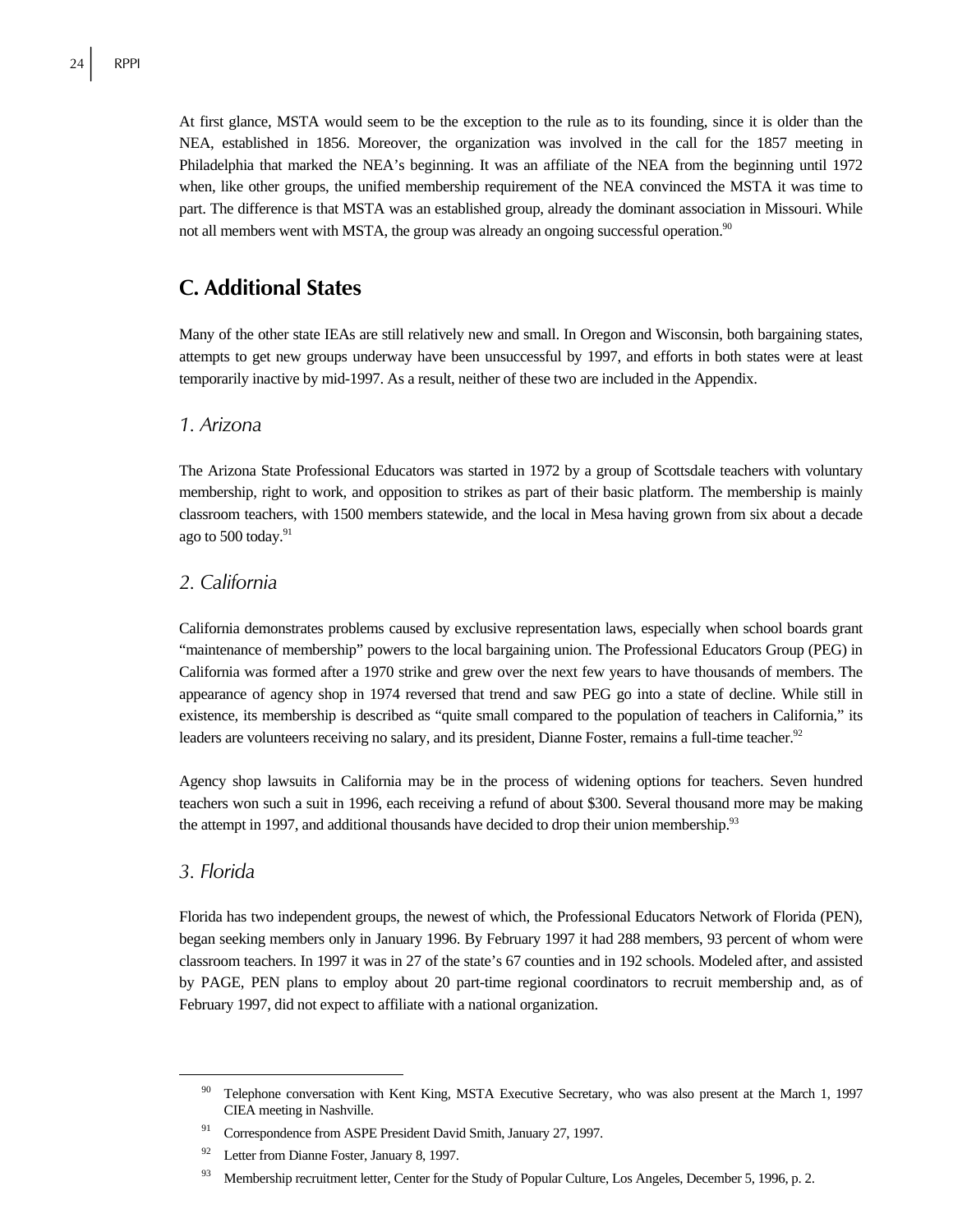One problem PEN has experienced, which is not unique, is the practice of the dominant union blocking their use of school mailboxes.94 Some school boards accept this practice, because they regard it as a no-cost item. Aside from a legal question as to whether a private group can have exclusive use of teachers' school mailboxes, which are public property, the practice also gives the recognized union censorship powers and limits the rights of teachers to receive material in which they might be interested.

### *4. Iowa*

The Professional Educators of Iowa (PEI) took part in the CEAFU and CIEA meetings in Washington in July 1996. Its president, Jim Hawkins, spoke to the House committee staff, as did PAGE's Barbara Christmas, Gary Beckner of AAE, and others, so legislators would know that there are alternative educational voices to be heard that do not in general hold many of the views of the major unions. Hawkins reported this information to his members in a newsletter that noted PEI has grown 300 percent in three years, but no total membership figures were given.<sup>95</sup>

### *5. Kentucky*

The Kentucky Association of Professional Educators (KAPE) began with a county group that organized because of a strike some educators opposed. KAPE's articles of incorporation are dated February 1982, citing as a main purpose of providing members with liability insurance, which KAPE provides with much lower dues than NEA affiliation would require. At one point they reported 600 members, which subsequently declined to 85. However, they began growing again in the late 1990s and now have 225 members. Affiliated with NAPE, they have to contend with a strong KEA/NEA presence in the state, says Ruth Green, who serves "like an executive director."96

### *6. Mississippi*

The Mississippi Professional Educators, Inc. (MPE) was organized in 1979 by classroom teacher Linda Anglin, who says their first "office" was a pool table in the president's home and the treasurer's dining room table. Beginning with eight members, they grew to 400 in the first year and now have 5,000, with their own headquarters building in Jackson, a full-time executive director and office manager, registered lobbyists, a quarterly magazine, an annual convention, a toll-free telephone number and other characteristics of a fully operational organization. Also affiliated with NAPE, MPE received an official commendation from the Mississippi legislature in 1992 "For Their Professionalism in Working With The Legislature And The Political Leaders Of Our State."97

### *7. North Carolina*

The Professional Educators of North Carolina (PENC) say they are the fastest-growing professional association in the state. They expect to have over 10,000 members by the year 2000. They have annual conferences, a regular newsletter, and lobbyist representation among their activities.

<sup>&</sup>lt;sup>94</sup> Correspondence from Katherine DeMoise, PEN president, February 1997.

<sup>&</sup>lt;sup>95</sup> A New Choice for Iowa Educators, October 1996.

<sup>&</sup>lt;sup>96</sup> Correspondence from Ruth Green, January 11, 1997.

<sup>&</sup>lt;sup>97</sup> Correspondence from Linda Anglin, February 6, 1997.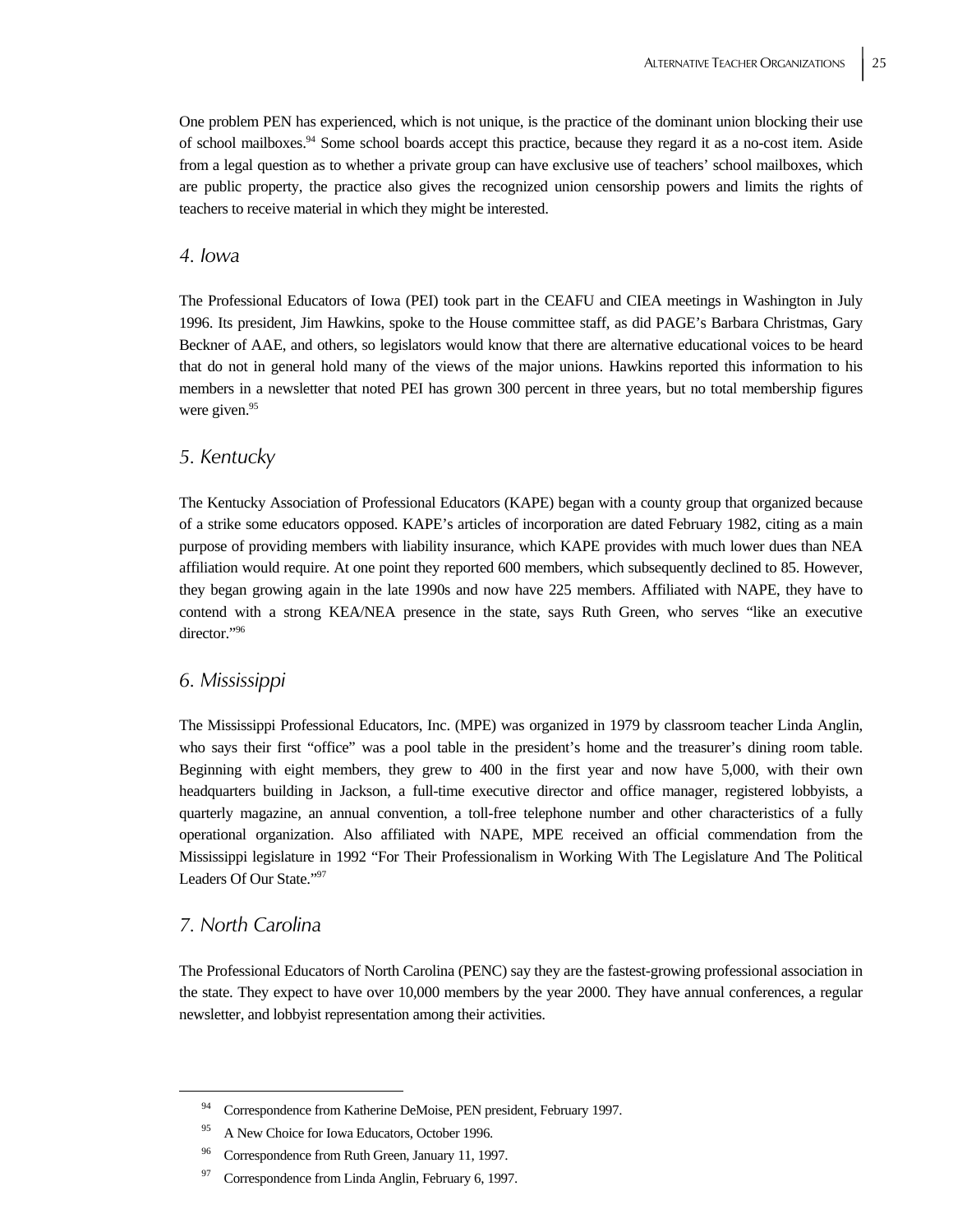Another significant state IEA is the Palmetto State Teachers Association (PSTA), organized in 1976. Its current membership is nearly 5,000, up 9 percent from last year. Its first president, Elizabeth Gressette, is now its executive director, and one of three full-time staff members. They have a number of autonomous local chapters but report no national affiliation, although they do belong to CIEA. CIEA's loose structure is here emphasized by a group which belongs but doesn't regard it as a national affiliation. PSTA does think they "need some type of organization to keep us in touch with other independent groups across the U.S."

### *8. West Virginia*

Another state-level IEA includes the West Virginia Professional Educators (WVPE), which was chartered in 1980 and lists itself as "A strictly West Virginia Organization...Controlled by its grass-roots origins and not directed by nor responsible to any national organization." It is, however, affiliated with CIEA and was represented at the March 1, 1997 Nashville meeting.<sup>98</sup>

### *9. Pennsylvania*

Pennsylvania's Keystone Teachers Association, established in 1993, is in a strongly unionized state with collective bargaining, agency shop, and maintenance of membership as negotiable items. It is very difficult for a challenger group to get well established. Moreover, the advantages of an exclusive bargaining agent are such that even NEA and AFT state affiliates are dominant in specific school districts. The one that loses the original bargaining election is rarely thereafter in a position to be a significant challenger, despite the resources it may have as a state unit.

 <sup>98</sup> Information contained in printed material obtained at the Nashville CIEA meeting.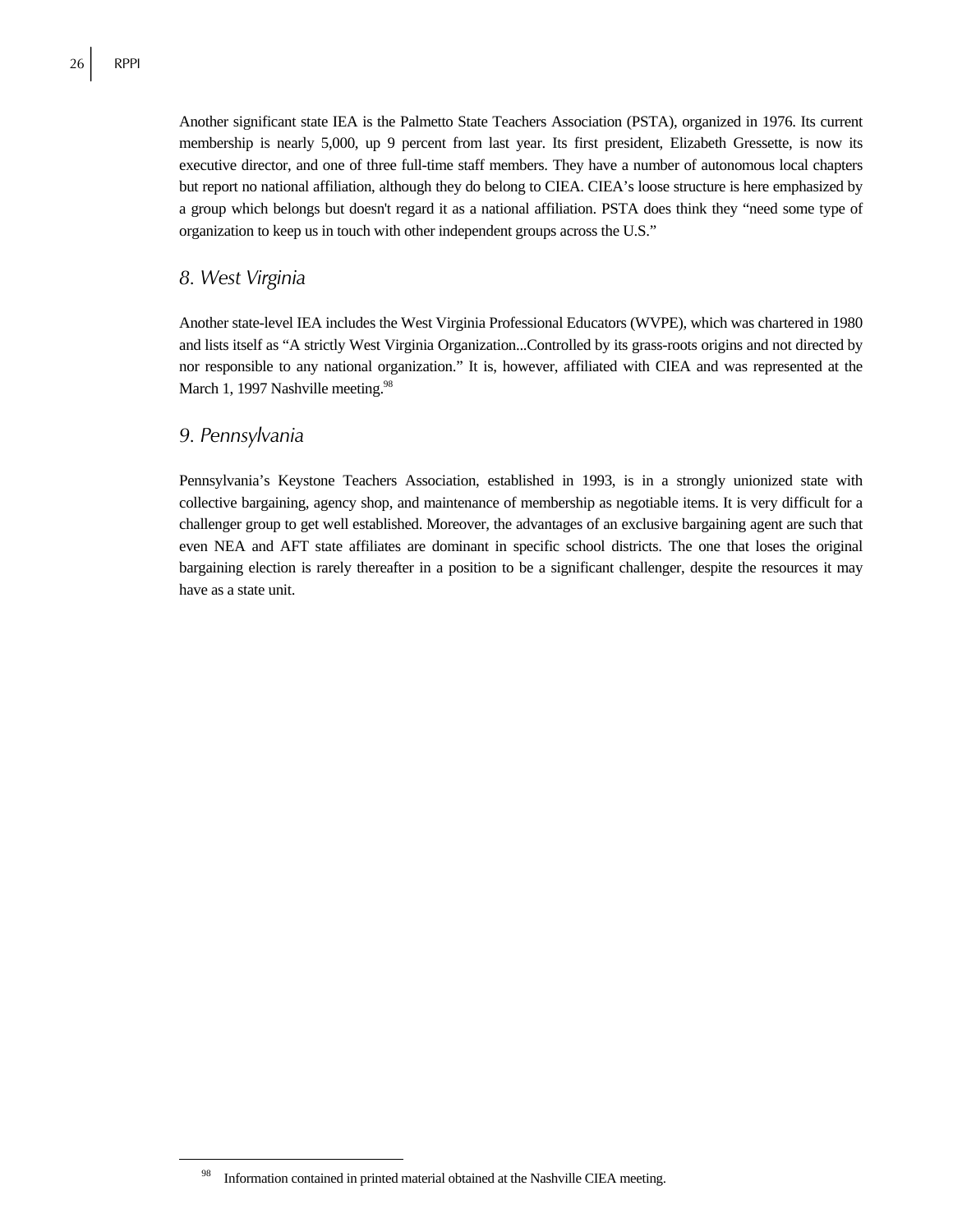# **Local Independent Education Associations**

ocal independent teacher groups, which Myron Lieberman refers to as Local Only Teacher Unions (LOTUs), ocal independent tead.<br>have also emerged.<sup>99</sup>

Many LOTUs are found in Ohio and Indiana. The Akron Education Association in Ohio, for example, was unified with both the Ohio Education Association and the National Education Association in the early 1970s (the NEA required unified membership beginning in 1975), but voted to become independent in 1976. The organization functions successfully with dues of less than \$200. It is a large local, with 2,000 members, and can afford two full-time officers and other advantages that accompany a sizable annual income. The much smaller Kent Education Association, with about 300 members, was also formerly a unified member of the OEA/NEA but became independent in 1981, has dues of \$150, which have been constant for eight years, and has a sizable reserve legal defense fund. In Indiana, ten of the 200 locals are independent.<sup>100</sup>

Some are similar to the larger union to which they once belonged. The Akron Education Association, for example, has gone on strike in the past,<sup>101</sup> and has two dozen or so agency fee payers<sup>102</sup> in addition to its 2,000 full time members, so it accepts both of these tactics. One analyst indicated Akron was the only one he found that used agency fees. The others believe in voluntary membership. Kent, Ohio Education Association president Donna Hess says, "We get our members the old fashion way; we earn them."103

These locals tend to have dues in the \$150 range, far less than their colleagues in adjoining affiliated locals. Nor do dues go up automatically every year. In some cases they have remained unchanged for ten years or more. Where services are needed they have found more effective ways to obtain them rather than having a large, highly paid state or national staff provide them. For example, the Kent EA rents computer services from Kent State University as needed, for a reported average cost of \$200 a year.<sup>104</sup> This contrasts with NEA and state affiliate research specialists who may each be paid as much \$100,000 a year, plus benefits.

 <sup>99</sup> Personal letter from Myron Lieberman, October 7, 1996.

<sup>&</sup>lt;sup>100</sup> Probably the best brief summary of these local units is Milton Chappell, Esq., "Seeking a New Foundation: Legislative and Practical Alternatives to the Current Monopoly Bargaining Model That Will Enhance the Viability of Independent Teacher Groups," *Government Union Review*, Summer 1995, pp 1-59, upon which these comments are based.

<sup>&</sup>lt;sup>101</sup> "Seeking a New Foundation," p. 46.

<sup>&</sup>lt;sup>102</sup> "Seeking a New Foundation," p. 45.

<sup>&</sup>lt;sup>103</sup> "Seeking a New Foundation," p. 47.

<sup>104</sup> Chappell, p. 47.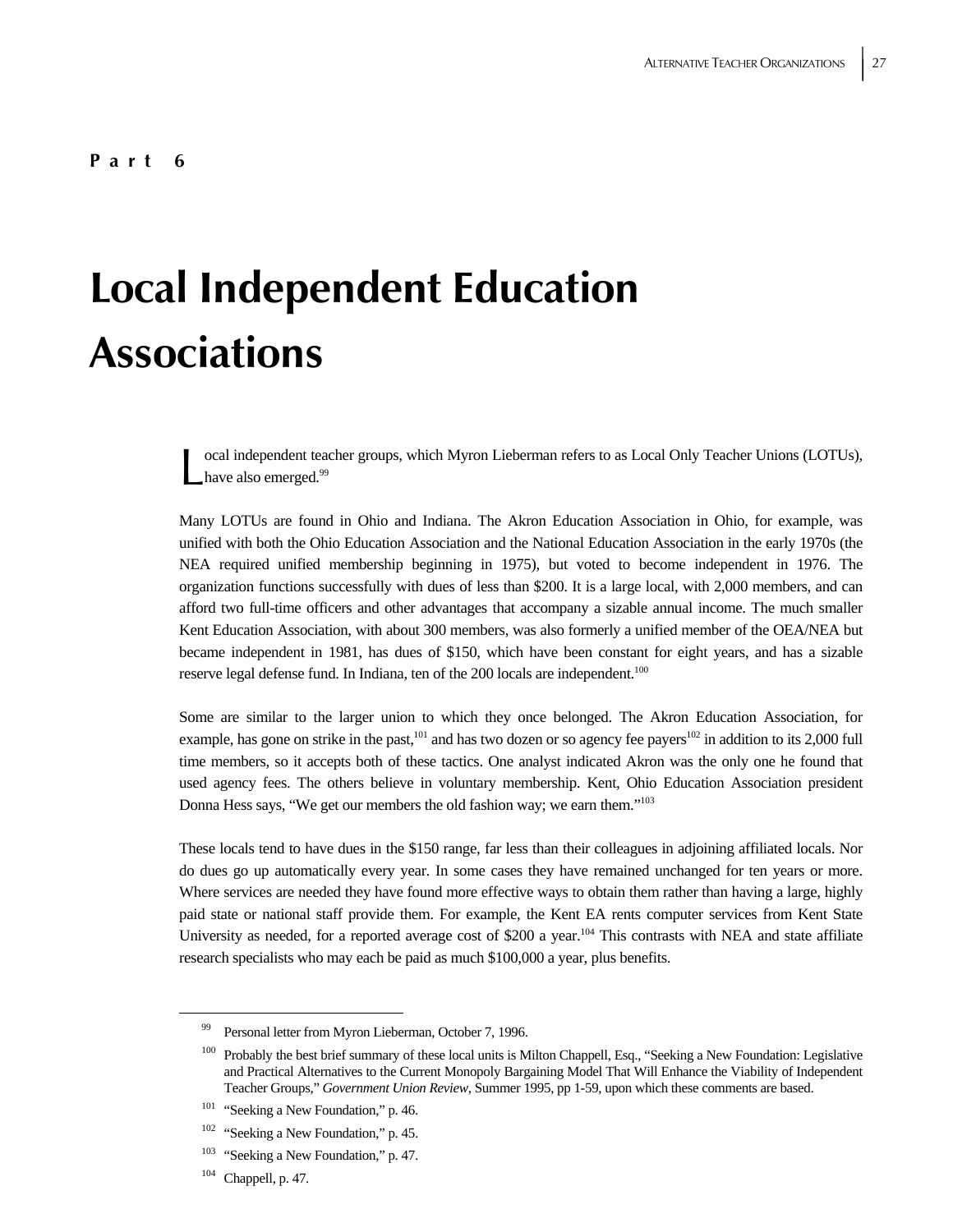Akron EA President Bill Seigferth maintains that "a strong local has little need for the clout of the state and national union, and the clout of the state and national union can do little to help a weak local."105

Lieberman sees several possible constituencies for LOTUs, including, but not limited to, those who object to unions, or to affiliation with the AFL-CIO, or to an industrial-type union where cafeteria workers and other support staff are included in membership with the teachers; those who object to the social and/or political agendas of the NEA and AFT; and those who wish to save paying \$500 or more in dues;<sup>106</sup> or, those who believe that such high dues are not necessary to have an effective organization.

Lieberman also notes that "non-union teacher organizations will not be a significant presence unless they embrace collective bargaining or unless the teacher bargaining laws are repealed or amended." He adds, "Local only teacher unions do not depend on such repeal or amendment, an enormously important strategic consideration."107

<sup>&</sup>lt;sup>105</sup> "Seeking a New Foundation," p. 46.

<sup>106</sup> Myron Lieberman, *Local Only Teachers Unions, (LOTUs)*, Washington, D.C.: Education Policy Institute, September 26, 1996, p. 1.

<sup>107</sup> *Local Only Teacher Unions*, p. 2.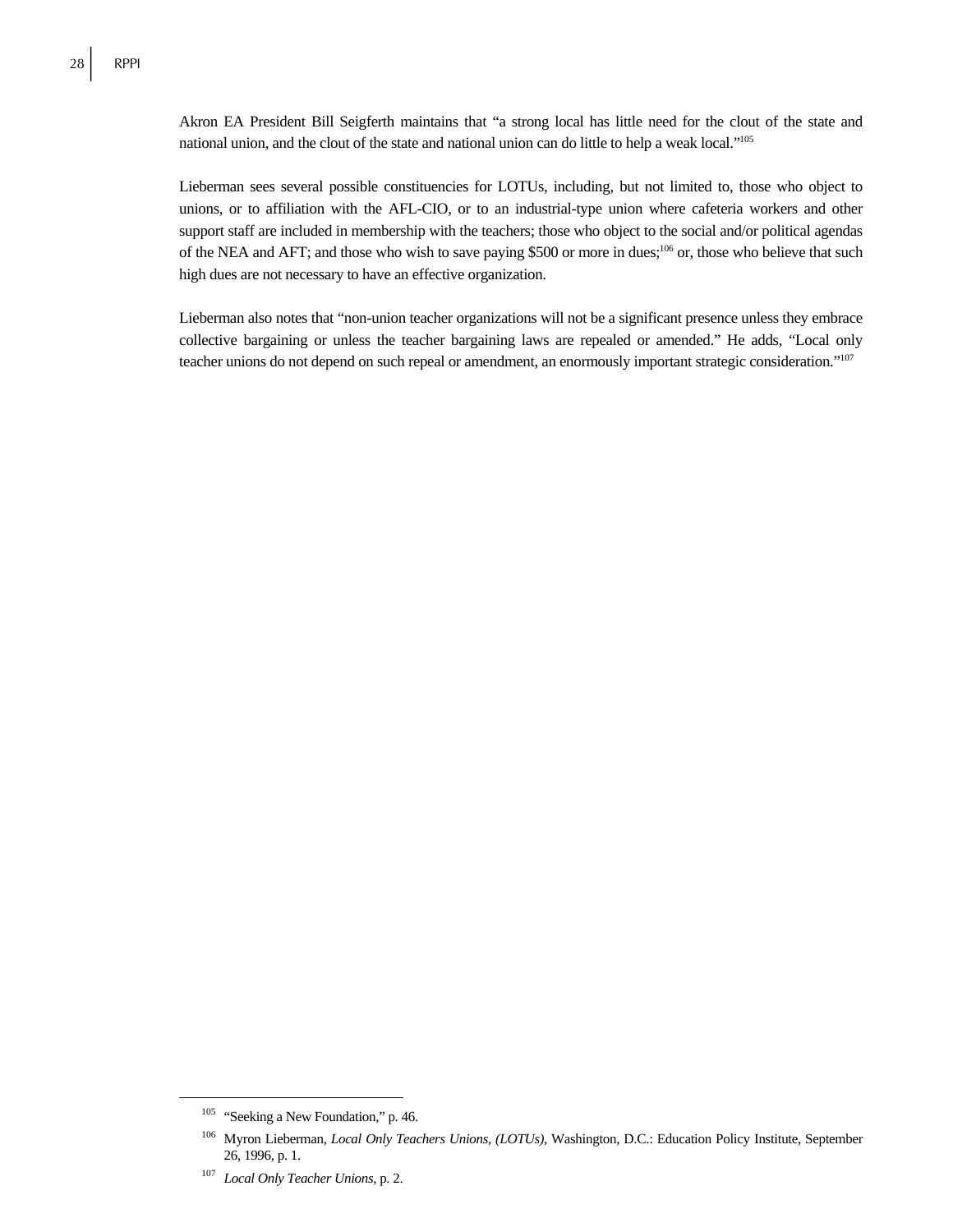# **The Outlook: Prospects and Problems for Alternative Associations**

 development that will have significant impact on alternative teacher associations, is the possibility of a merger between the NEA and AFT. Speculation about a merger has surfaced ever since the two began to be major players in the early 1960s. The concept has received increasingly serious consideration, with intensive discussions between the two unions, a movement given further impetus because teachers in both unions believe they, and public education, are under attack, which persuades them that any objections to merger must be overcome. A

In summer 1996 the two unions entered into an agreement scheduled to end May 31, 1998. They may have a merger agreement ready for approval by that time, to be implemented within a year or two thereafter.<sup>108</sup>

NEA President Bob Chase indicated in 1997 that the talks are making progress. They reportedly "are working on a governance structure different from the current tri-level of national, state and local associations." They have also agreed to formally cooperate to lobby against such matters as school vouchers and for child health care.<sup>109</sup>

At other levels local unions are not waiting for action from the top. The NEA and AFT local in Wichita, Kansas reportedly have merged and in Minnesota the state education association voted by almost a two to one margin to merge with the AFT state affiliate.<sup>110</sup>

Alternative education associations may make a difference at the local or state level, but what is the possibility they will be influential on a national scale? Potential exists, but they face significant barriers, both external, including state laws and the existing power of the NEA and AFT, and internal constraints, in their failure to effectively coordinate their activities. Their loose organizational structure is itself often a reaction to their experience with the NEA and their fear of creating a similar national organization. More than one alternative association exists in some states. While this may enhance the interests of individual teachers, it weakens the associations' overall effectiveness as a counterweight to the major unions.

The demand by some teachers for at least one other viable national organization that seeks to represent the professional interests of teachers is stalled by the distrust that such a new agency would too soon resemble the NEA. Some independent association leaders seem adamant in their opposition to establishing or belonging to a

 <sup>108</sup> *Local Only Teacher Unions*, p. 5.

<sup>109 &</sup>quot;NEA-AFT Merger Talks Update," *NEARO Outreach*, March 1997, p. 9 (NEARO is NEA's Retirement Organization, the group that represents retired staff members).

<sup>110 &</sup>quot;Merger Madness," *Report Card*, January/February 1997, p. 4.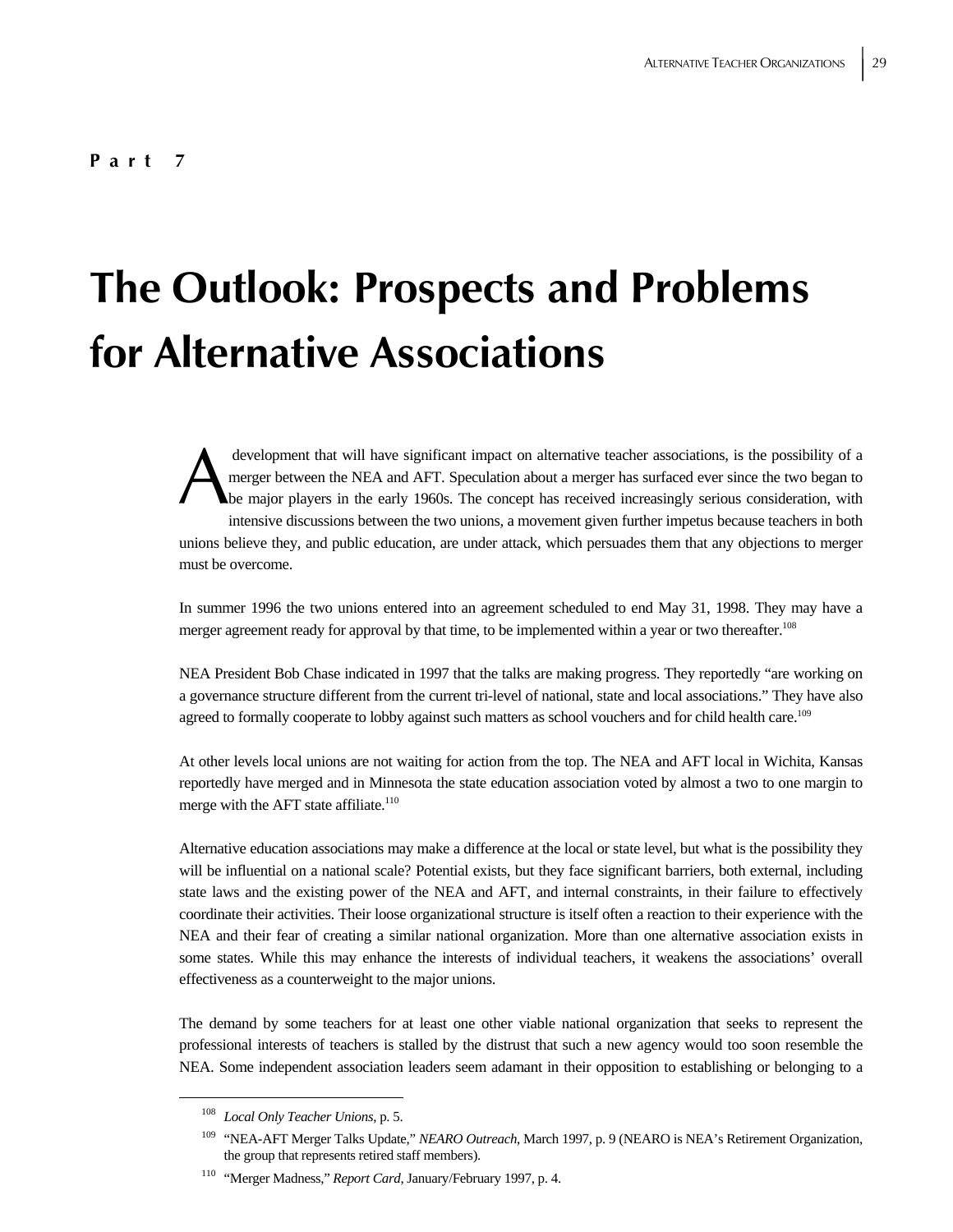national group. As long as that distrust exists, no changes in current labor laws or other tactics will bring a stronger national group into existence.

However, the success of other independent associations demonstrates that a new national association need not create a large, expensive staff. With 300,000 total members, even a \$5 per capita assessment from each association would provide a minimum of \$1.5 million for a national office. This is sufficiently low to maintain autonomy of individual associations but sufficiently high that the national office could coordinate efforts, keep the affiliate units, and through them individual educators, informed as to what is occurring nationally, hold national and regional meetings, become a known factor to the national media, and perform other tasks that are simply impossible from the local and state levels.

Unions are not governments—the employees are not required to abide by the decisions of a single organization.

## **A. Strategies for Change**

### *1. Legal Strategies*

**Repeal of bargaining laws.** Repeal of the present bargaining laws could foster the emergence of an alternative national association or coalition of independent associations, though repeal is unlikely in the near term.

Similarly unlikely is the European system of unions whereby "unions represent only those employees who affirmatively elect such representation in writing, given to both the labor organization and the employer...Accordingly, there can be more than one employee representative and collective bargaining agreement." Some nations require workers to belong to a union, though there may be many alternatives from which to select, while others permit workers to remain independent and negotiate for themselves.<sup>111</sup>

No "natural law" or "natural monopoly" necessitates exclusive union representation. Unions are not governments, and there is no coherent reason why a majority of employees must require all employees to abide by the decisions of a single organization. This issue relates to another issue, agency shop. Unions claim that since they must represent all workers, all workers should pay dues. But it is the unions who insist upon exclusive bargaining units. Once they obtain exclusive bargaining rights, often over the objection of a significant number of workers, they then say they should be paid dues for providing a sometimes unwanted service. In Pennsylvania a number of years ago some legislators suggested removing the requirement that unions represent all workers, but unions objected.

Even accepting exclusive bargaining and assuming the argument of agency shop, or "fair share" dues, such that workers would have to pay for the representation they receive, one might also argue that they should then be allowed to vote on proposed contracts, and in related elections, such as the election of the negotiating team, (which some unions permit), or for union officers themselves in cases where they decide who the negotiators will be. The fairness argument requires a symmetry of rights and responsibilities.

<sup>&</sup>lt;sup>111</sup> "Seeking a New Foundation," p. 10.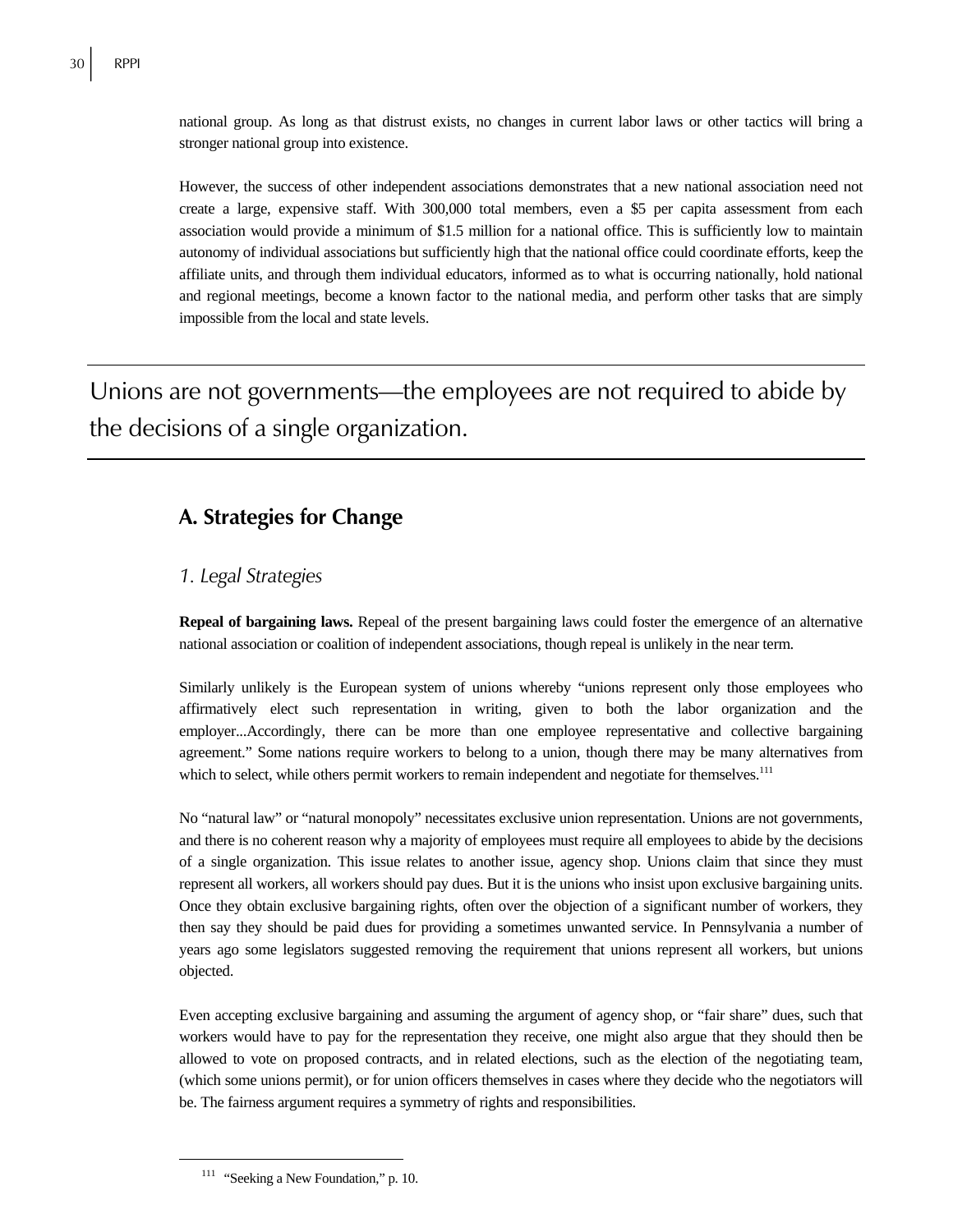Legislation strengthened unions. It will likely take legislation for significant options for teachers to appear. Amending existing laws has occurred in a number of bargaining states, with more such action being proposed. Consider these examples:

- The "reverse checkoff," whereby funds are withheld unless the worker specifically asks for its return, is prohibited by federal law and in many states.<sup>112</sup> Therefore, it might be possible to prohibit it in other states.
- In 1995, Michigan, which has historically had one of the strongest state education associations in the nation, banned both unions and corporations from collecting political contributions through automatic payroll deductions. The Michigan Education Association took the law to court, but it was upheld.<sup>113</sup>

Legislation strengthened unions. It will likely take legislation for significant options for teachers to appear.

- In the November 1996 elections, the approval of Proposition 208 in California henceforth limits political contributions by the California Teachers Association (CTA) and its affiliates from exceeding \$25,000 in each two-year election cycle. In the previous two years the union had spent \$4 million on political contributions, so the impact may be dramatic. This was followed, in January 1997, by an Indiana court decision which abolished the teacher union's use of "forced dues." Teachers may get back as much as \$1 million from payments already made.<sup>114</sup>
- In Iowa any resident of a school district can sue if a union breaks a no-strike agreement.
- In California all first bargaining proposals are regarded as public documents, must be presented at a public board meeting, and negotiations cannot start until the public has had a chance to become familiar with them and comment at another public board meeting.
- Negotiations in Florida must be open to the public.
- Missouri school boards cannot enter into a contract other than with individual teachers, though it is not illegal to adopt proposals from teacher groups.
- In Ohio, local boards are now required to provide liability insurance for all employees.<sup>115</sup> It would be in their, and the public's, interest for all boards to do this voluntarily.

**Membership Changes**. Other legal strategies could expand teacher options. Among these are changes in membership requirements. These include:

 <sup>112</sup> Charlene K. Haar, "Teacher Union Revenues and Political Action," *Government Union Review*, Spring 1994, p. 17.

<sup>113 &</sup>quot;Exempt From Reform," Editorial, *The Wall Street Journal*, February 10, 1997.

<sup>114</sup> Mike Antonucci, "Is Tide Turning Against the NEA?", guest editorial, *Investor's Business Daily*, February 6, 1997, p. A30.

<sup>&</sup>lt;sup>115</sup> Milton Chappel, Esq., "Seeking a New Foundation: Legislative and Practical Alternatives to the Current Monopoly Bargaining Model that Will Enhance the Viability of Independent Teacher Groups," *Government Union Review*, Summer 1995, p. 21, 23, 24 & 25, 49. (Chappell's article is a place to begin for those looking for a single source of ideas.) The *Review*, several issues of which are noted in this document is published by David Y. Denholm, The Public Service Research Foundation, 527 Maple Avenue East, Vienna, VA, 22180; (703) 242-3575; FAX: (703) 242-3579.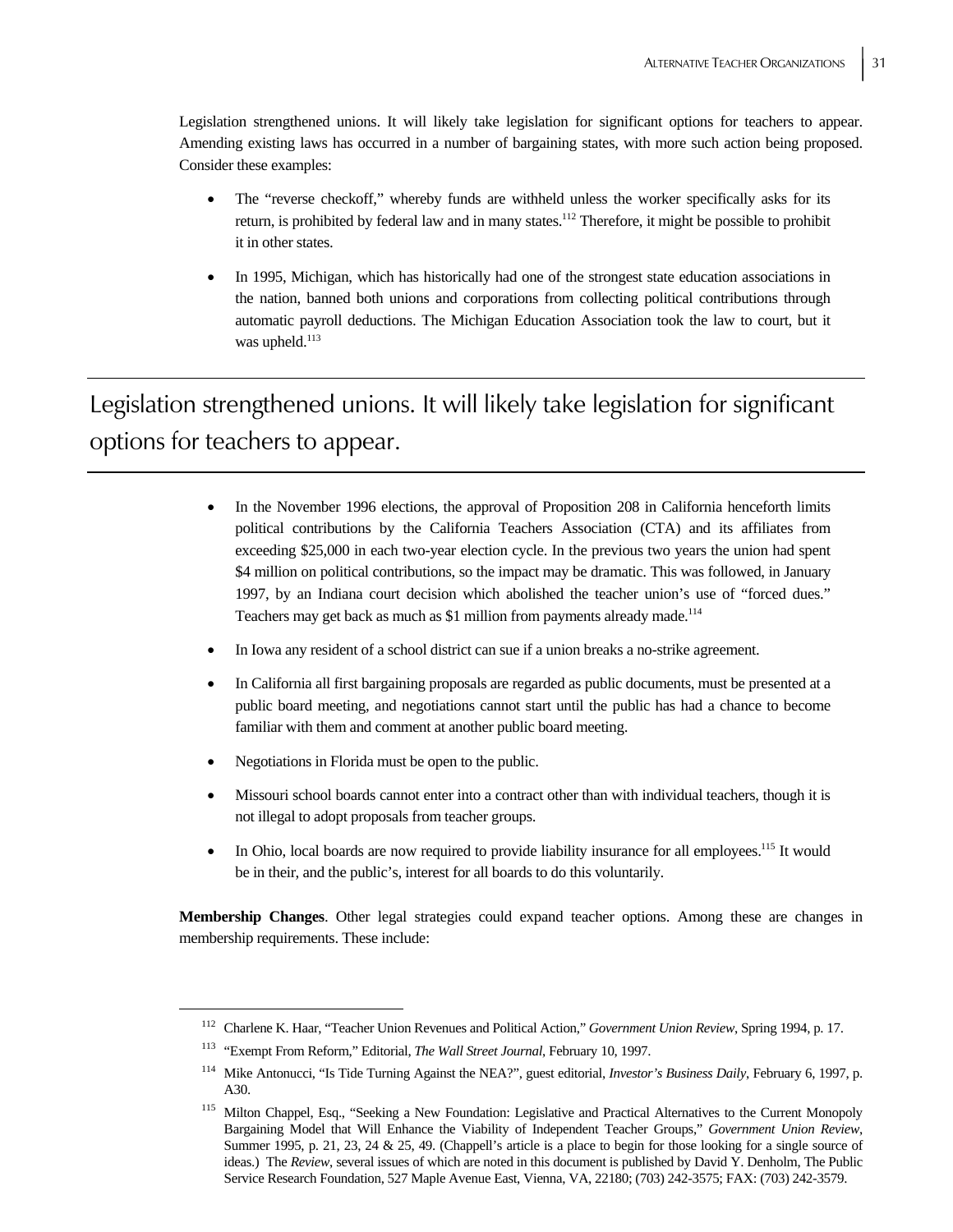- The ruling in *Pattern Makers League of North America v. NLRB*, 473, U.S. 95 (1985) that union members in the private sector have the right to resign their membership at any time, if extended to members of all public unions as well, could improve teacher options.
- Some states permit so-called "maintenance of membership" clauses to be negotiated, in which teachers cannot resign from the union until the end of a contract, some of which run five years. School boards agree to agency shop, and even limit access by teacher groups to teachers' school mail boxes to unions that won bargaining rights in the district. All of these are advantages for the union and not individual teachers. Boards could refuse to negotiate them, or states could prohibit them.
- Many states do not permit agency shop or compulsory service fees, yet that hasn't prevented teacher organizations in those states from attracting teacher members or functioning effectively. Such prohibitions against these restrictive rules would expand teacher options.
- Current examples of such laws already exist. An Indiana law exempts Indianapolis from the state bargaining law, with negotiations now limited to salary, wages, and wage-related fringe benefits. It permits a school to be placed in academic receivership, the staff to be removed, the school closed, or a private firm to operate it on contract,<sup>116</sup>again expanding options and enhancing accountability.
- An initiative proposed for the California primary election in June 1998 would allow public-sector union members to resign at any time, prohibit agency shop, and prohibit the state or any of its subdivisions from automatically deducting union dues from payrolls.<sup>117</sup>

### *2. Organizational and Procedural Strategies*

In addition to legal strategies, some organizational and procedural strategies might foster more effective independent teacher associations. The successful experiences of many Local Only Teacher Unions in Indiana and Ohio at the district level, and of the Missouri State Teachers Association at the state level, suggest that independent education associations, or those attempting to establish other alternative routes for teachers, should consider attracting teachers in groups, in already established units.

Many unions have pressed for easier procedures for certification elections. One variation of this proposal is to require every large nonunion company, which could include school districts, to have an NLRB-supervised election every three years, whether workers ask for it or not. Coupling this with a requirement that every large unionized company have a *decertification* election on the same cycle would substantially enhance employer and union accountability. One analyst comments, "It is hard to imagine a more favorable condition for American workers than a nation full of employers constantly worried the union will be voted in, and a nation full of union officials constantly worried it will be voted out."118

Nor would the supervising authority need to be the NLRB; state boards could be authorized to supervise elections, especially for school districts which are subdivisions of state government. If three years is too often, or too expensive, other cycles—such as five years—would be considered.

 <sup>116</sup> Indiana Delegate Joyce Macke, *Proceedings of the National Education Association 1995 Representative Assembly*, Minneapolis, MN, July 3-6, 1995, Washington, D.C.: NEA, 1996, p. 250.

<sup>117</sup> California Education Reform Alliance fax, March 4, 1997.

<sup>118</sup> Richard Vigilante, *Strike*, (NY: Simon & Schuster, 1994), p. 292.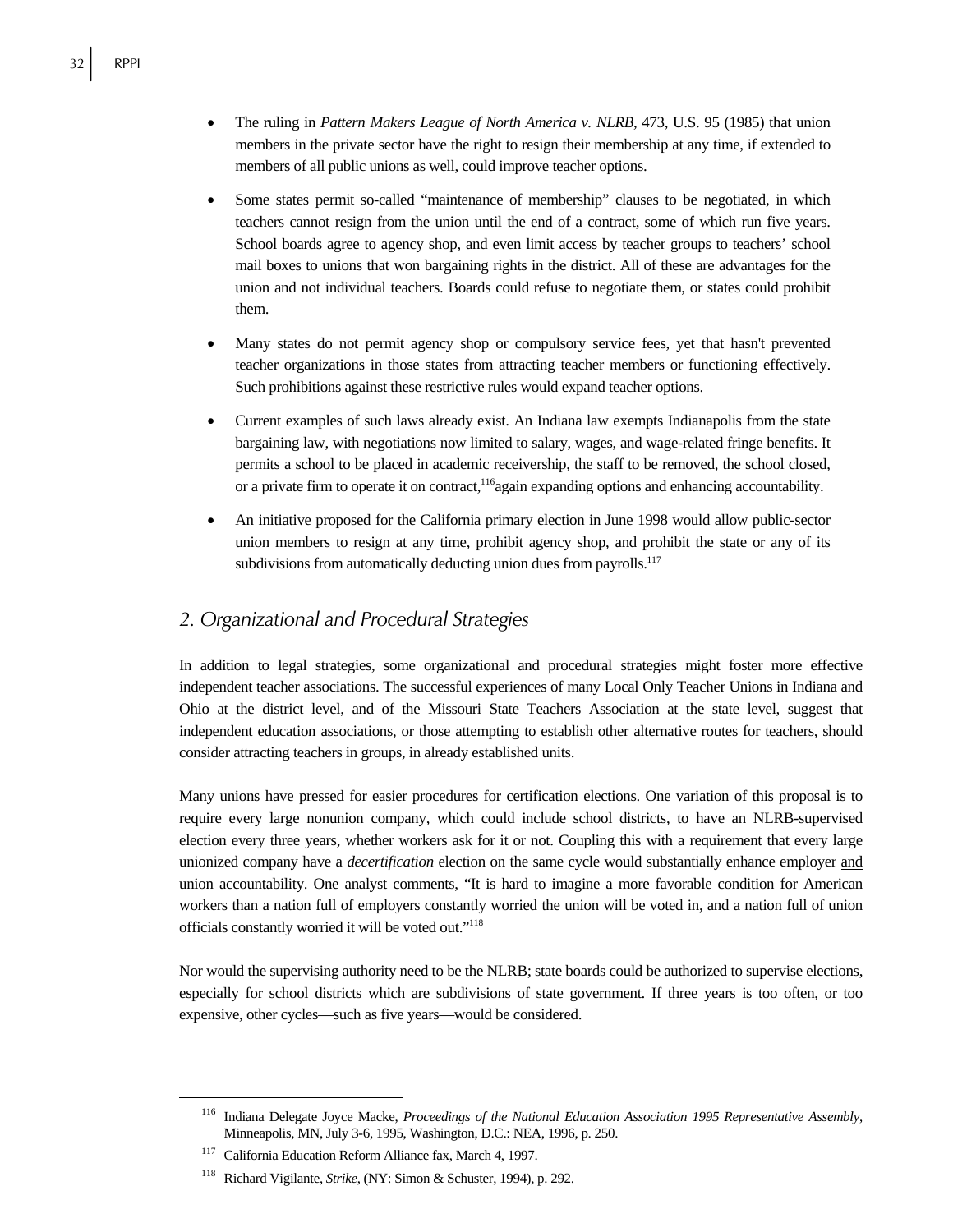Another procedural change could be "guaranteed union democracy," an idea proposed for other unions by author Richard Vigilante. Union leaders often attempt a smokescreen by charging reformers with being anti-union, or engaging in "union bashing." But unions exist to serve all their members, and services should not be forced upon those who do not want them.

These are not anti-union proposals. Individuals have a right to create unions, and workers have a right to join them. But union officers and staff who engage in personal attacks upon those legitimately seeking to protect the rights of all workers, from unions as well as employers, undermine the rights of individual workers. All unions, including teacher unions, that are conscientiously attempting to protect the interests of each of their members, have much to gain from union democracy.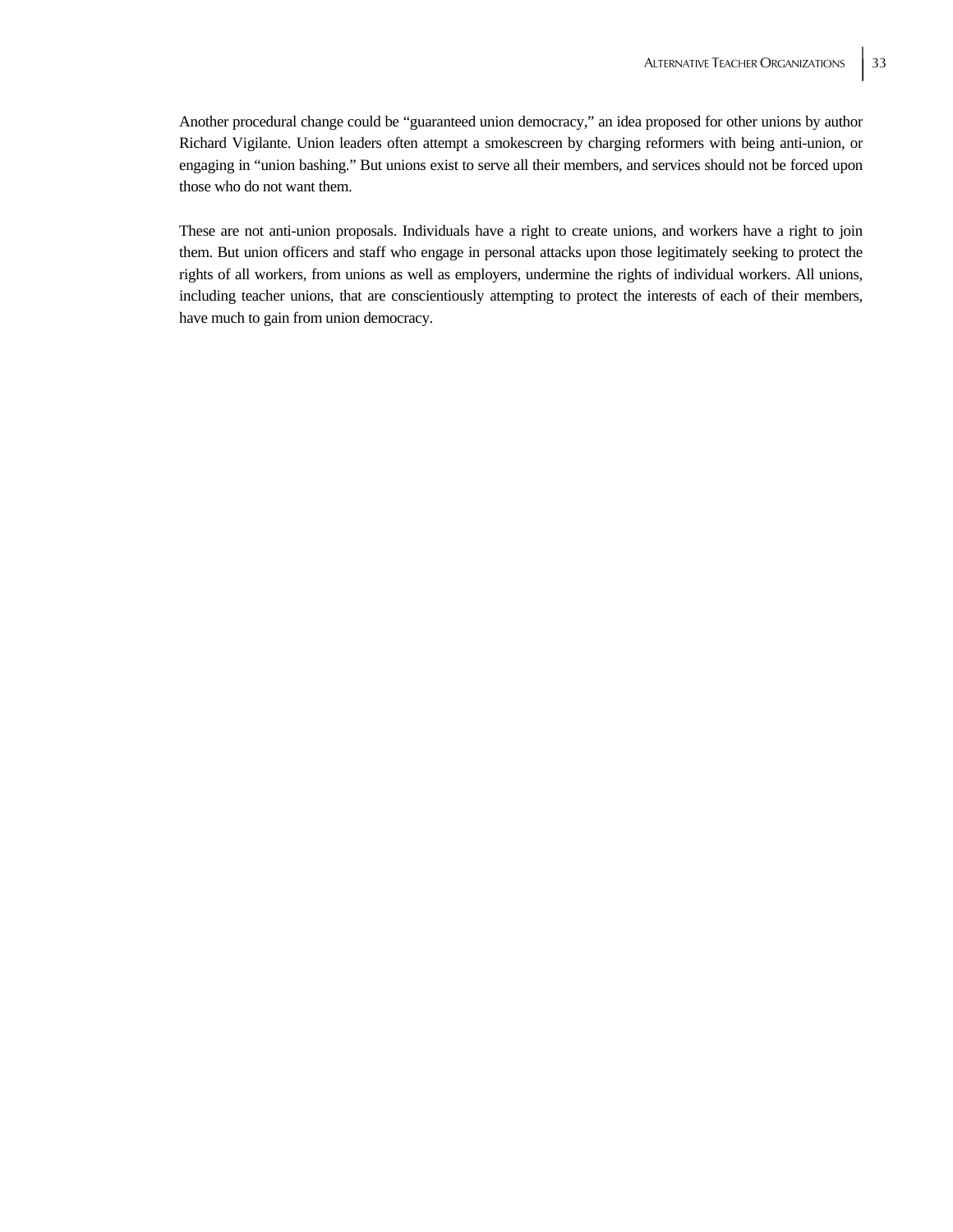### **Part 8**

# **Conclusion**

t present, many teachers look upon their union as many citizens look upon the government: something that is remote or beyond their control. Christine E. Murray, a New York state college professor preparing a book on teachers' roles in several districts, has said that "teachers' roles as union members are quite peripheral. Except for those few who are union activists, the union does not figure largely in teachers' thinking about their work."<sup>119</sup> A

With the changes and challenges facing the public schools today that indifference may prove harmful to teachers. Unions, contracts, strikes and any or all such devices, whatever other value they may have, are not going to solve the education problems of this nation, nor educate children.

To paraphrase a comment by Saul D. Alinsky: The hope of educating our children does not in the last analysis rest in teacher unions. It rests in organized, informed, participating teachers and the American people.

Success cannot be mandated from the top down, whether by school boards, teacher unions, or other organized forces, as well as the state or federal governments. It will occur when teachers have enough alternatives so that those of like mind can jointly present what they believe to be a viable program, and students, parents, taxpayers, and the general public are able to support those programs that have value for them.

By the nature of institutions, new ideas are stalled for years or even altogether suppressed if top-down, one-sizefits-all approaches are required. Education policies must permit greater freedom for schools, and must allow individual teachers to try new ideas. Like the NEA and AFT, independent education associations are not all enamored of reforms, or equally willing to permit them to be tried. But an outstanding education system will be elusive, as long as education policies erect monopoly schools, monopoly unions, and top-down universal requirements in the classroom.

 <sup>119</sup> Ann Bradley, "Education's Dark Continent," *Education Week*, December 4, 1996, pp 25–27.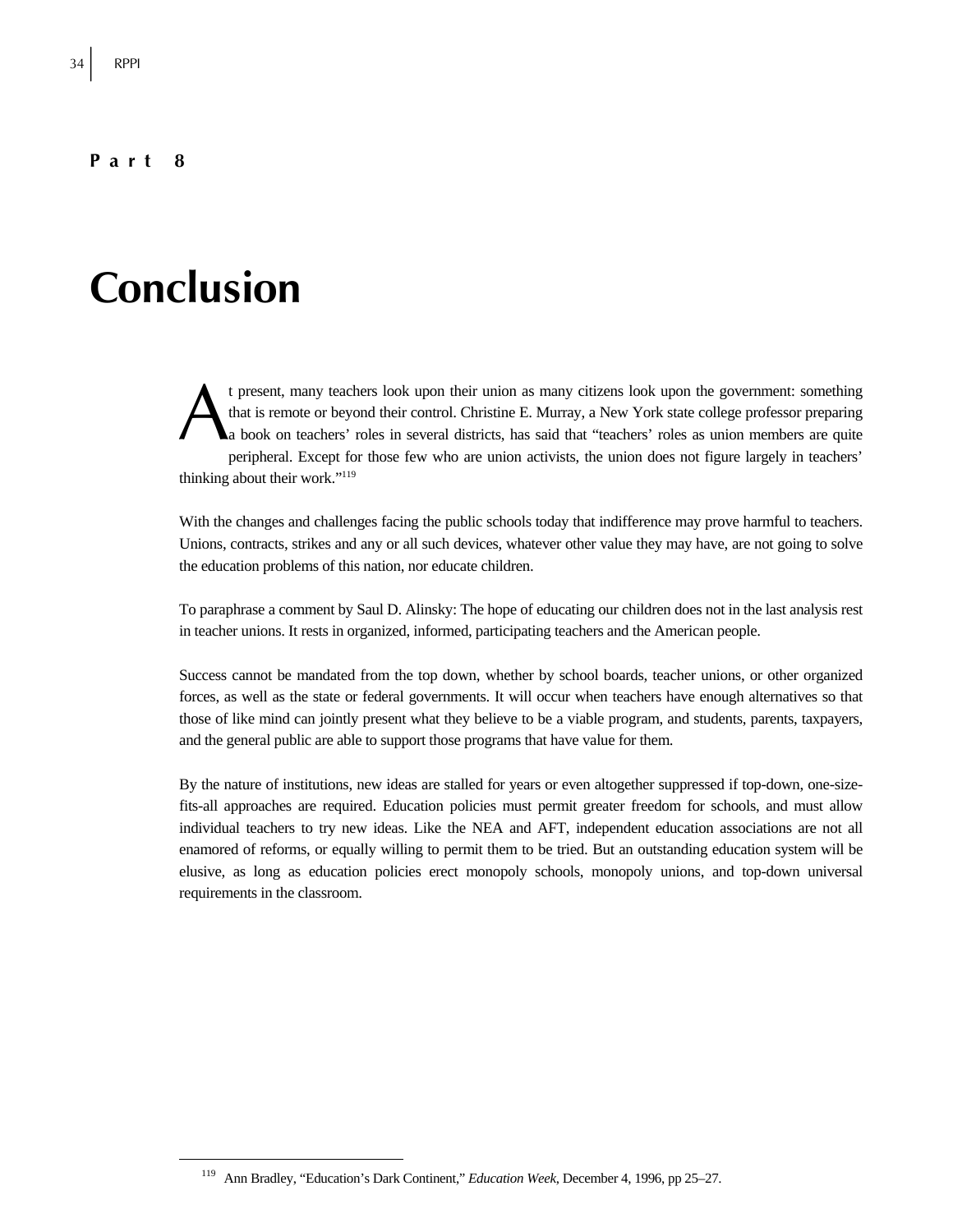# **About the Author**

avid Kirkpatrick is a Distinguished Fellow at the Blum Center at Marquette University, and a member of the National Policy Forum's Council on Improving Schools and Education (Washington, D.C.), and a member of the National Advisory Board, Education Excellence Coalition (Seattle, WA). He is a featured writer for several education publications and recently authored *School Choice: The Idea That Will Not Die.*  avid<br>
men<br>
(W.

He is a life member of the National Education Association (NEA) and the Pennsylvania State Education Association (PSEA). His experience within the NEA/PSEA includes serving as president of the PSEA for two years and as president of the Easton Area Education Association for four years.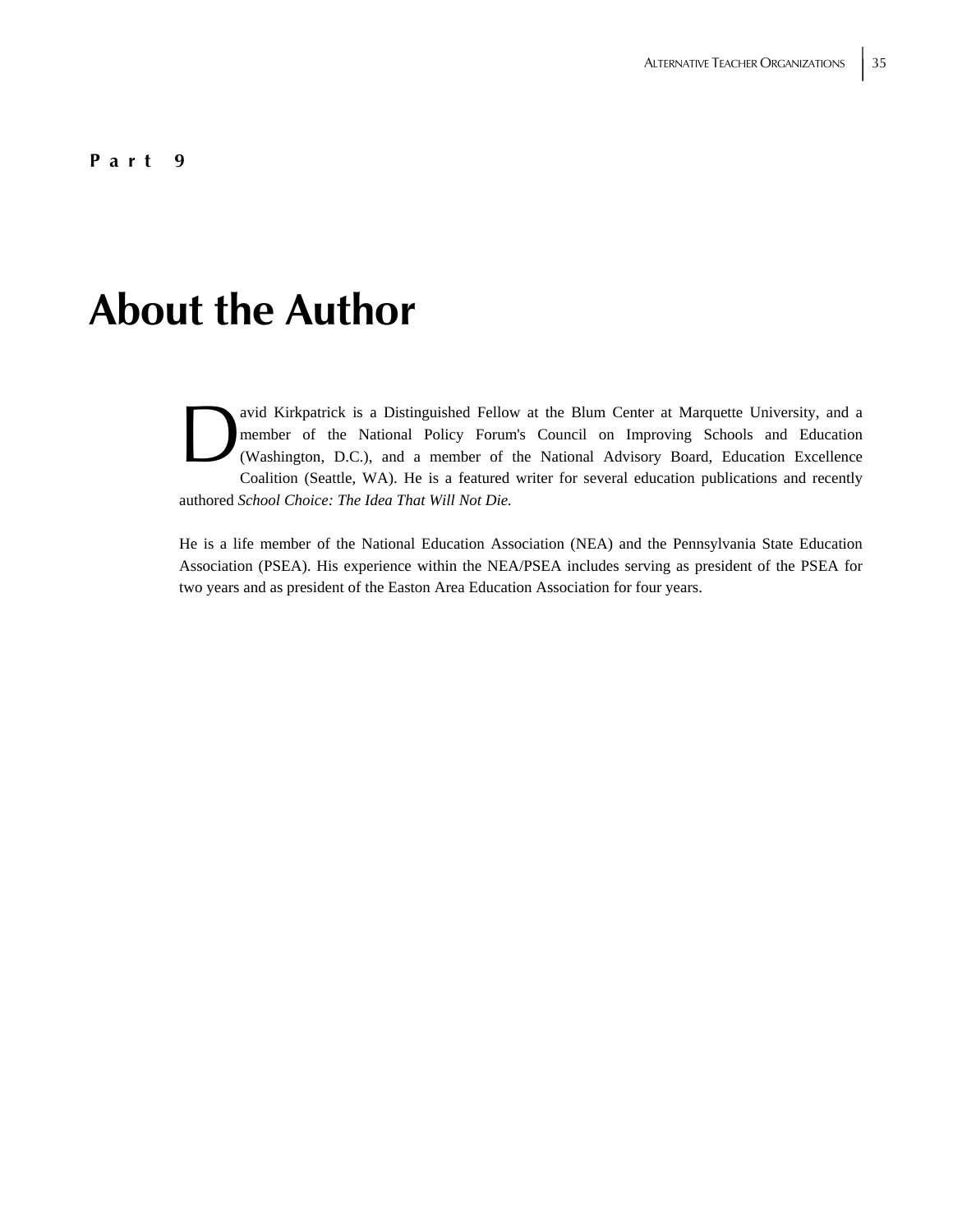### **Part 10**

# **Appendix—Organizations**

# **National Teacher Organizations**

| AAE          | <b>Association of American Educators</b>  | 26012 Marquerite Pkwy, $\#333$<br>Mission Viejo, CA 92692 | Gary Beckner, Exec. Dir.<br>(800) 704-7799; (714) 582-0120 (fax) |
|--------------|-------------------------------------------|-----------------------------------------------------------|------------------------------------------------------------------|
| <b>AEPP</b>  | The Association of Educators in           | N7425 Switzke Road                                        | Chris Yelich, Exec. Dir. (& founder)                             |
|              | <b>Private Practice</b>                   | Watertown, WI 53094                                       | (800) 252-3280; (414) 699-8280 (fax)                             |
| <b>AFT</b>   | <b>American Federation of Teachers</b>    | 555 New Jersey Ave. NW<br>Washington, DC 20001            | (800) 238-1133                                                   |
| <b>CEAFU</b> | <b>Concerned Educators Against</b>        | 8001 Braddock Road                                        | Cathy Jones, Coordinator                                         |
|              | <b>Forced Unionism</b>                    | Springfield, VA 22160                                     | (703) 321-8519; (703) 321-7342 (fax)                             |
| <b>CIEA</b>  | <b>Coalition of Independent Education</b> | Box 71925                                                 | B.F. Bull, President                                             |
|              | Associations                              | Jefferson City, TN 37760                                  | (423) 471-3319 (office); (423) 475-4815                          |
| <b>NACST</b> | <b>National Association of Catholic</b>   | 1700 Sansom St., Suite 903                                | Rita C. Schwartz, President                                      |
|              | <b>School Teachers</b>                    | Philadelphia, PA 19103                                    | $(215)$ 665-0993; $(215)$ 568-8270 (fax)                         |
| <b>NAPE</b>  | The National Association of               | 13354 Cooperstone                                         | Philip Strittmatter, Exec. Secretary                             |
|              | <b>Professional Educators</b>             | Sun City W, AZ 85375-4819                                 | (602) 584-4920                                                   |
| <b>NEA</b>   | <b>National Education Association</b>     | 1201 16th St. NW<br>Washington, DC 20036-3290             | Bob Chase, President<br>(202) 833-4000 Chase: ext. 314           |

# **State Teacher Organizations**

| AZ        | Arizona State Professional Educators<br>(ASPE), & Mesa Independent Professional<br><b>Educators</b> | 1412 E. Broadway<br>Mesa, AZ 85204           | David Smith, President<br>(602) 834-5182; (602) 834-7403 (fax)                   |
|-----------|-----------------------------------------------------------------------------------------------------|----------------------------------------------|----------------------------------------------------------------------------------|
| CA        | Professional Educators Group of California<br>(PEG)                                                 | Box 375<br>Livermore, CA 94550               | Dianne Foster, President<br>(510) 443-7365; (510) 606-5865 (fax)                 |
| FL        | <b>Florida Professional Educators (FPE)</b>                                                         | 24 S. Wind Circle<br>St. Augustine, FL 32084 | Ruth Collette, President<br>(903) 471-2893                                       |
| FL.       | <b>Professional Educators Network of Florida</b><br>(PEN)                                           | 2017 Delta Blvd<br>Tallahassee, FL 32303     | Katherine DeMoise, President<br>(904) 386-3131; (904) 386-1807 (fax)             |
| <b>GA</b> | Professional Association of Georgia<br><b>Educators (PAGE)</b>                                      | 3700 B Market St<br>Clarkston, GA 30021      | Dr. Barbara Christmas, Exec., VP.<br>(404) 292-7243; (404) 292-8640 (fax)        |
| IA        | Professional Educators of Iowa (PEI)                                                                | Box 564<br>Oskaloosa, IA 52577               | Jim Hawkins, President<br>(800) 734-0590, (515) 672-1136<br>(515) 981-5920 (fax) |
| ID        | Independent Educators of Idaho                                                                      | Route 7, Box 90                              | Diana Robertson, President                                                       |
|           |                                                                                                     |                                              |                                                                                  |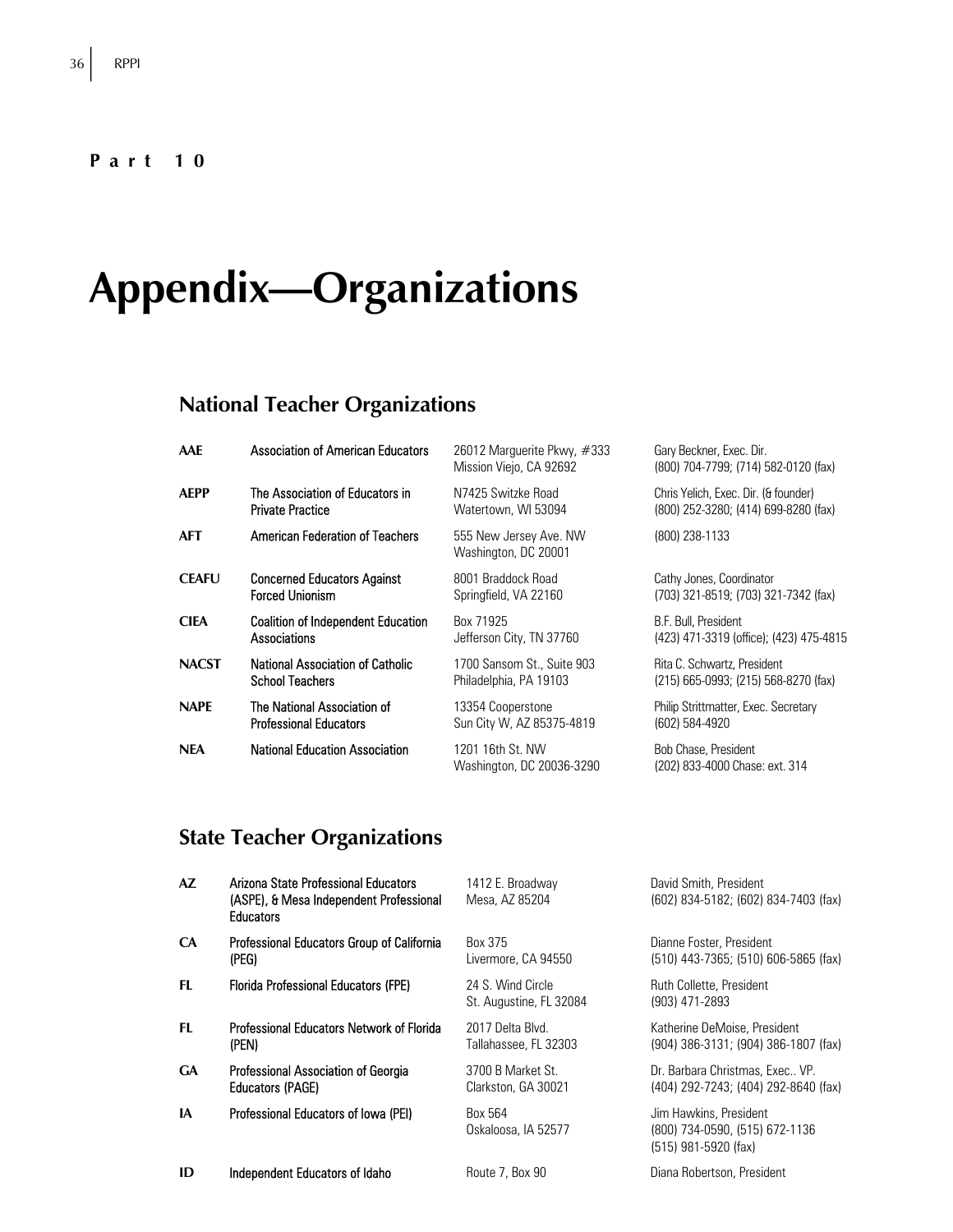| IN        | Indiana Professional Educators (IPE)                                                               |
|-----------|----------------------------------------------------------------------------------------------------|
| KY        | Kentucky Association of Professional<br><b>Educators (KAPE)</b>                                    |
| LA        | Associated Professional Educators of<br>Louisiana (APEL)                                           |
| MS        | Mississippi Professional Educators (MPE)                                                           |
| <b>MO</b> | <b>Missouri State Teachers Association</b><br>(MSTA)                                               |
| NC        | Professional Educators of North Carolina<br>(PENC)                                                 |
| OН        | <b>Ohio Professional Teachers Independently</b><br>Organized Non-coercively (OPTION)               |
| ОK        | Association of Professional Oklahoma<br><b>Educators (APOE)</b>                                    |
| РA        | Keystone State Teachers Association                                                                |
| SC        | <b>Palmetto State Teachers Association</b><br>(PSTA)                                               |
| <b>TN</b> | Professional Educators of Tennessee (PET)                                                          |
| TX        | <b>Association of Texas Professional</b><br><b>Educators (ATPE)</b><br>Est. 1980<br>75,000 members |
| TX        | <b>Texas Conservative Academic Network</b><br>(TxCAN)                                              |
| VT        | <b>Vermont Educators for Professional Free</b><br>Choice (VEPFC)                                   |
| <b>WA</b> | <b>Washington Association of Professional</b><br><b>Educators (WAPE)</b>                           |
|           | はいようしょう こまま しんけいしん<br><b>Contract Contract Ave</b>                                                 |

- **WA** Washington Education Association (WEA) Challenger Network, Est. 1995
- **WV** West Virginia Professional Educators (WVPE)

Idaho Falls, ID 83401 (208) 522-7311

**IN** Indiana Professional Educators (IPE) 6919 E. 120th St., Suite B4 Indianapolis, IN 46219

Box 24506 Lexington, KY 40524-4566

7912 Summa Ave. Baton Rouge, LA 70898

**455 N. Lamar St., #427, Box 1531** Jackson, MS 39205

407 S. 6th St. Columbus, MO 65201

5029 Falls of Neuse Rd, Suite 214 Raleigh, NC 27609

6969 Stonecreek, NE North Canton, OH 44721

420 Cripple Creek Drive Norman, OK 73071

**Box 868** Mechanicsburg, PA 17055

2010 Gadsen St. Columbia, SC 29201

Box 71925 Jefferson City, TN 37760

505 E. Huntland Dr., #250 Austin, TX 78752

Box 2114 Austin, TX 78768-2114

Box 1692 Burlington, VT 05402

4822 S. East Harbor Rd Freeland, WA 98249

4815 E. Pineglen Lane Mead, WA 99021

Route 1, Box 25-B Redhouse, WV 25168

Mrs. Jane Ping, President (317) 356-2878

Ruth Green, Executive Director

Nan Kennison, President (800) 364-2735; (504) 769-6108 (fax)

Jerome W. Smith, Exec. Director (601) 355-5517

Kent King, Executive Secretary (314) 442-3127; (314) 443-5079 (fax)

Pat Greene, Pres./Amy Van Oostrum, Exec. Dir.

(800) 542-8844; (919) 874-0507 (fax)

Richard Wingerter, Executive Director

Ginger Tinney (405) 321-0307

Randy Hoffman, President (717) 432-1727; (717) 432-8851 (fax)

Dr. Elizabeth Gressette, Exec. Director (800) 849-7782; (803) 779-2839 (fax)

Dr. Bernard F. Bull (423) 471-3319

Peggy DeRoen, President Doug Rogers, Executive Director (800) 777-2873, (512) 467-0071 (512) 467-2203 (fax)

Donna Muldrew, President (800) 399-8226

Dave Stuller, Chairman (802) 862-4275

Bob Sullivan, President

c/o Cindy Omlin (509) 466-5349

Ernest Page, Jr., President (304) 586-3451